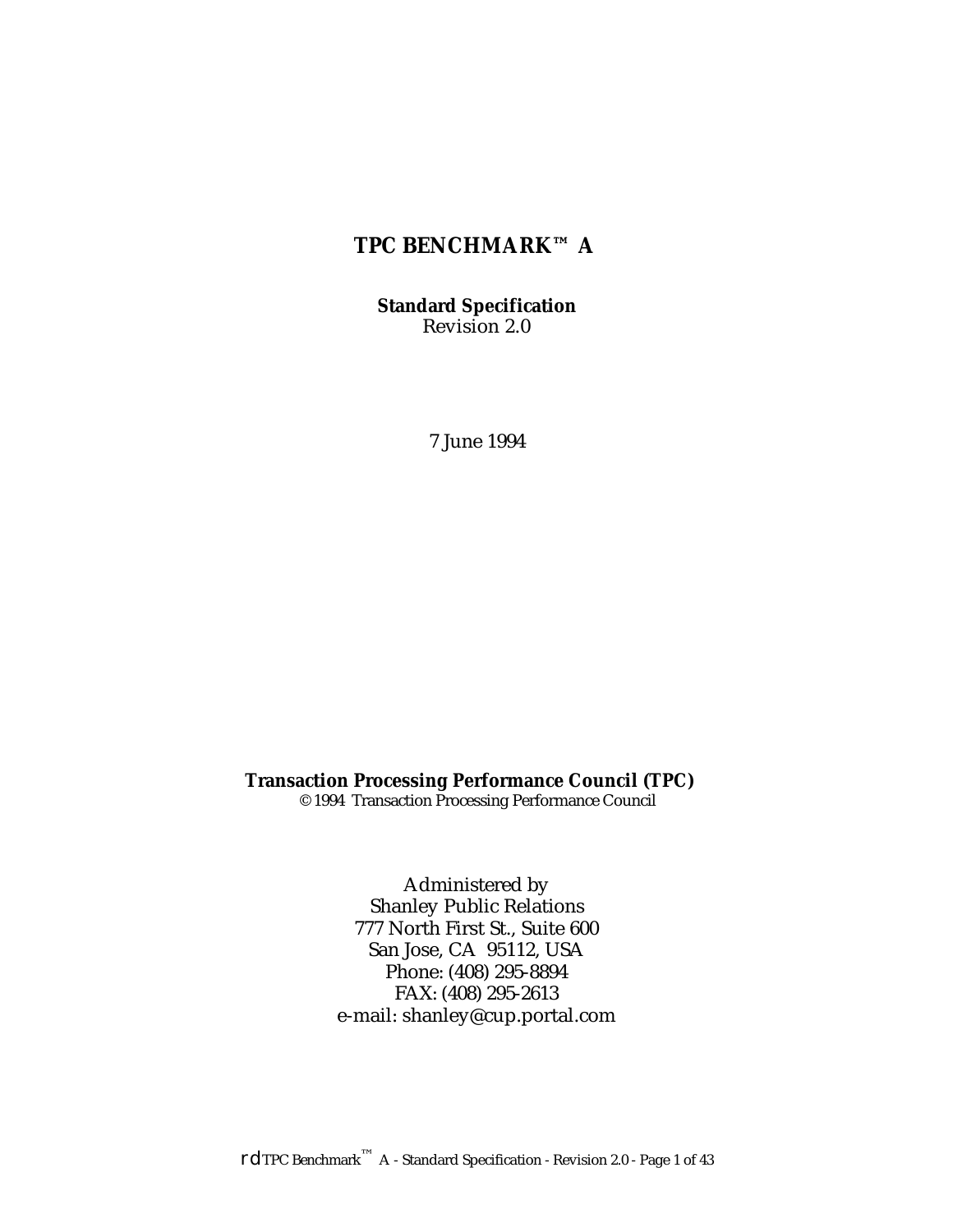# **TPC MEMBERSHIP**

 $(94.10 \t{1001})$ 

Amdahl **AST Research** AT&T/NCR/Teradata Australian Government Bull S.A. Compaq Convex Computer Cray Research Data General Data General<br>Digital Fauin Digital Equipment Corp. EDS<br>Encore Fuiitsu/ICL Hewlett Packard Hitachi Ltd. IBM  $\mathbf{I}_{\mathbf{B}}$ 

**IDEAS** International Informix **INGRES** Intel Corp. Intergraph ITOM International **KPMG Peat Marwick** Microsoft Mitsubishi NEC. Novell OKI Electric Industry Olivetti Oracle Performance Metrics Performance Metrics<br>Performid Tochnology Pyramid Technology

Samsung Electronics Sequent Computer Siemens Nixdorf Silicon Graphics Software AG Solbourne Sony Stratus Computer Sun Microsystems Sybase Tandem Computers Toshiba **Tricord Systems** Tricord Systems Unisys

#### Document History:

| Date             | <b>Version</b>       | Description                                |
|------------------|----------------------|--------------------------------------------|
| 10 November 1989 | <b>First Edition</b> | Standard specification released to public. |
| 1 March 1992     | Revision 1.1         | Revised standard specification.            |
| 16 March 1993    | Revision 1.2         | Second revision.                           |
| 7 June 1994      | Revision 2.0         | Third revision.                            |
|                  |                      |                                            |

TPC Benchmark<sup>™</sup> is a trademark of the Transaction Processing Performance Council.

Permission to copy without fee all or part of this material is granted provided that the TPC copyright notice, the title of the publication, and its date appear, and notice is given that copying is by permission of the the title of the publication, and its date appear, and notice is given that copying is by permission of the publication, and its date appear, and notice is given that copying is by permission. Transaction Processing Performance Council. To copy otherwise requires specific permission.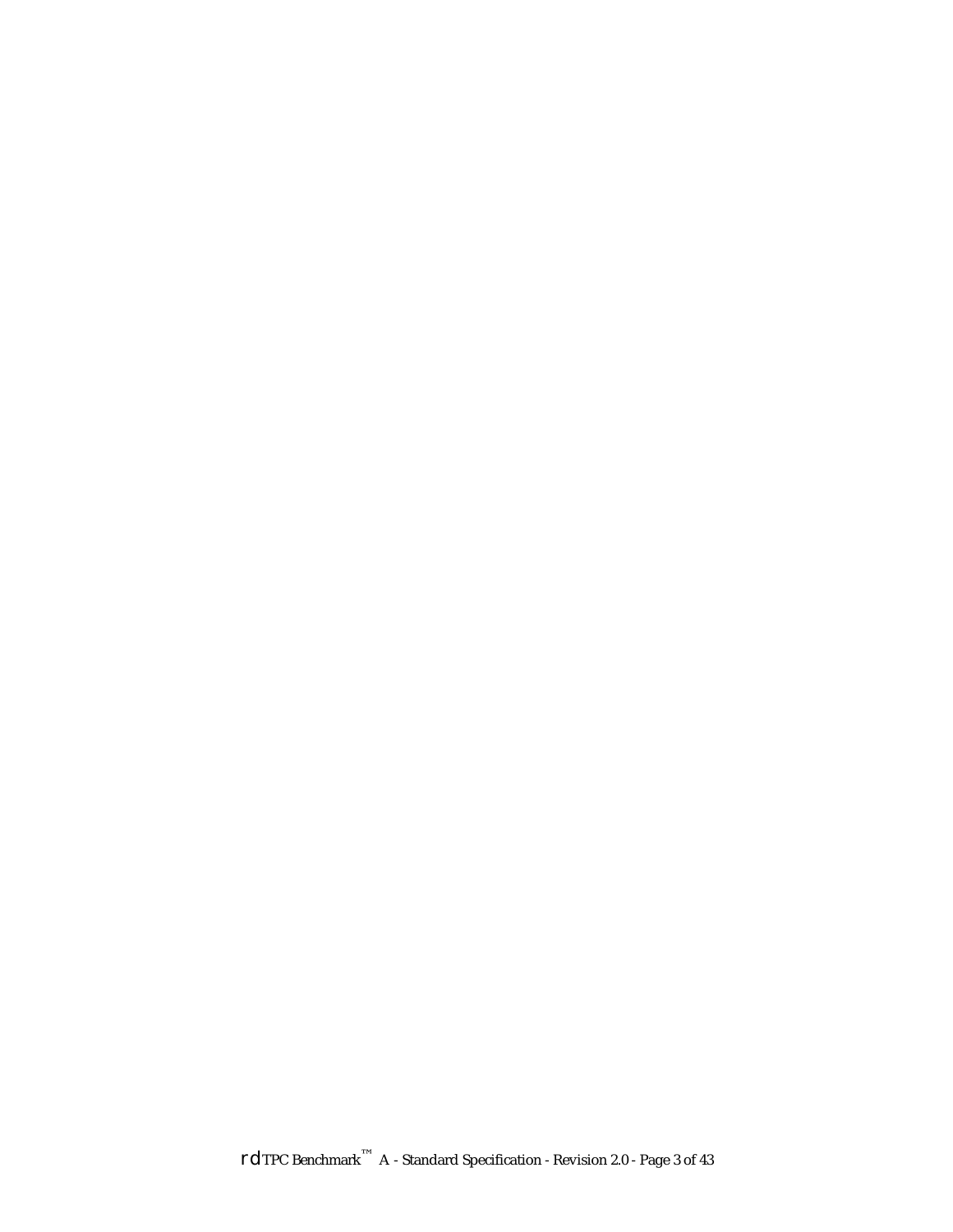## **TABLE OF CONTENTS**

| 0.1  |  |  |
|------|--|--|
| 0.2  |  |  |
|      |  |  |
| 1.1  |  |  |
| 1.2  |  |  |
| 1.3  |  |  |
|      |  |  |
| 2.1  |  |  |
| 2.2  |  |  |
| 2.3  |  |  |
| 2.4  |  |  |
|      |  |  |
| 2.5  |  |  |
|      |  |  |
| 3.1  |  |  |
| 3.2  |  |  |
|      |  |  |
|      |  |  |
| 5.1  |  |  |
| 5.2  |  |  |
| 5.3  |  |  |
| 5.4  |  |  |
|      |  |  |
| 6.1  |  |  |
| 6.2  |  |  |
| 6.3  |  |  |
| 6.4  |  |  |
| 6.5  |  |  |
| 6.6  |  |  |
|      |  |  |
| 7.1  |  |  |
| 7.2  |  |  |
|      |  |  |
| 8.1  |  |  |
| 8.2  |  |  |
| 8.3  |  |  |
| 8.4  |  |  |
| 8.5  |  |  |
| 8.6  |  |  |
| 8.7  |  |  |
|      |  |  |
| 9.1  |  |  |
| 9.2  |  |  |
| 9.3  |  |  |
|      |  |  |
| 10.1 |  |  |
| 10.2 |  |  |
| 10.3 |  |  |
| 10.4 |  |  |
|      |  |  |
|      |  |  |
|      |  |  |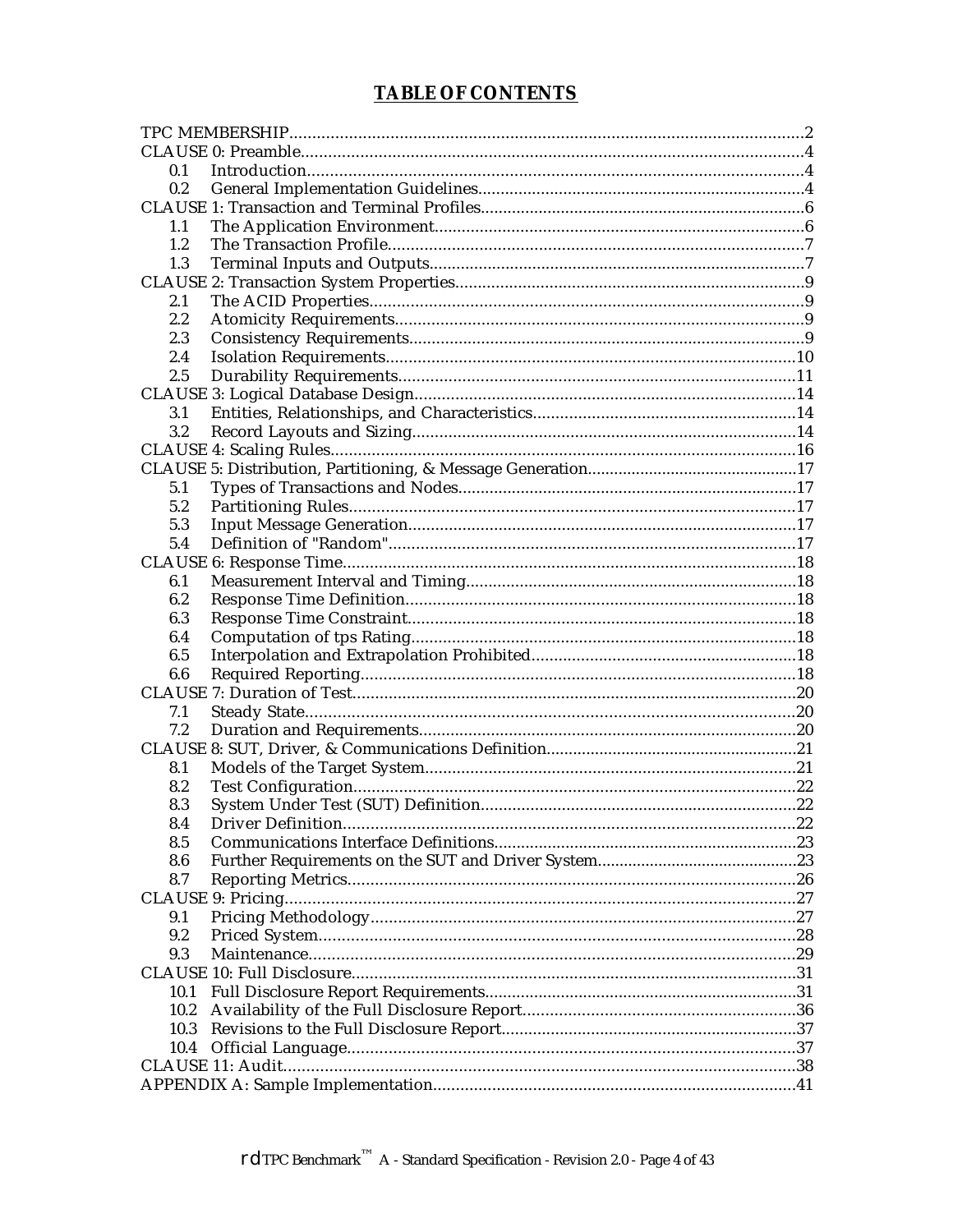#### **0.1 Introduction**

TPC Benchmark A exercises the system components necessary to perform tasks associated with that class of on-<br>line transaction processing (OLTP) environments emphasizing update-intensive database services. Such environments are characterized by:

- Multiple on-line terminal sessions
- Significant disk input/output
- Moderate system and application execution time
- Transaction integrity

This benchmark uses terminology and metrics which are similar to other benchmarks, originated by the TPC and others. Such similarity in terminology does not in any way imply that results are comparable to and others. Such similarity in terminology does not in any way imply that results are comparable to happing the state of  $\mathbb{R}^n$ benchmarks other than TPC Benchmark™ A.

The metrics used in TPC Benchmark<sup>™</sup> A are throughput as measured in transactions per second (tps), subject to a response time constraint; and the associated price-per-tps. Comparison of price/performance results disclose response time constraint; and the associated price-per-tps. Comparison of price per-tps. Comparison  $\alpha$ in one country may not be meaningful in another country because of pricing and product differences.

 $T_{\text{tot}}$  through  $\mu$  through metric is "through through the run in a wide area network". The run in a wide area network  $\mu$  and  $\mu$  and  $\mu$  are a network  $\mu$  and  $\mu$  are a network  $\mu$  and  $\mu$  are a network  $\mu$  a configuration. No distinction is made between results for wide area and local area configurations.

This benchmark uses a single, simple, update-intensive transaction to load the system under test (SUT). Thus the workload is intended to reflect an OLTP application, but does not reflect the entire range of OLTP requirements typically characterized by multiple transaction types of varying complexities. The single requirements typically characterized by multiple transaction types of varying components. The single  $\epsilon$  is the single  $\epsilon$  of varying components of  $\epsilon$  and  $\epsilon$  or  $\epsilon$  is the single  $\epsilon$  or  $\epsilon$  or  $\epsilon$  or  $\epsilon$  or  $\epsilon$ transaction type provides a simple, repeatable unit of work, and is designed to exercise the key components of an OLTP system.

The extent to which a customer can achieve the results reported by a vendor is highly dependent on how closely TPC Benchmark<sup>TM</sup> A approximates the customer application. Relative performance of systems derived from TPC Benchmark™ A do not necessarily hold for other workloads or environments. Extrapolations to unlike environments are not recommended. environments are not recommended.

A full disclosure report of the implementation details, as specified in Clause 10, must be made available along with the reported results.

Benchmark results are highly dependent upon workload, specific application requirements, and system design<br>and implementation. Relative system performance will vary as a result of these and other factors. Therefore TPC Benchmark<sup>TM</sup> A should not be used as a substitute for a specific customer application benchmarking when  $T^{\circ}$  Benchmark $T^{\circ}$  showled not be used as a substitute for a specific customer application benchmarking when critical capacity planning and/or product evaluation decisions are contemplated.

While separated from the main text for readability, "comments" are a part of the standard and must be enforced. The sample implementation included as Appendix A is provided only as an  $\mu$ ust be enforced. The sample implementation included as Appendix A is provided only as an example and is specifically not part of the standard.

par

 $T_{\rm tot}$  purpose of TPC benchmarks is to provide relevant, objective performance data to industry users. The second relevant of  $\mu$  and  $\mu$  and  $\mu$  and  $\mu$  and  $\mu$  and  $\mu$  and  $\mu$  and  $\mu$  and  $\mu$  and  $\mu$  and  $\mu$ that purpose, TPC benchmark specifications require that performant tests be implemented with systems, products, technologies and pricing that:

- Are generally available to users.<br>Are relevant to the market segment that the individual TPC benchmark models or represents (e.g. FDC A models and conceants high volume simula CITD environments) The A models and represents high-volume, simple OLTP environments).
- A significant number of users in the market segment the benchmark models or represents would plausibly implement.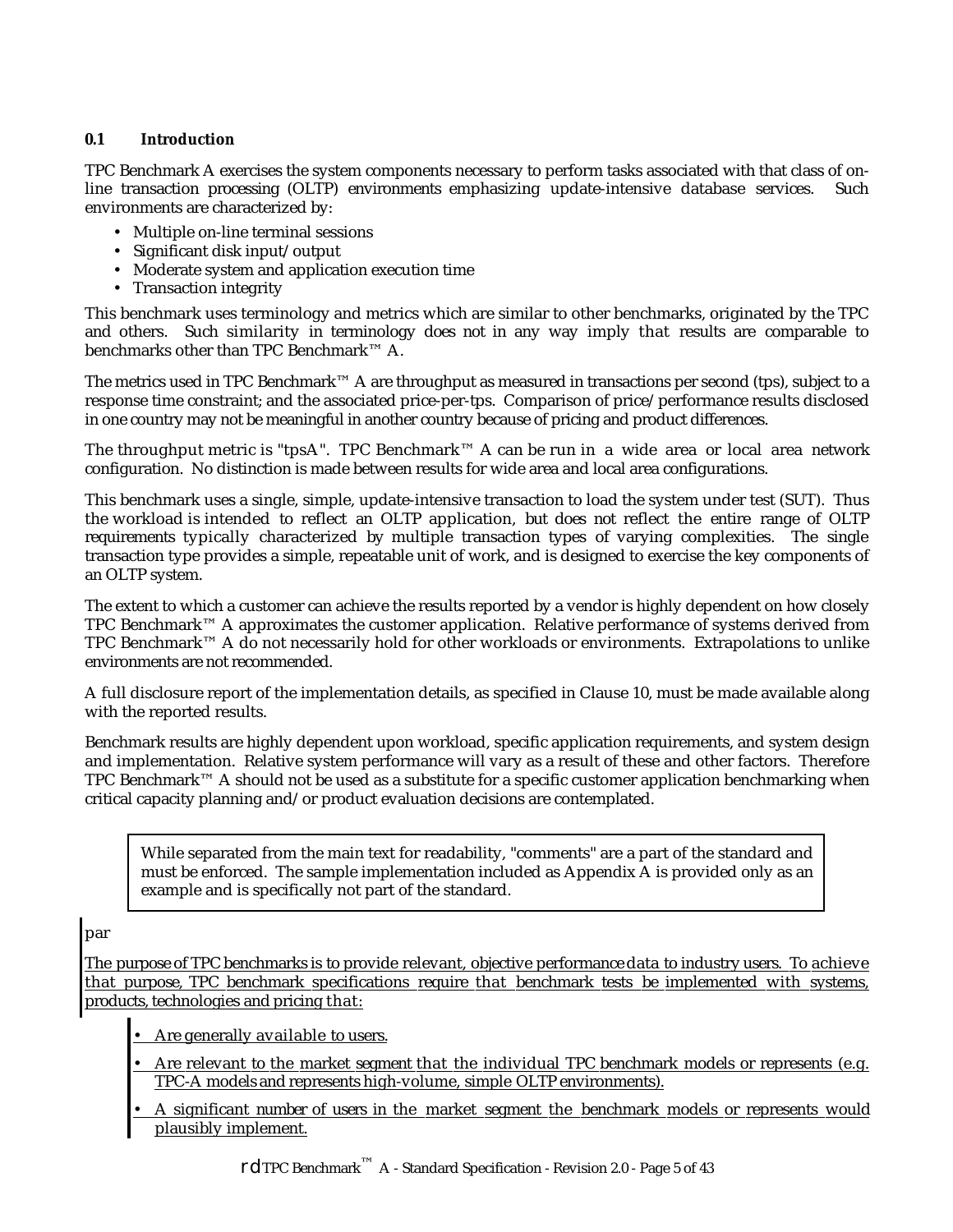The use of new systems, products, technologies (hardware or software) and pricing is encouragedso long as they<br>meet the requirements above. Specifically prohibited are benchmark systems, products, technologies, pricing (hereafter referred to as "implementations") whose primary purpose is performance optimization of TPC benchmark results without any corresponding applicability to real-world applications and environments. In other words, all "benchmark specials," implementations that improve benchmark results but not real-world other words, all "benchmark specials," implementations that improve benchmark results but not real-world performance or pricing, are prohibited.

The following characteristics should be used as a guide to judge whether a particular implementation is a<br>benchmark special. It is not required that each point below be met, but that the cumulative weight of the evidence be considered to identify an unacceptable implementation. Absolute certainty or certainty beyond a reasonable doubt is not required to make a judgement on this complex issue. The question that must be answered is this: based on the available evidence, does the clear preponderance (the greater share or weight) of evidence <u>is this this implementation</u> is a henchmerk energy description of the clear preparation of the implementation of  $\alpha$ indicate that this implemen tation is a benchmark special?

 The following characteristics should be used to judge whether a particular implementation is a benchmark special:<br>• Is the implementation generally available, documented, and supported?

- 
- Is the implementation generally available, documented, and supported?  $\frac{1}{\sqrt{2}}$  bound TDC honchmarks? beyond TPC benchmarks?<br>• Is the implementation or part of the implementation poorly integrated into the larger product?
- 
- Does the implementation take special advantage of the limited nature of TPC benchmarks (e.g., transaction profile, transaction mix, transaction concurrency and/or contention, transaction isolation) in a manner that would not be generally applicable to the environment the benchmark represents?
- Is the use of the implementation discouraged by the vendor? (This includes failing to promote the implementation in a manner similar to other products and technologies.) implementation in a manner similar to other products and technologies.)
- Does the implementation require uncommon sophistication on the part of the end-user, programmer, or system administrator?<br>Is the pricing unusual or non-customary for the vendor or unusual or non-customary to normal business
- practices? The following pricing practices are suspect:
	- Availablility of a discount to a small subset of possible customers.
	- Discounts documented in an unusual or non-customary manner.
	- Discounts that exceeds 25% on small quantities and 50% on large quantities.
	- Pricing featured as a close-out or one-time special.
	- Pricing featured as a close-out or one-time special. - Unusual or non-customary restrictions on transferability of product, warranty or maintenance on discounted items.<br>Is the implementation being used (including beta) or purchased by end-users in the market area the
- benchmark represents? How many? Multiple sites? If the implementation is not currently being used  $\frac{1}{\sqrt{1-\frac{1}{\sqrt{1-\frac{1}{\sqrt{1-\frac{1}{\sqrt{1-\frac{1}{\sqrt{1-\frac{1}{\sqrt{1-\frac{1}{\sqrt{1-\frac{1}{\sqrt{1-\frac{1}{\sqrt{1-\frac{1}{\sqrt{1-\frac{1}{\sqrt{1-\frac{1}{\sqrt{1-\frac{1}{\sqrt{1-\frac{1}{\sqrt{1-\frac{1}{\sqrt{1-\frac{1}{\sqrt{1-\frac{1}{\sqrt{1-\frac{1}{\sqrt{1-\frac{1}{\sqrt{1-\frac{1}{\sqrt{1-\frac{1}{\sqrt{1-\frac{1}{\sqrt{1-\frac{1}{\sqrt{1-\frac{1}{\sqrt{1-\frac{1$ by end-users, is there any evidence toindicate that it will be used by a significant number of users?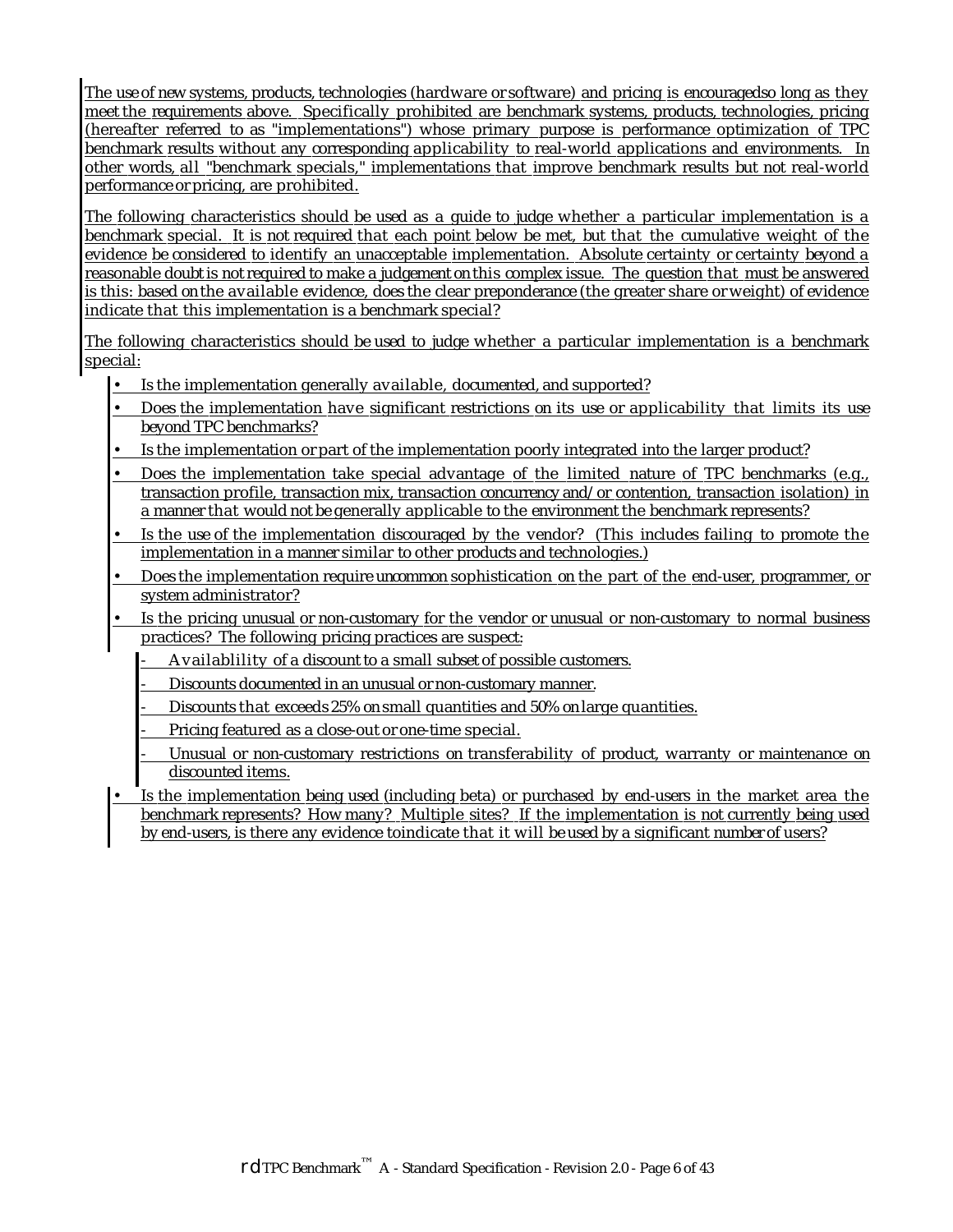#### 1.1 **The Application Environment**

1.1.1 This benchmark is stated in terms of a hypothetical bank. The bank has one or more branches. Each branch has multiple tellers. The bank has many customers, each with an account. The database represents the cash position of each entity (branch, teller, and account) and a history of recent transactions run by the bank. The transaction represents the work done when a customer makes a deposit or a withdrawal against his account. The transaction is performed by a teller at some branch. These functions are enumerated in Clause 1.2.ar1.1.2 The database may be implemented using any commercially available database management system (DBMS), database server, file system, etc. The terms "file/table", "record/row" and "field/column" are used in  $\langle D \rangle$ , database server, file system, etc. The terms "file",  $\langle D \rangle$  record/row" and "field/column "are used in this document only as examples of physical andlogical data structures.

If the approach of the application environment contains software that routes the execution of transaction of the execution of the execution of the execution of the execution of the execution of the execution of the execut transaction processing monitor), the software must be a generally available, commercial product that is fully supported as defined in Clause 9.

**Comment:** It is the intent that special purpose transaction processing monitors developed specifically for benchmarking or limited use not be utilized.

 1.1.3 If transactions are routed or organized within the SUT, a commercially available transaction processing monitor or equivalent commercial monitor or equivalent commercial commercial commercial commercial<br>in the following fortware (functionality with the following features/functionality:

**Operation** - The TM must allow for:<br>• request/service prioritization

- 
- multiplexing/de multiplexing of requests/services
- automatic load balancing
- **automatic load balancing** • reception, queuing, and execution of multiple requests/services concurrently

- **Security**  The TM must allow for:
- the ability to validate and authorize securities and authorized users of the restriction of edministrative functions to authorized users. • the restriction or administrative functions to authorized users.

**Administration/Maintenance** - The TM must have the pre-defined capability to perform centralized, non programmatic (i.e., must be implemented in the standard product and not require programming) and dynamic configuration management of TM resources including hardware, network, services (single or dynamic comparation management of TM resources including hardware, network, services (single or group), queue management prioritization rules, etc.

**Recovery** - The TM must have the capability to:<br>• post error codes to an application.

• **post error codes to an application**. • detect and terminate long-running transactions based on predefined time-out intervals.

 **Application Transparency** - The message context(s) that exist between the client and server application programs must be managed solely by the  $\frac{1}{2}$ . The  $\frac{1}{2}$  and  $\frac{1}{2}$  and  $\frac{1}{2}$  and  $\frac{1}{2}$  and  $\frac{1}{2}$  and  $\frac{1}{2}$  and  $\frac{1}{2}$  and  $\frac{1}{2}$  and  $\frac{1}{2}$  and  $\frac{1}{2}$  and  $\frac{1}{2}$  and  $\frac{1}{2}$  and any metamore of the message context or the underlying communication mechanisms that support that context.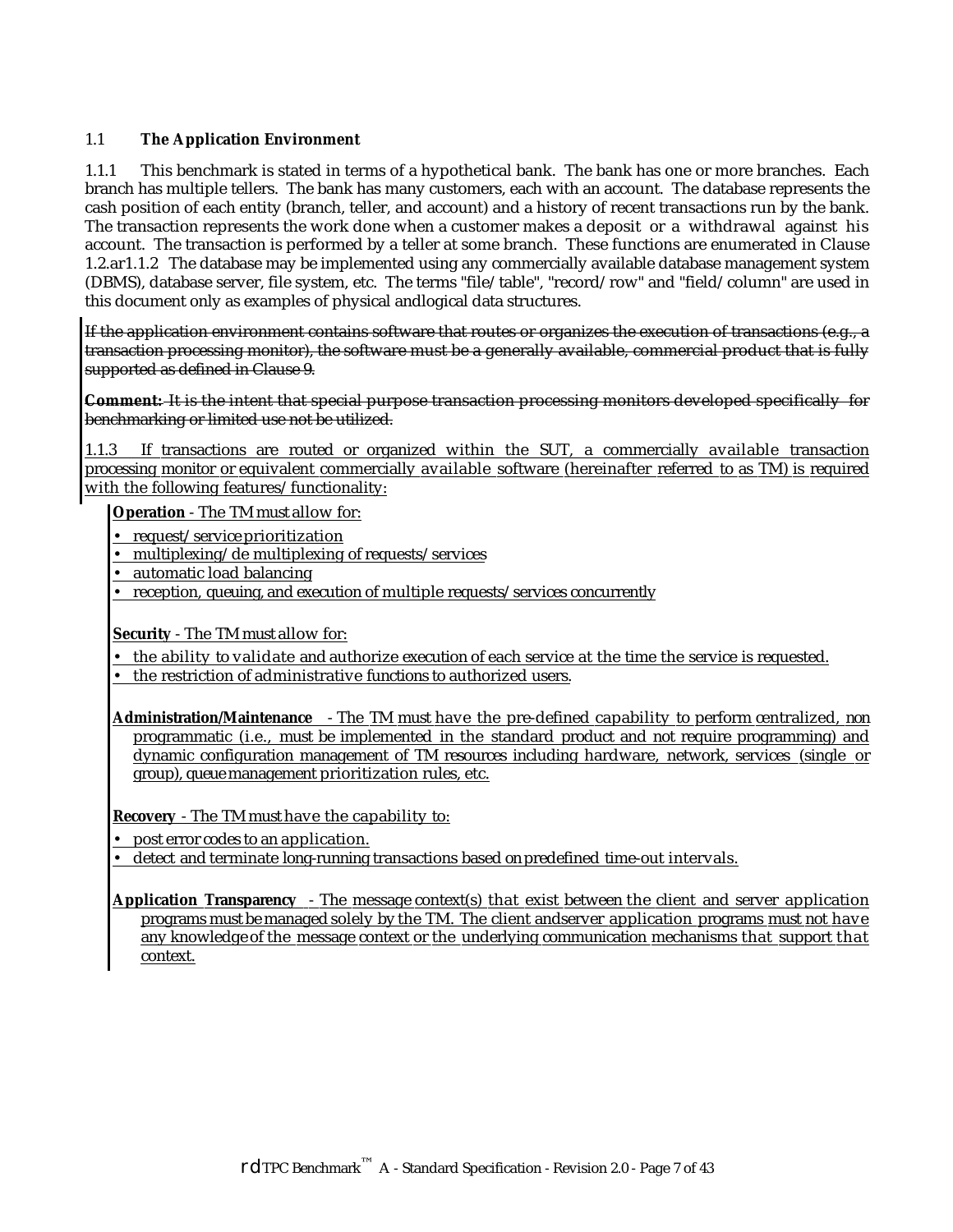**Comment 1:** The following are examples of implementations that are non-compliant with the Application Transparency requirement:<br>1. Client and server application programs use the same identifier (e.g., handle or pointer) to maintain the

- message context for multiple transactions.
- 2. Change and/or recompilation of the client and/or server application programs is required when the number of queues or equivalent data structures used by the TM to maintain the message context between the client and server application programs is changed by TM administration. the client and server application programs is changed by TM administration.

 **Comment 2:** The intent of this clause is to exclude special purpose software developed for benchmarking or other limited use.

 **Comment 3:** Functionality of TM or equivalent software is not required if the DBMS maintains an individual context for each emulated user.

1.1.3 1.1.4 Implementors of this benchmark are permitted many possible system designs, insofar as they adhere to the standard model described and illustrated in Clause 8. adhere to the standard model described and illustrated in Clause 8.

 $1.11$ . The word  $1.11$  terminal as used in this standard reference of an intelligent precessor such as a weekstation (see Clause actual terminal or the keyboard/display portion of an intelligent processor such as a workstation (see Clause<br>0.9.9.) 9.2.2.2).

#### 1.2 **The Transaction Profile**

Read 100 bytes including Aid, Tid, Bid, Delta from terminal (see Clause 1.3)

```
BEGIN TRANSACTION
   Update Account where Account_ID = Aid:
      Read Account_Balance from Account
      Set Account_Balance = Account_Balance + Delta
      Write Account_Balance to Account
   Write to History:
      Aid, Tid, Bid, Delta, Time_stamp
   Update Teller where Teller_ID = Tid:
      Set Teller_Balance = Teller_Balance + Delta
      Write Teller_Balance to Teller
   Update Branch where Branch_ID = Bid:
      Set Branch_Balance = Branch_Balance + Delta
      Write Branch_Balance to Branch
COMMIT TRANSACTION
Write 200 bytes including Aid, Tid, Bid, Delta, Account_Balance to terminal
(see Clause 1.3)
```
Aid (Account\_ID), Tid (Teller\_ID), and Bid (Branch\_ID) are keys to the relevant records/rows (see Clause 3.2).

#### 1.3 **Terminal Inputs and Outputs**

1.3.1 For each transaction, the originating terminal shall send (see Clause 8) at least 100 user-level alphanum eric data by the strained as at least four distinct fields, including  $\frac{1}{\sqrt{1-\frac{1}{\sqrt{1-\frac{1}{\sqrt{1-\frac{1}{\sqrt{1-\frac{1}{\sqrt{1-\frac{1}{\sqrt{1-\frac{1}{\sqrt{1-\frac{1}{\sqrt{1-\frac{1}{\sqrt{1-\frac{1}{\sqrt{1-\frac{1}{\sqrt{1-\frac{1}{\sqrt{1-\frac{1}{\sqrt{1-\frac{1}{\sqrt{1-\frac{1}{\sqrt{1-\frac{1}{\$ Branch\_ID, and Delta. Branch\_ID in the input message is the identifier of the branch where the teller is located.

1.3.2 Each terminal shall receive from the SUT at least 200 user-level alphanumeric data bytes, organized as at least five distinct fields as follows:  $\alpha$  is  $\alpha$  in  $\alpha$  in  $\alpha$  in  $\alpha$  in  $\alpha$  is  $\alpha$  in  $\alpha$  is  $\alpha$  in  $\alpha$  is  $\alpha$  in  $\alpha$  is  $\alpha$  is  $\alpha$  is  $\alpha$  is  $\alpha$  is  $\alpha$  is  $\alpha$  is  $\alpha$  is  $\alpha$  is  $\alpha$  is  $\alpha$  is resulting from successful commit of the transaction.

**Comment:** It is the intent of this clause that the account balance in the database be returned to the application, i.e., that the application retrieve the account balance.

1.3.3 No compression shall be used on the user-level data in the message coming from or going to the terminal.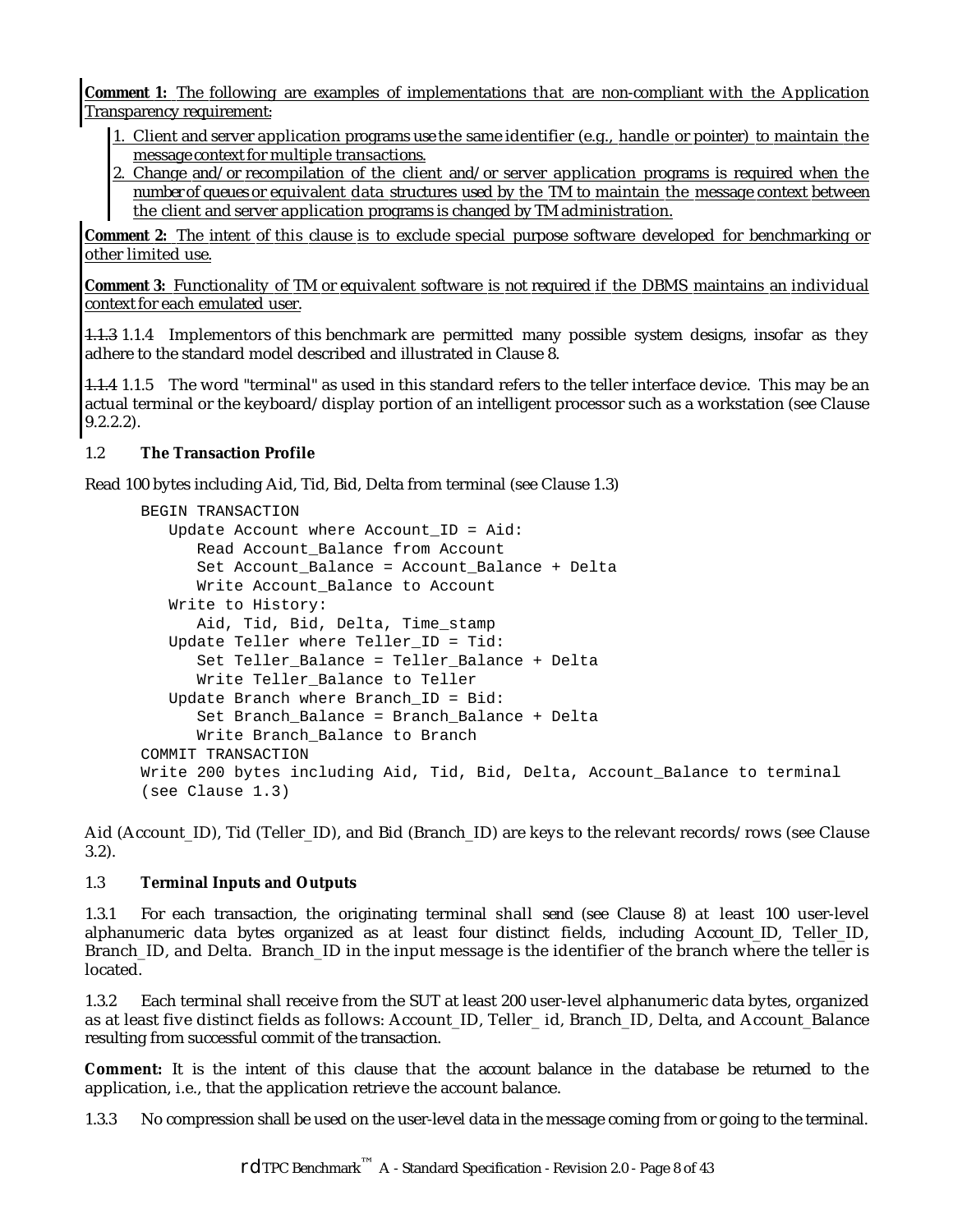1.3.4 Any field(s) other than pure padding field(s) transmitted either way between the RTE (Remote  $T_{\text{c}}$  and  $T_{\text{c}}$  and  $T_{\text{c}}$  and  $T_{\text{c}}$  and  $T_{\text{c}}$  and  $T_{\text{c}}$  and  $T_{\text{c}}$  and  $T_{\text{c}}$  and  $T_{\text{c}}$  and  $T_{\text{c}}$  and  $T_{\text{c}}$  and  $T_{\text{c}}$  and  $T_{\text{c}}$  and  $T_{\text{c}}$  and  $T_{\text{c}}$  and  $T_{\text{c}}$  a fields specified above must be disclosed,and the purpose of such field(s) explained.

1.3.5 The generation of input message fields is detailed in Clause 5.

#### 1.4 **Specific Non-Requirements**

1.1.1 The order of the data manipulations within the data manipulation is multiple to the order of the transaction is  $\frac{1}{2}$ the test sponsor, as long as the transaction profile is functionally equivalent to the one outlined in Clause 1.2.

1.4.2 The transaction profile does not require that the SUT (see Clause 8) return the teller and branch balances to the application program.

1.4.3 There is no requirement for a separate, explicit read from the Account table to return the account balance. balance.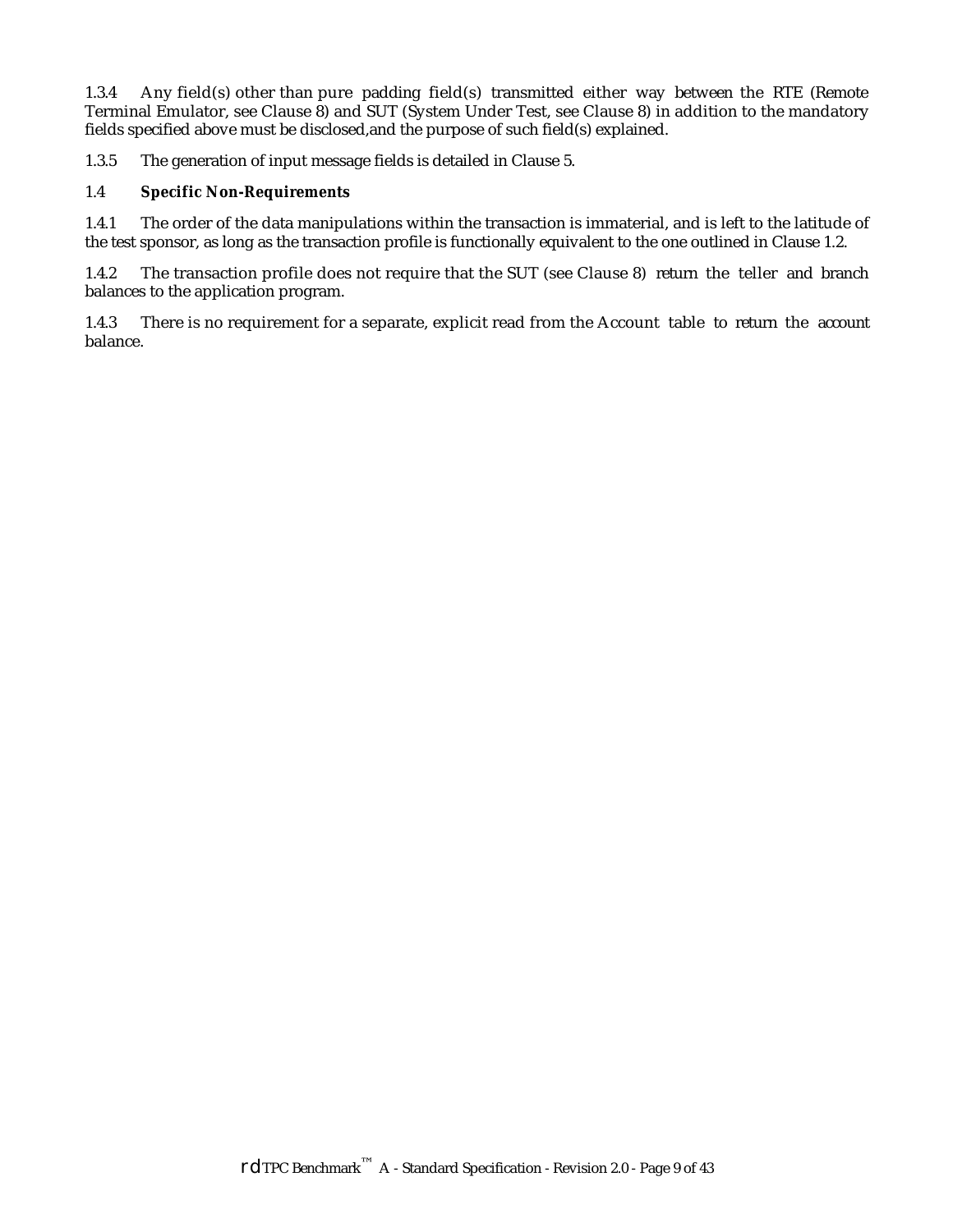$\mathbf{rd}$  Benchmark  $^{\!\!\!\text{TM}}\!$  A - Standard Specification - Revision 2.0 - Page 10 of 43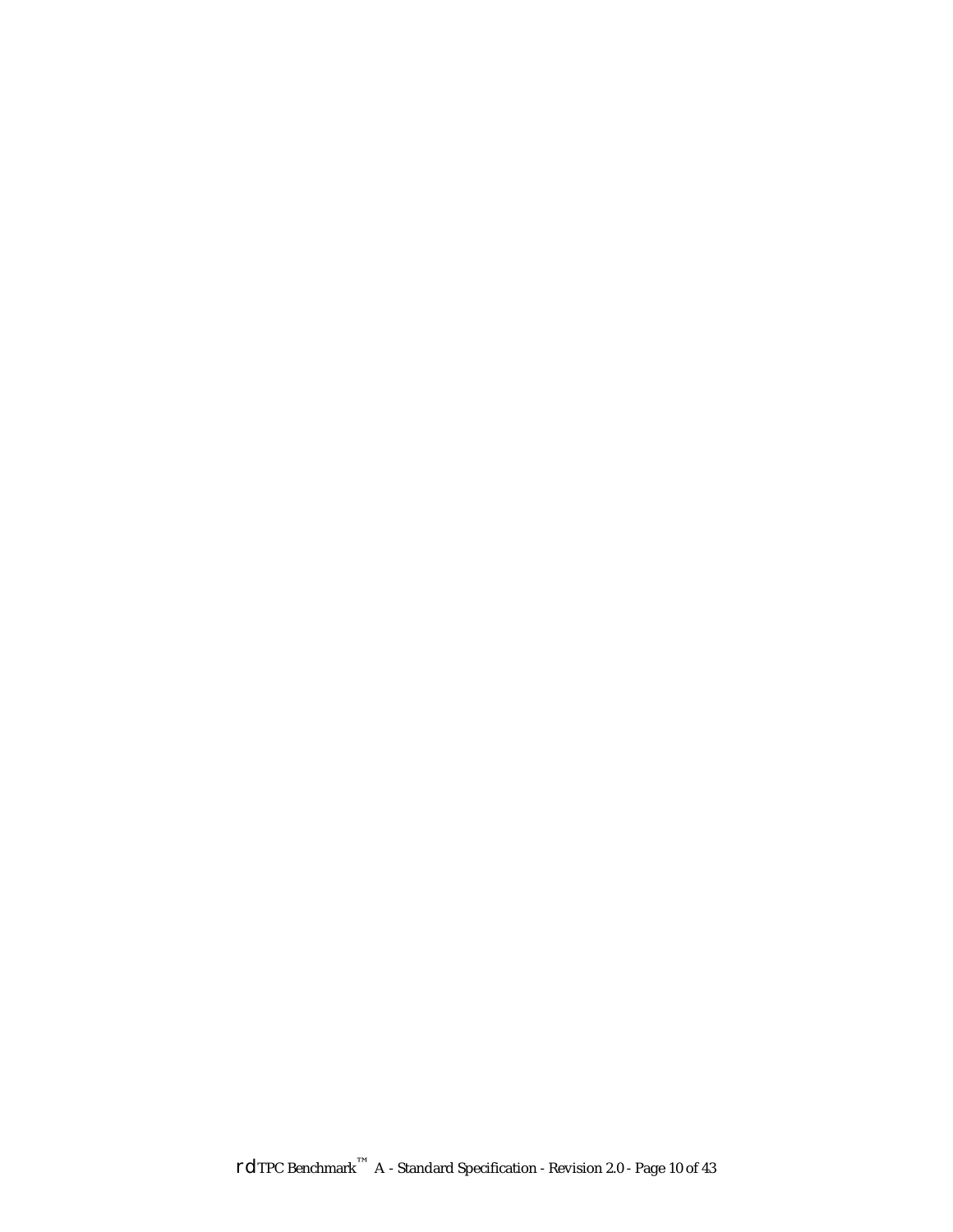#### 2.1 **The ACID Properties**

2.1.1 The ACID (Atomicity, Consistency, Isolation, and Durability) properties of transaction processing systems must be supported by the system under test during the running of this benchmark. It is the intent of this section to informally define the ACID properties and to specify a series of tests that must be performed to section to informally define the ACID properties and to specify a series of tests that must be performed to define the ACID properties that these performed to define the performed to define the performed to define the cont demonstrate that these properties are met.

These tests are intended to demonstrate the ACID properties are supported by the system under tests are supported  $\Gamma$ enabled during the performance measurement period. The tests are not intended to be an exhaustive quality assurance test.

2.1.2 No finite series of tests can prove that the ACID properties are fully supported. Passing the specified tests is a necessary, but not sufficient, condition for meeting the ACID requirements.

2.1.3 All mechanisms needed to insure full ACID properties must be enabled during both the measurement and test periods. For example, if the system under test relies on undo logs, then logging must be enabled even though no transactions are aborted during the measurement period. When this benchmark is implemented on a distributed system, tests must be performed to verify that home and remote transactions, including remote distributed system, tests must be performed to verify that  $\Delta$ CID properties. (See Clause 5 for the definition of transactions that are processed on two nodes, satisfy the ACID properties. (See Clause 5 for the definition of home andremote transactions.)

2.1.4 Test sponsors reporting TPC results may perform ACID tests on any one system for which results have been disclosed provided that they used the same software executables (e.g., OS, database, transaction, etc.). 2 1 4 For example, this would be applicable when results are reported for multiple systems in a product line. However, the durability tests described in Clauses 2.5.3.2 and 2.5.3.3 must be run on all systems that are measured. All disclosure reports must identify the systems which were used to verify ACID requirements and full details of the ACID tests conducted and results obtained. full details of the ACID tests conducted and results obtained.

#### 2.2 **Atomicity Requirements**

#### 2.2.1 Atomicity Property Definition

The system under test mate guarantee that the negative that the system with  $\frac{1}{2}$  are atomic  $\frac{1}{2}$  and  $\frac{1}{2}$  are atomic  $\frac{1}{2}$  are atomic  $\frac{1}{2}$  are atomic  $\frac{1}{2}$  are atomic  $\frac{1}{2}$  are atomic  $\frac{1$ individual operations on the data, or will assure that no partially-completed operations leave any effects on the data.

#### 2.2.2 Atomicity Tests

2.2.2.1 Perform the standard TPC Benchmark™ A transaction (see Clause 1.2) for a randomly selected account and verify that the appropriate records have been changed in the Account, Branch, Teller, and History files/tables.

2.2.2.2 Perform the standard TPC Benchmark™ A transaction for a randomly selected account, substituting an ABORT of the transaction for the COMMIT of the transaction. Verify that the appropriate records have not  $\Delta B$  of the transaction for the Committee of the appropriate records have not the appropriate records have not been changed in the Account, Branch, Teller, and History files/tables.

#### 2.3 **Consistency Requirements**

#### 2.3.1 Consistency Property Definition

Consistency is the property of the application that requires any execution of a transaction to take the database from one consistent state to another.

#### 2.3.2 Consistency Conditions

- A consistent state for the TPC Benchmark™ A database is defined to exist when: a) the sum of the account balances is equal to the sum of the teller balances, which is equal to the sum of the branch balances;
	- b) for all branches, the sum of the teller balances within a branch is equal to the branch balance;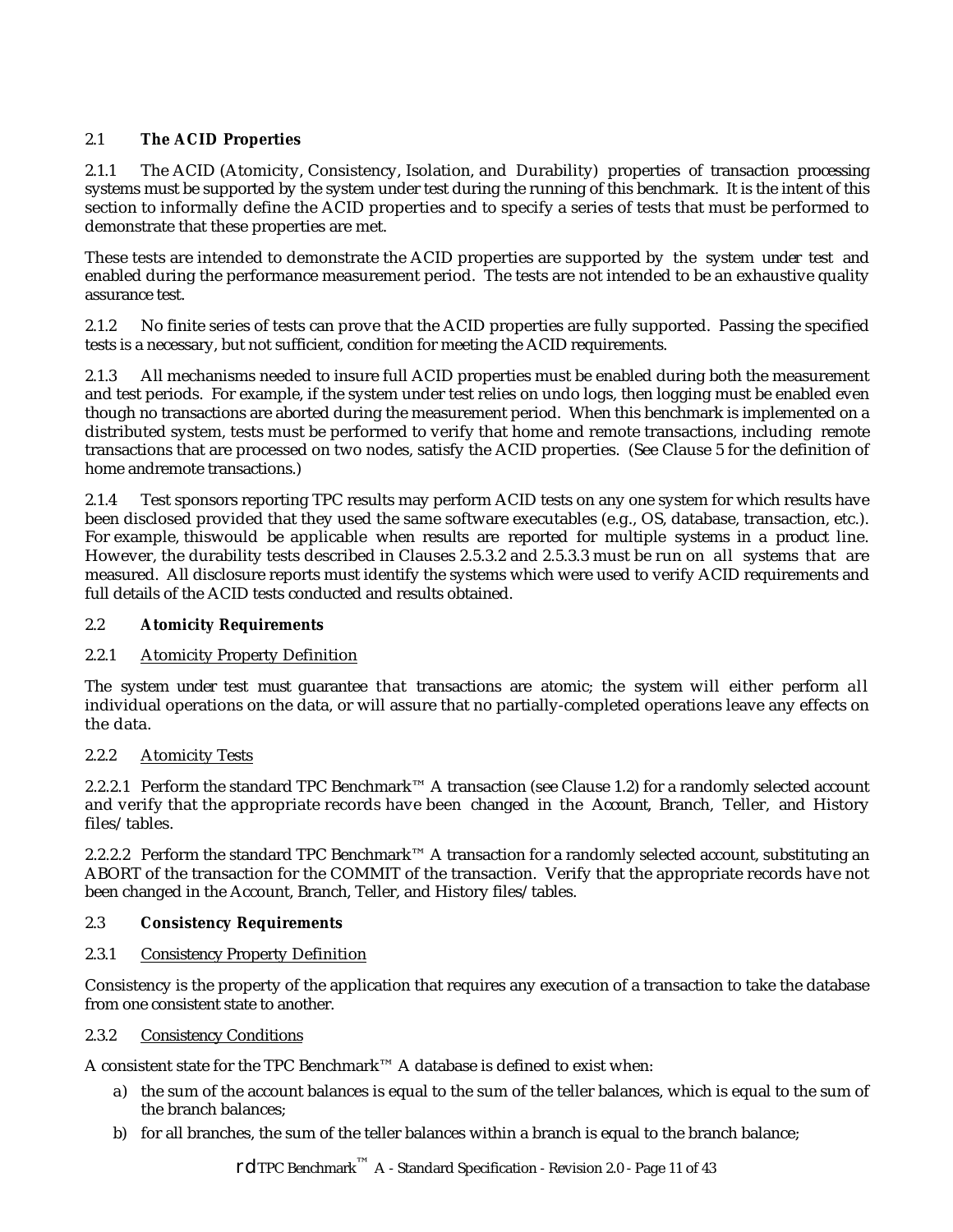c) the history file has one logical record added for each committed transaction, none for any aborted transaction, and the sum of the deltas in the records added to the history file equals the sum of the deltas for all committed transactions.

If data is replicated, each copy must not violate these conditions.

#### 2.3.3 Consistency Tests

 $\mathcal{L}$  be to the large size of the large size of the  $\mathcal{L}$  the  $\mathcal{L}$  the  $\mathcal{L}$  the  $\mathcal{L}$  the constraint file  $\mathcal{L}$  the constraint file  $\mathcal{L}$  the constraint file  $\mathcal{L}$  the constraint  $\mathcal{L}$  the con the Branch, Teller, and History files, perform the following (Clauses 2.3.3.3.3.3.3.3.3.3.3.3.3.3.3 are meant to be<br>norformed in coquence) performed in sequence):

2.3.3.1 Verify that the Branch and Teller files are initially consistent by performing the following steps:<br>Step 1: Determine the balance of each branch as reflected in the branch file.

- 
- Step 1: Determine the balance of each branch as reflected in the branch file.  $S_{\text{top}}$  2: For each balance of balance balance by summing the balances of the tellers associated
- with the branch. Step 3: Verify that the balance of each branch as obtained from Steps 1 and 2 is the same.

2.3.3.2 Verify that the Branch and Teller files are still consistent after applying transactions to the database by performing the following steps:<br>Step 1: Compute the initial sum of the branch balances for later use.

- 
- Step 1: Compute the initial sum of the branch balances for later use.  $S_{\text{C}}$   $\mu$   $\mu$   $\sigma$  and the number of records in the History file and sum the deltas in the History file. (The file may be empty).<br>Using the standard driving mechanism, submit a number of standard TPC Benchmark<sup>TM</sup> A
- Step 3: Using the standard driving mechanism, submit a number of standard TPC Benchmark<sup>™</sup> A transactions equal to at least ten times the number of tellers and note the number of transactions that are reported as committed. For example, a 100 tpsA (1000 teller) system must submit at least  $10,000$  transactions. If the number of committed transactions is not equal to the number of submitted transactions, explain why.
- Re-verify the consistency of the Branch and Teller files by repeating Clause 2.3.3.1. Step 4: Re-verify the consistency of the Branch and Teller files by repeating Clause 2.3.1.1.1.
- Step 5: Compute the final sum of the branch balances for later use.
- 2.3.3.3 Verify that the History file is consistent by performing the following steps:<br>Step 1: Count the number of records in the History file and sum the deltas.
	-
	- Step 2: Verify that the count equals the original count from Clause 2.3.3.2, Step 2, plus the number of transactions reported as committed in Clause 2.3.3.2, Step 3. (The History file should contain one  $t_{\text{non-} \text{non-} \text{non-} \text{non-} \text{non-} \text{non-} \text{non-} \text{non-} \text{non-} \text{non-} \text{non-} \text{non-} \text{non-} \text{non-} \text{non-} \text{non-} \text{non-} \text{non-} \text{non-} \text{non-} \text{non-} \text{non-} \text{non-} \text{non-} \text{non-} \text{non-} \text{non-} \text{non-} \text{non-} \text{non-} \text{non-} \text{non-} \text{non-} \text{non-} \text{non-} \text{non-} \text$ record for each committed transaction and should not contain a record for any aborted transaction.)<br>Verify that the difference between the sum of the final and initial deltas in the History file is
	- $S_{\text{c}}$  is  $\alpha$  and the difference between the sum of the final and initial hearch balances equal to the difference between the sum of the final and initial branch balances.

#### 2.4 **Isolation Requirements**

#### 2.4.1 Isolation Property Definition

 $\sigma$  practices of concurrent transactions must yield results which are indicated the completion in some order would be obtained by forcing each transaction to be serially executed to completion in some order.

This property is commonly called serializability. Sufficient conditions must be enabled at either the system or<br>application level to ensure serializability of transactions under any mix of arbitrary transactions, not just Benchmark<sup>TM</sup> A transactions. The system or application must have full serializability enabled, i.e., repeated reads of the same records within any committed transaction must have returned identical data when run reads of the same records within any committed transaction must have returned identical data when run<br>concurrently with any mix of arhitrary transactions concurrently with any mix of arbitrary transactions.

## **2.4.2 Isolation** Tests

For conventional locations  $\mathcal{L}_{\text{F}}$  showledge as described as described below, where the transaction showledge  $\mathcal{L}_{\text{F}}$  and  $\mathcal{L}_{\text{F}}$  and  $\mathcal{L}_{\text{F}}$  are transactions  $\mathcal{L}_{\text{F}}$  and  $\mathcal{L}_{\text{F}}$  are tr versions of the standard TPC Benchmark™ A transaction. Systems that implement other isolation schemes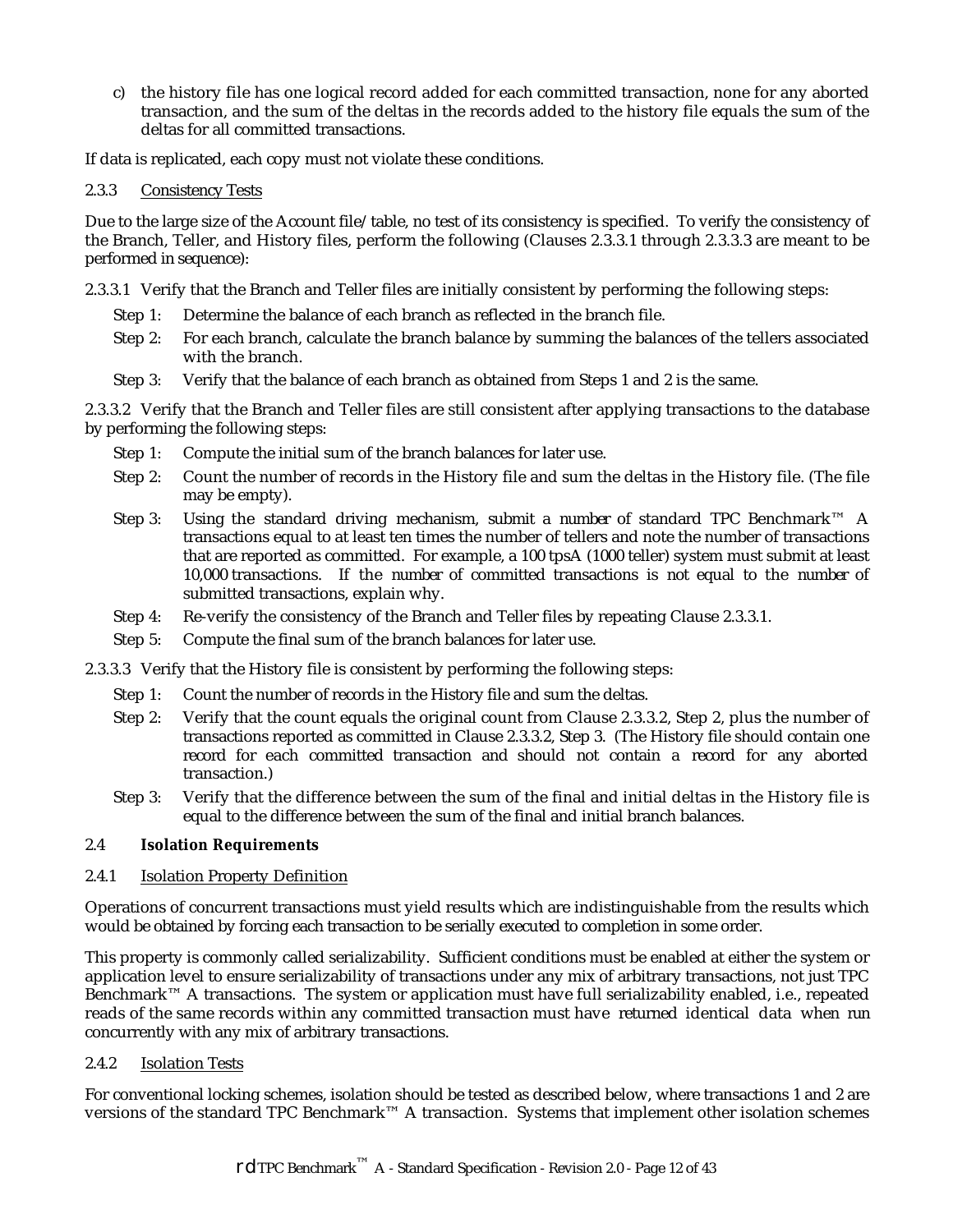may require different validation techniques. It is the responsibility of the test sponsor to disclose those techniques and the tests for them.

2.4.2.1 Isolation Test for Completed Transactions (conventional locking schemes):

Start transaction 1.<br>Stop transaction 1 immediately prior to COMMIT. Start transaction 2. Transaction 2 attempts to update the same account record as transaction 1. Verify that transaction 2 waits. Allow transaction 1 to complete. Transaction 2 should now complete. Allow transaction 1 to complete. Transaction 2 should now complete. Verify that the account balance reflects the results of both updates.

#### 2.4.2.2 Isolation Test for Aborted Transactions (conventional locking schemes):

start transaction 1.<br>Stop transaction 1.i Stop transaction 1 immediately prior to COMMIT. Start transaction 2.<br>Transaction 2 attempts to update the same account record as transaction 1. Verify that transaction 2 waits. Abort transaction 1. Transaction 2 should now complete. Abort transaction 1. Transaction 2 should now complete. Verify that the account balance reflects the results of transaction 2's update only.

2.4.2.3 Repeat Clauses 2.4.2.1 and 2.4.2.2 for the branch and teller files.

#### 2.5 **Durability Requirements**

The tested system must guarantee the ability to preserve the effects of committee the system must guarantee the effects of  $\frac{1}{2}$ database consistency after recovery from any one of the failures listed below in Clause 2.5.3.

**Comment**: No system provides complete durability, i.e., durability under all possible types of failures. The specific set of single failures addressed in Clause 2.5.3 is deemed sufficiently significant to justify specific set of single failures addressed in Clause 2.5.3 deemed sufficiently significant to justify demonstration of durability across such failures.

#### 2.5.1. Durable Medium Definition

- A durable medium is a data storage medium that is either:<br>a) an inherently non-volatile medium, e.g., magnetic disk, magnetic tape, optical disk, etc., or
	- b) a volatile medium with its own self-contained power supply that will retain and permit the transfer of  $\mathbf{a}$  a volume medium with its own settlement power supply that will retain and permit the transfer on  $\mathbf{b}$  and  $\mathbf{b}$  and  $\mathbf{b}$  and  $\mathbf{b}$  and  $\mathbf{b}$  and  $\mathbf{b}$  and  $\mathbf{b}$  and  $\mathbf{b}$  and  $\mathbf{b}$  an data, before any data is lost, to an inherently non-volatile medium after the failure of external power.

A configured and priced Uninterruptible Power Supply (UPS) is not considered external power.

**Comment:** A durable medium can fail; this is usually protected against by replication on a second durable medium if  $\frac{1}{10}$  medium (e.g., mirroring) or logging to another durable medium. Memory can be considered a dura it can preserve data long enough to satisfy the requirement stated in (b) above. For example, memory can be considered a durable medium if it is accompanied by an uninterruptible power supply and the contents can be transferred to an inherently non-volatile medium during the failure. Note that no distinction is made between main memory and memory performing similar permanent or temporary data storage in other parts of the main memory and memory performing similar permanent or temporary data storage in other parts of the system, e.g., disk controller caches.

#### 2.5.2 Committed Property Definition

A transaction is considered committed when the transaction manager component of the system has written the commit record(s) associated with the transaction to a durable medium. commit record(s) associated with the transaction to a durable medium.

**Comment 1:** Transactions can be committed without the user subsequently receiving notification of that fact, since message integrity is not required for TPC Benchmark™ A.

**Comment 2:** Although the order of operations in the transaction profile (Clause 1.2) is immaterial, the actual transmission of the output message cannot begin until the commit operation has successfully completed.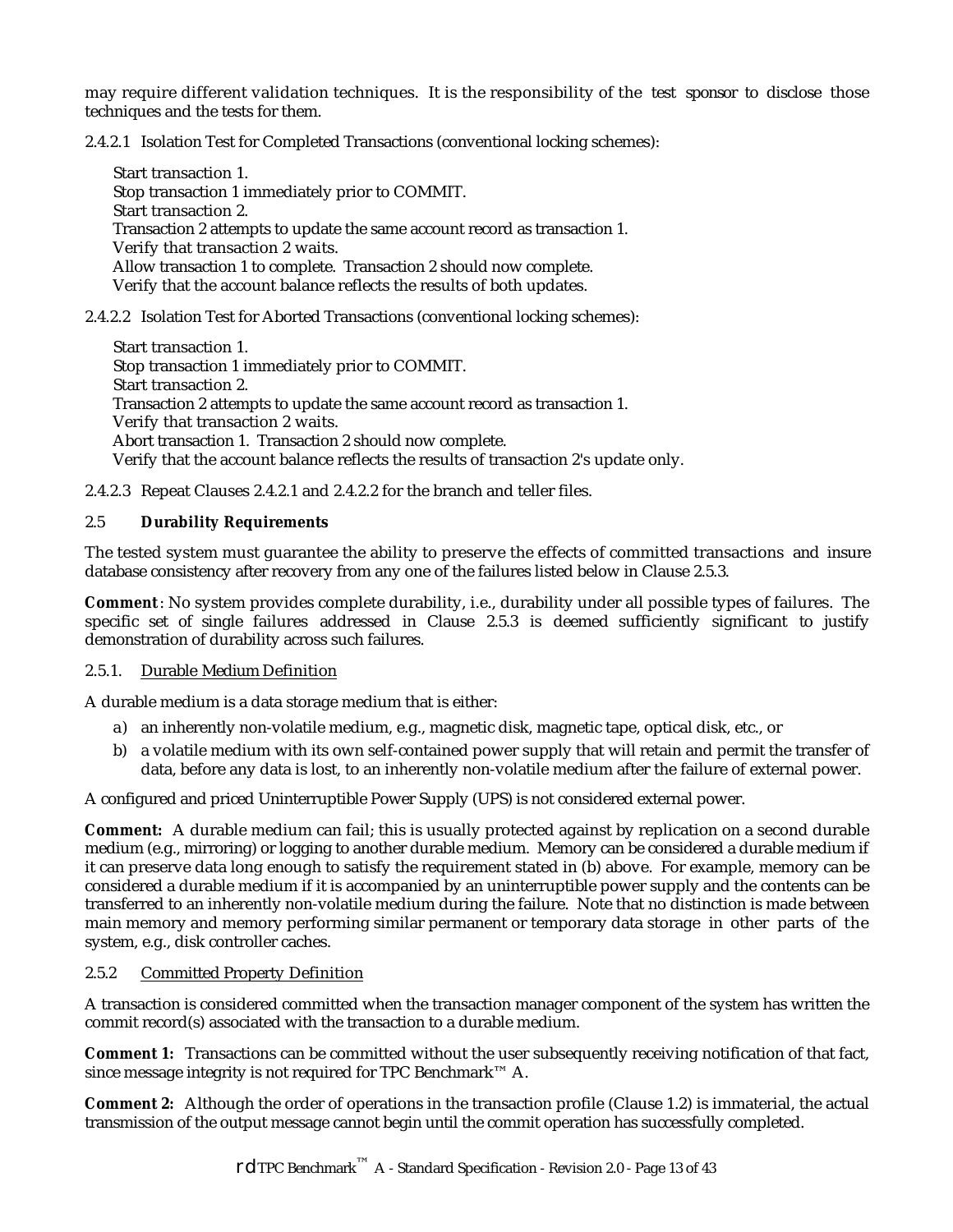#### 2.5.3 List of single failures

2.5.3.1 Permanent irrecoverable failure of any single durable medium containing database, ABTH files/tables, or recovery log data.

**Comment:** If main memory is used as a durable medium, then it must be considered as a potential single point conjunction with a redo (after image) log, and ii)mirrored durable media. If memory is the durable medium and conjunction with a redo (after image) log, and injunction and increment in memory is the durable medium and  $\epsilon$  medium and  $\epsilon$  memory is the durable medium and  $\epsilon$  memory is the durable medium and  $\epsilon$  medium and  $\epsilon$  mirroring is the mechanism used to ensure durability, then the mirrored memories must be independently powered.

2.5.3.2 Instantaneous interruption (system crash/system hang) in processing which requires system reboot to recover.

**Comment:** This implies abnormal system shutdown which requires loading of a fresh copy of the operating system from the boot device. It does not necessarily imply loss of volatile memory. When the recovery mechanism relies on the pre-failure contents of volatile memory, the means used to avoid the loss of volatile memory, e.g., uninterruptible power supply, must be included in the system cost calculation. A sample memory, uninterruption power supply, must be interpreted in the system cost calculation. A sample mechanism to survive an instantaneous interruption in processing is an undo/redo log.

2.5.3.3 Failure of all or part of memory (loss of contents).

**Comment:** This implies that all or part of memory has failed. This may be caused by a loss of external power or the permanent failure of a memory board.

2.5.4 The recovery mechanism cannot use the contents of the History file to support the durability property.

2.5.5 Rollforward recovery from an archive database copy, e.g. a copy taken prior to the run, using redo log data is not acceptable as the recovery mechanism in the case of failures listed in Clauses 2.5.3.2 and 2.5.3.3. Note that "checkpoints", "control points", "consistency points", etc., of the database taken during a run are not considered to be archives. considered to be archives.

#### 2.5.6 Durability Tests

The intent of these tests is to demonstrate that all transactions whose output messages have been received at  $\frac{1}{2}$ the terminal or RTE have in fact been committed in spite of any single failure from the list in Clause 2.5.3.3

It is required that the system crash test and the loss of memory test described in Clauses 2.5.3.2 and 2.5.3.3, respectively, be performed with a full terminal load and a fully scaled database. The durable media failure tests described in Clause 2.5.3.1 may be performed on a subset of the SUT configuration and database. For that subset, all multiple hardware components, such as processors and disks/controllers in the full configuration must be represented by either 10% or 2 each of themultiple hardware components, whichever is greater. The database subset must be scaled to at least 10% (minimum of 2 tps) of the fully scaled database size. The test sponsor must state that to the best of their knowledge, a fully loaded and fully scaled test SUT and database sponsor must state that to the best of their knowledge, a fully loadedand fully scaledtest SUT and database configuration would also pass all durability tests.

At the time of the induced failures, it is required to have multiple home under the induced failures,  $\frac{1}{2}$ in progress. Distributed configurations must have distributed transactions in progress as well.

For each of the failure types defined in Clause 2.5.3, perform the following steps:<br>Step 1: Perform Step 1 of the History file Consistency Test in Clause 2.3.3.3.

- 
- Step 2: Start submitting TPC Benchmark<sup>TM</sup> A transactions. On the driver system, record committed transactions in a "success" file.
- Cause a failure selected from the list in Clause 2.5.3.
- Step 3: Cause a failure selected from the list in Clause 2.5.3.3. Step 4: Restart the system under test using normal recovery procedures.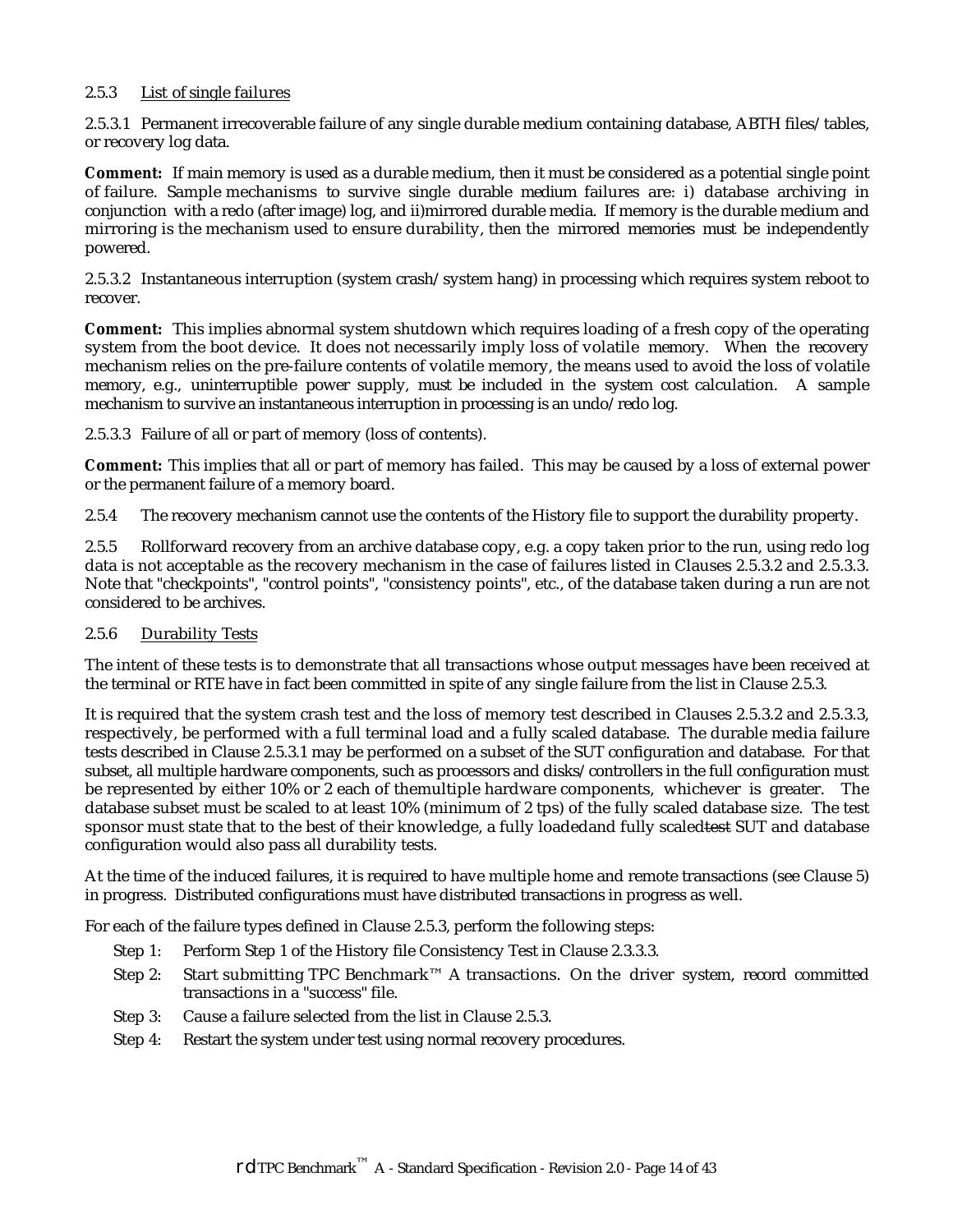- Step 5: Compare the contents of the "success" file and the History file to verify that every record in the records in the History file is greater or equal to the original count, as obtained in Step 1, plus the number of records in the "success" file. If there is an inequality, the History file must contain additional records and the difference must be less than or equal to the number of terminals simulated. (**Comment**: This difference should be due only to transactions which were committed<br>on the system under test, but for which the 200 byte output message was not transmitted back to on the system under test, but for which the 200 byte output message was not transmitted back to
- the driver before the failure). Step 6: Perform the consistency test on the Branch and Teller files as specified in Clause 2.3.3.3.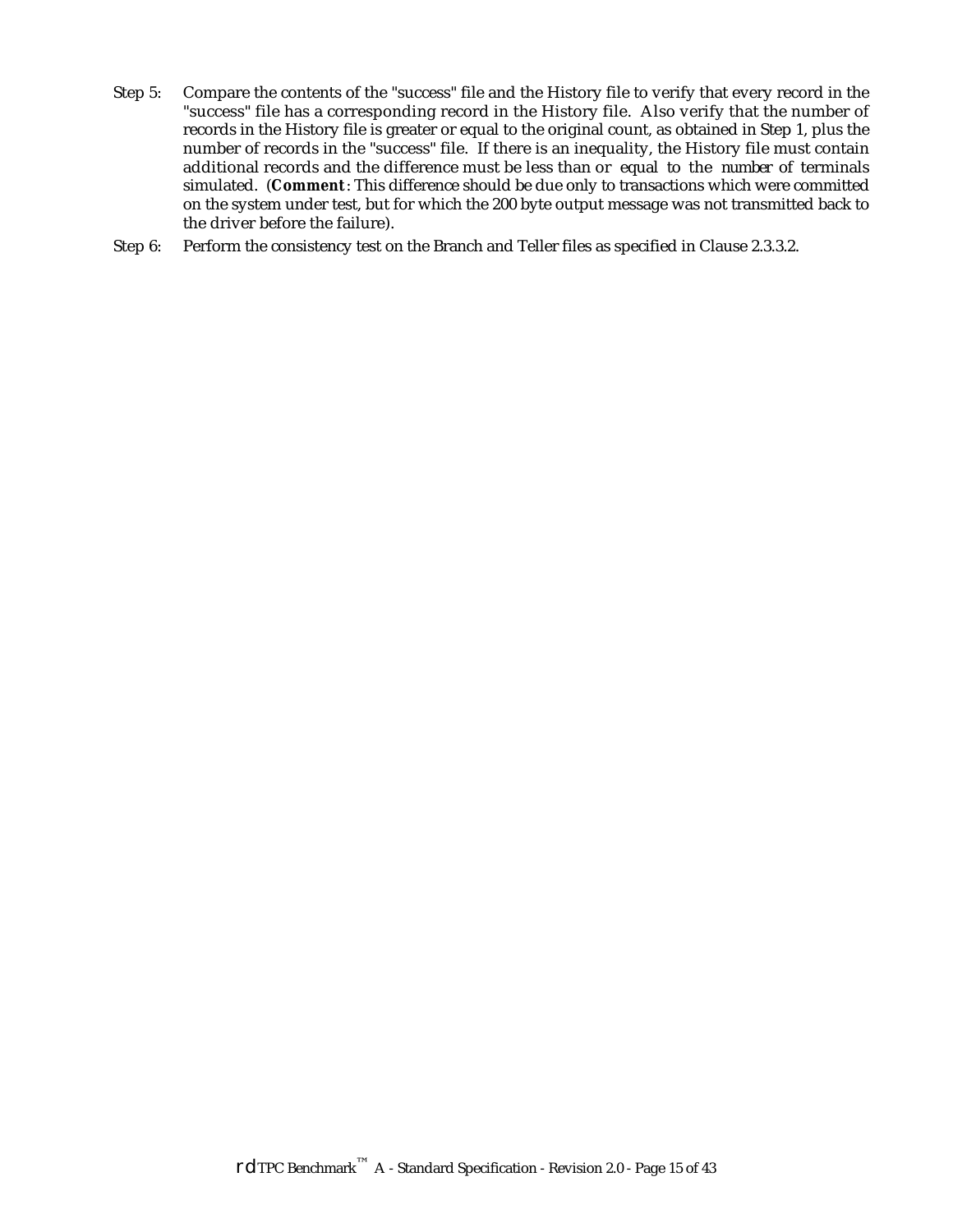$\mathbf{rd}$  Benchmark™  $\mathbf{A}$  - Standard Specification - Revision 2.0 - Page 16 of 43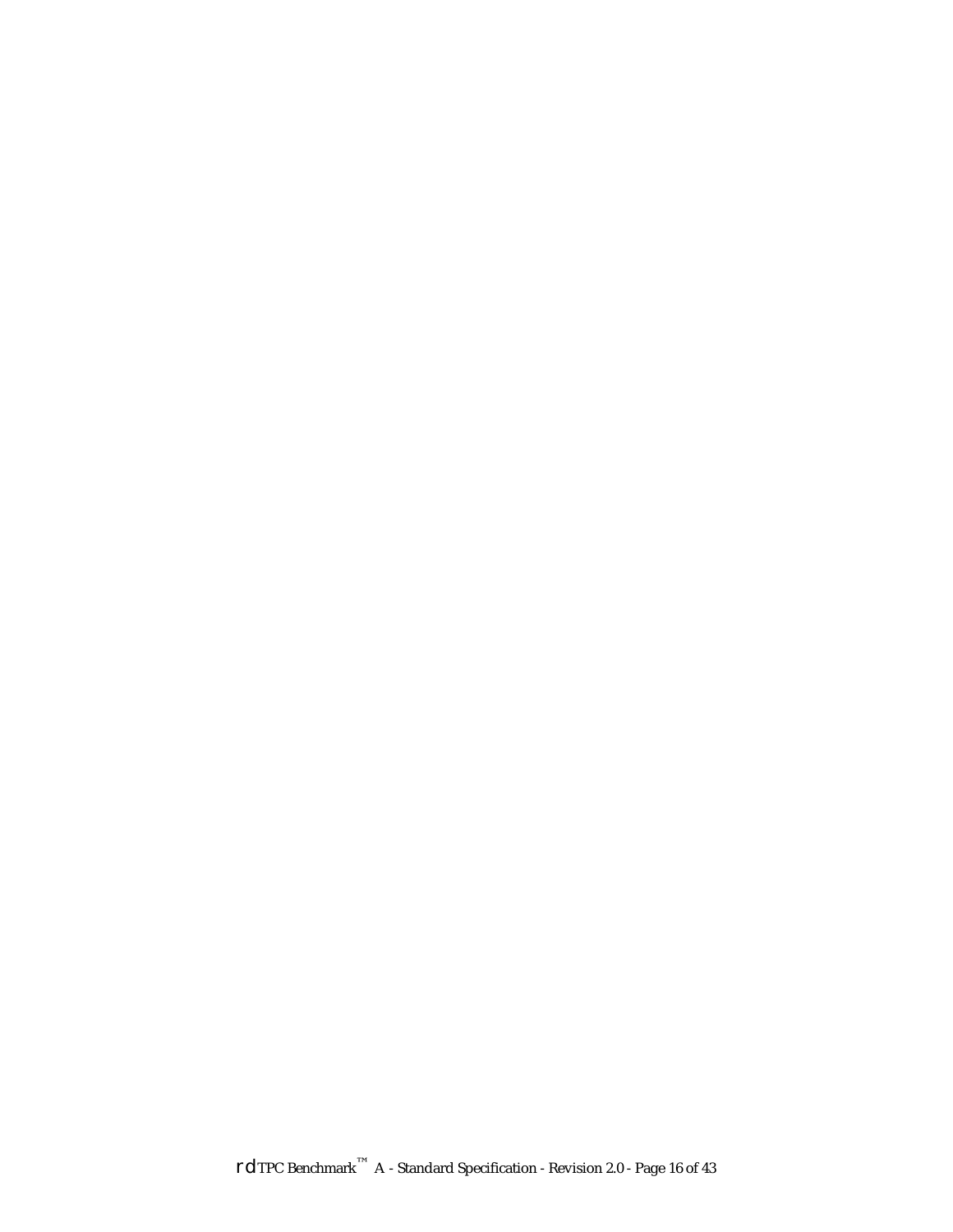#### 3.1 **Entities, Relationships, and Characteristics**

3.1.1 The components of the database are defined to consist of four separate and individual files/tables: entity/relationship diagram and are subject to the business rules specified in Clause 3.1.2. This diagram is a logical description and has no implication for physical implementation.ar**Comment:** 

- The clustering of records within the database (as in hierarchical or CODASYL databases) is not
- exercices. • A view which represents the records/rows to avoid read/writes is excluded.



3.1.2 The entities in Clause 3.1.1 are subject to the following business rules:<br>• All branches must have the same number of tellers.

- 
- All branches must have the same number of  $accounts$ . • All branches must have the same number of accounts.

Other business rules specified elsewhere in this document also apply, e.g., consistency conditions in Clause 2.3.2.

**Comment:** There is no intent to model an environment in which accounts and tellers can be moved from branch to branch.

#### 3.2 **Record Layouts and Sizing**

3.2.1 In order for the transaction to represent a similar amount of work to all the systems, it is important that the records handledby the database servers, file systems, etc. be of the same size. Therefore, the records/r must be stored in an uncompressed format. Where it is impossible to turn compression off, it is incumbent upon the test sponsor to store the records/rows using the minimum lengths specified in Clauses 3.2.2 through 3.2.5. Any space with unspecified values in the record/row descriptions in Clauses 3.2.2 through 3.2.5 may be used for additional user data; the storage for the access path (e.g., B-tree index structure) or any other data used by the a additional user data; the storage for the access path (e.g., B-tree index structure) or any other data used by the distributions. database server may not be counted against the minimum record length specifications.

3.2.2 Account records/rows must be at least 100 bytes in length and contain the following data in any order or representation:

|                                                                                                                                     | Account_ID | Must uniquely identify the record/row across the range of accounts. The Account_ID<br>must be unique across the entire database. |
|-------------------------------------------------------------------------------------------------------------------------------------|------------|----------------------------------------------------------------------------------------------------------------------------------|
|                                                                                                                                     | Branch ID  | Branch where account is held.                                                                                                    |
|                                                                                                                                     |            | Account_Balance Must be capable of representing at least 10 significant decimal digits plus sign.                                |
| Branch records/rows must be at least 100 bytes in length and contain the following data in any order or<br>3.2.3<br>representation: |            |                                                                                                                                  |

Branch\_ID Must uniquely identify the record/row across the range of branches.

Branch\_Balance Must be capable of representing at least 10 significant decimal digits plus sign.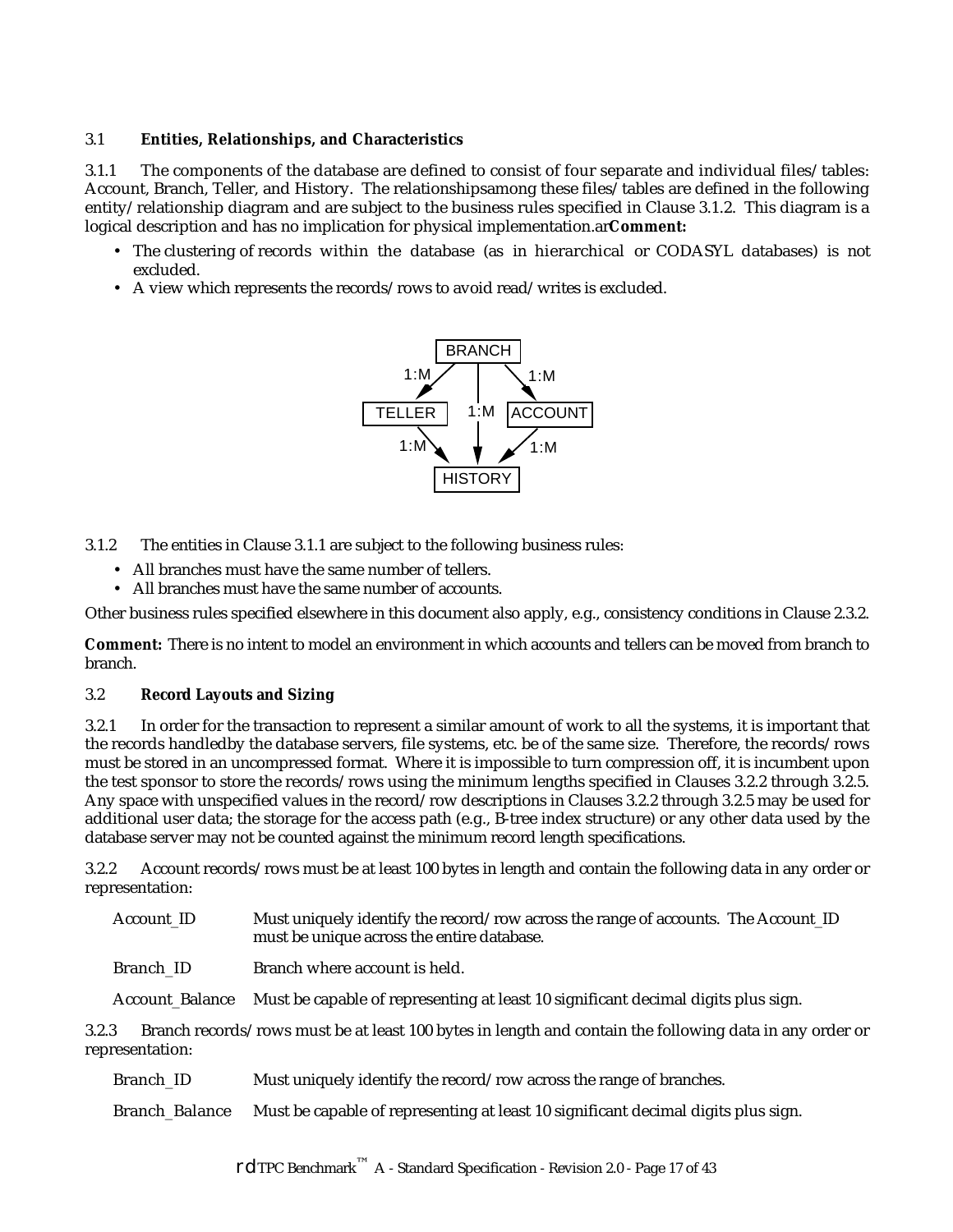3.2.4 Teller records/rows must be at least 100 bytes in length and contain the following data in any order or representation:

| Teller_ID      | Must uniquely identify the record/row across the range of tellers.                |
|----------------|-----------------------------------------------------------------------------------|
| Branch ID      | Branch where the teller is located.                                               |
| Teller Balance | Must be capable of representing at least 10 significant decimal digits plus sign. |

3.2.5 History records/rows must be at least 50 bytes in length and contain the following data in any order or representation:

| Account_ID | Account updated by transaction.                                                                                               |
|------------|-------------------------------------------------------------------------------------------------------------------------------|
| Teller ID  | Teller involved in transaction.                                                                                               |
| Branch ID  | Branch associated with Teller.                                                                                                |
| Amount     | Amount (delta) specified by transaction. Must be capable of representing at least 10<br>significant decimal digits plus sign. |

Time\_Stamp A date and time taken between BEGIN TRANSACTION and COMMIT TRANSACTION. It must be capable of representing Date as YY:MM:DD and Time with a resolution of at least HH:MM:SS.r3.3

The size of the identifier in each record/row must be sufficient for the size of the configured system (see Clause 4.2). Thus for a 100 tpsA test, the accounts file/table must include 10 million records/rows, and hence the Cause  $\frac{1}{2}$ , Thus for a 100 tps A test, the accounts file able to represent at least 10 million records, while account identifier, i.e. the Account\_ID, must be able to represent at least 10 million unique values.

3.4 The record identifiers of the Account/Branch/Teller (ABT) files/tables must not directly represent the physical disk addresses of the records or any offsets thereof. The application may not reference records using relative record numberssince they are simply offsets from the beginning of a file. This does not preclude hashing schemes or other file organizations which have provisions for adding, deleting, and modifying records hashing schemes or our other file organizations which have provided by a ding the state of the ordinary course of processing. This clause places no restrictions on the History file in the ordinary course of processing. This clause places no restrictions on the History file.

**Comment:** It is the intent of this clause that the application executing the transaction not use physical identifiers, but logical identifiers for all accesses; i.e., it is not legitimate for the application to build a identifiers, but logical identifiers for all accesses; i.e., it is not logical material accessive  $\frac{1}{2}$ "translation table" of logical-to-physical addresses and use it for enhancing performance.

3.5 While inserts and deletes are not performed on the ABT files/tables, the SUT must not be configured to take special advantage of this fact.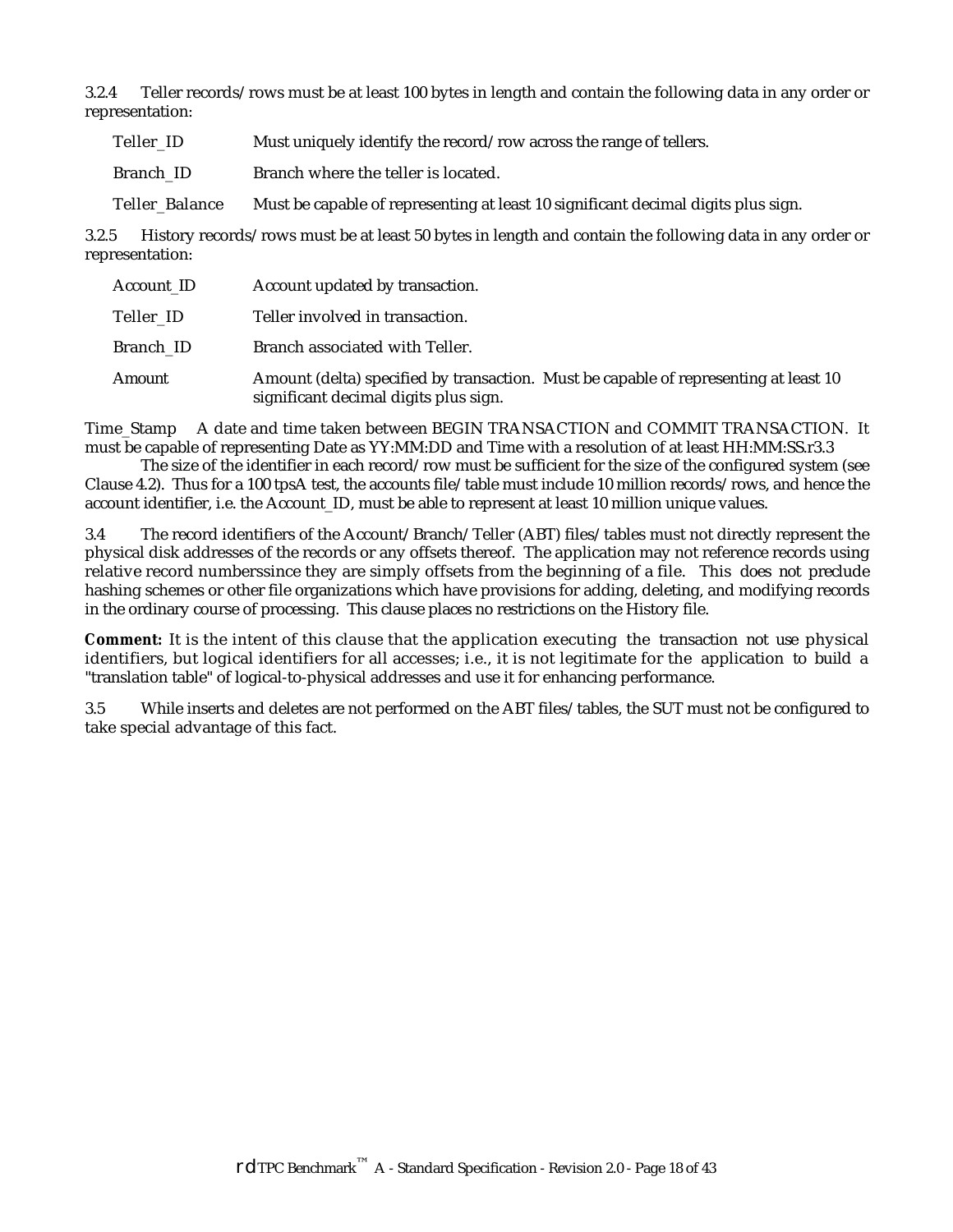$\frac{1}{100}$  The intent of the scaling rules is to maintain a fixed relationship between the scaling relations in  $\frac{1}{100}$  and  $\frac{1}{100}$  be the scaling interval in  $\frac{1}{100}$  between loads of the files (the files con presented to the system under test and the size of the files/tables accessed by the transactions.

4.2 For each nominal transaction-per-second (tps) configured, the test must use a minimum of (see Clause 4.4):

| Account records/rows | 100.000          |
|----------------------|------------------|
| Teller records/rows  | 10               |
| Branch records/rows  |                  |
| History record/rows  | (See Clause 4.3) |
| Terminals            | 10               |
|                      |                  |

4.2.1 All terminals should be active throughout the steady state period. The intent is that each terminal should contribute no more than 1/10th tps per terminal, i.e. the minimum mean inter-arrival time must be 10 seconds. The distribution of transactions with respect to time is specified in Clause 8.6.3.ar4.2.2Should any value in Clause 4.2 be exceeded, the others should be increased proportionately to maintain the same ratios among them as in Clause 4.2. For example, if 200 terminals are used to generate 10 tps then there must be 20 branch records, 200 teller records, and 2,000,000 account records in the database and the price of the system must branch records, 200 terminals (see Clause 0.1.2).  $\frac{1}{2}$  $intrate$  200 terminals (see Clause 9.1.2).

4.3 The history file/table should be large enough to hold all history data generated during the steady state portion of the test. However, for the purpose of computing price-per-tpsA, storage must be maintained for the number of history records specifiedin Clause 9.2.3.1. This includes the overhead space required to manage  $\frac{1}{2}$  number of  $\frac{1}{2}$  records specifieding  $\frac{1}{2}$  and  $\frac{1}{2}$  and  $\frac{1}{2}$  and  $\frac{1}{2}$  and  $\frac{1}{2}$  and  $\frac{1}{2}$  and  $\frac{1}{2}$  and  $\frac{1}{2}$  and  $\frac{1}{2}$  and  $\frac{1}{2}$  and  $\frac{1}{2}$  and  $\frac{1}{2}$  and  $\$ and access the data as well as a data space. The system under test must be physically comigurable to support the amount of storage specified in Clause 9.2.3.1.

4.4 Reported tpsA may not exceed the configured (nominal) rate represented by the file/table sizes in<br>Clause 4.2. While the reported tpsA may fall short of the maximum allowed by the configured system, the Cause  $\mathbf{C} \mathbf{w}$ , while the reported tps  $\mathbf{w}$  fall short of the maximum allowed by the configured system, the price-per-tpsA computation must report the priceof the system as actually configured.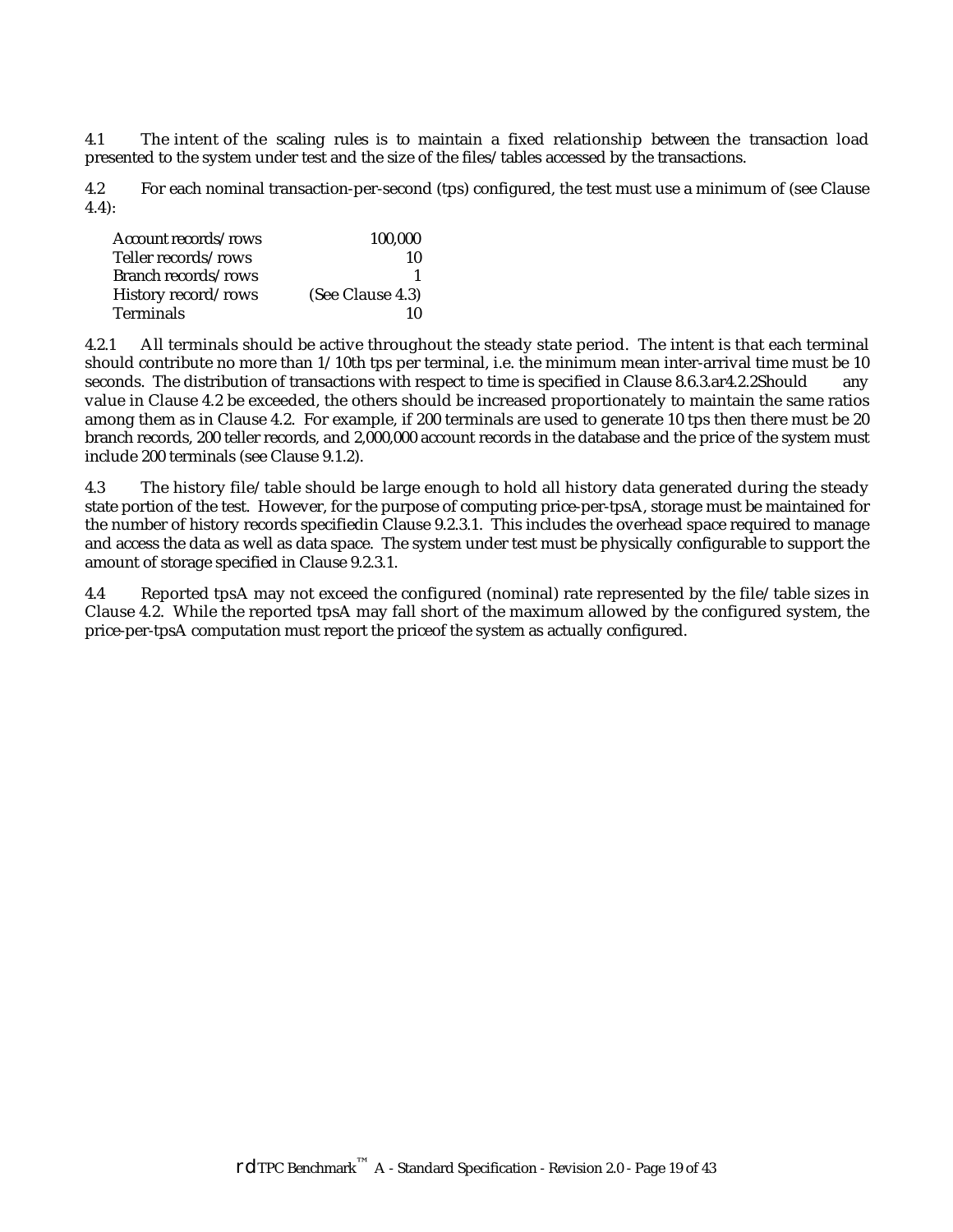#### 5.1 **Types of Transactions and Nodes**

5.1.1 A transaction is **home** if the account is held at the same branch as the teller that is involved in the transaction (see Clause 3.1.1).

5.1.2 A transaction is **remote** if the branch where the account is held is not the same as the branch associated with the teller involved in the transaction.

5.1.3 <sup>A</sup>**remote** transaction may be processed entirely on a single-node or be distributed between two separate is referred to as the **native** node, and the node containing the account branch (the remote branch) is referred to<br>as the **foreign** node as the **foreign** node.

#### 5.2 **Partitioning Rules**

5.2.1 Horizontal partitioning of files/tables is allowed. For example, groups of history records/rows may be assigned to different files, disks or areas. If this partitioning  $\omega$  not transparent to different to the logic of the transaction program, detailsof the partitioning and transaction program logic must be disclosed

5.2.2 Vertical partitioning of files/tables is not allowed. For example, groups of fields/columns of one record/row may not be assigned to files, disks, or areas different from those storing the other fields/columns of that record/row. The record must be processed as a series of contiguous fields. Note: This restriction is included to normalize vendor benchmarks, since it is the intent of the standard that each TPC Benchmark<sup>TM</sup> A data  $t_{\rm c}$  normalize vendor benchmarks, since it is the intent of the standard that each TPC Benchmark  $\alpha$  data operation accesses approximately 100 bytes, not some smaller, proper subset.

#### 5.3 **Input Message Generation**

5.3.1 The input message fields (Account\_ID, Branch\_ID, Teller\_ID, and Delta) must conform to the database fields definition of Clause 3.

5.3.2 The Branch ID and Teller ID are constant over the whole measurement period for any given terminal.

5.3.3 The Delta amount field is a random value within [-999999, +999999] selected independently for each transaction.

- 5.3.4 The Account\_ID is generated as follows:<br>• A random number X is generated within [0,1]
	- If  $X < 0.85$  or branches = 1, a random Account [D] is selected over all  $\langle$ Branch [ID $\rangle$  accounts.
	- If  $X > = 0.85$  and branches  $> 1$ , a random Account ID is selected over all non- $\langle$ Branch ID $\rangle$  accounts.  $\mathbf{r}$  ,  $\mathbf{r}$  and branches  $\mathbf{r}$ , a random Account $\mathbf{r}$  is selected over all non-extantingles accounts.

**Comment 1:** This algorithm guarantees that, if there is more than one branch in the database, then an average of 15% of remote transactions is presented to the SUT. Due to statistical variations during a finite<br>measurement period, the actual measured proportion ofremote transactions may vary around 15%. Actual measured values must be within 14% to 16% for the set of transactions processed during the measurement  $\frac{1}{2}$  for  $\frac{1}{2}$  for  $\frac{1}{2}$  for  $\frac{1}{2}$  for  $\frac{1}{2}$  for the set of transactions processed during the measurement interval (see Clauses 6.1 and  $\sum_{i=1}^{\infty}$ 

**Comment 2** : In a distributed system, the 85-15 rule should be implemented so that the ratio of remote-branch transactions occurring on a foreign node is proportional to the actual distribution of accounts across the node For example, if 3000 branches are dividedevenly between two nodes, approximately 7.5% (1500/2999 \* 15%) of the transactions cause cross-node activities. With the same 3000 branches divided among three nodes, the transactions cause  $\frac{16\%}{2000}$   $\frac{16\%}{2000}$   $\frac{16\%}{2000}$  branches cross-node activities, atc. Note that 2000 b used since the home approximately 10% (2000) and  $\sigma$  10%) cause cross-node activities, etc. Note that 2999 is used since the home<br>homeh hy definition does not qualify branch by definition does not qualify.

5.3.5 All transactions during steady state should be uniformly distributed over all Teller\_ID's, within normal statistical variations.

#### 5.4 **Definition of "Random"**

Within Clause 5, the term random means independently selected and uniformly distributed.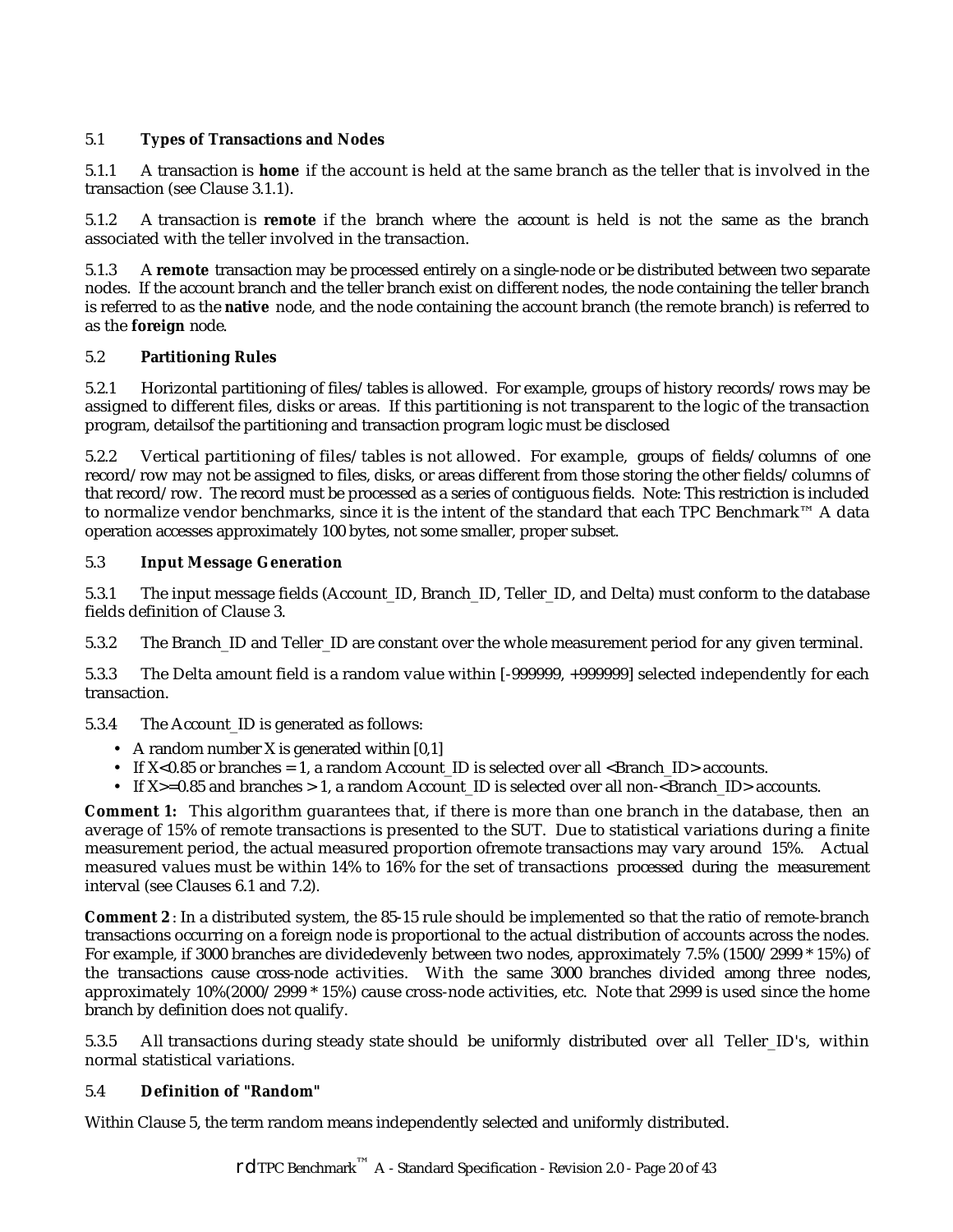$\mathbf{rd}$  Benchmark  $^{\!\!\!\text{TM}}\!$  A - Standard Specification - Revision 2.0 - Page 21 of 43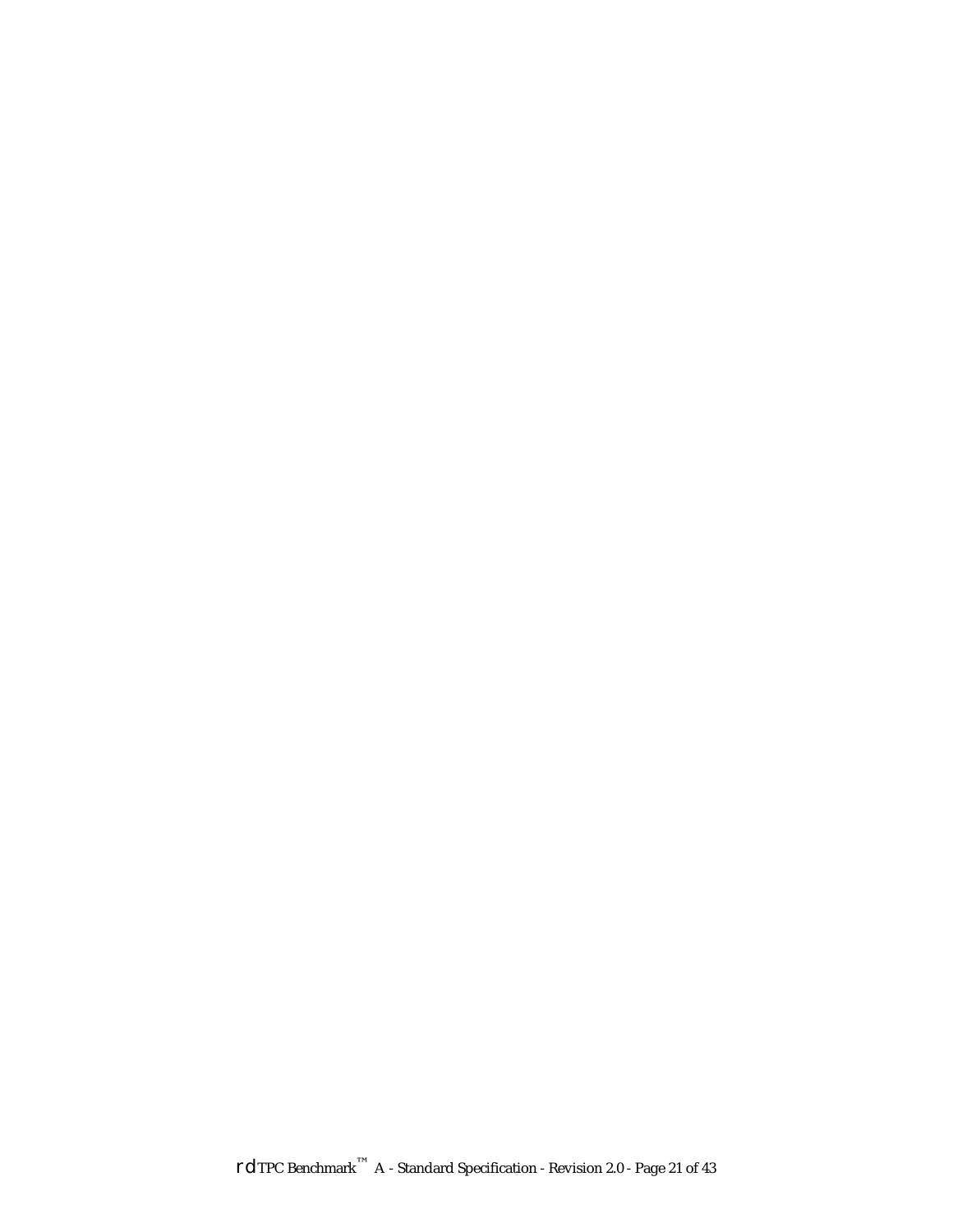#### 6.1 **Measurement Interval and Timing**

6.1.1 In this clause, the term "measurement interval" isthe steady state period (see Clause 7.1) during the execution of the benchmark for which the test sponsor is reporting a tpsA number and response time data. The term "completed transaction" is a transaction which has been successfully committed at the SUT and whose  $t_{\text{c}}$  term  $t_{\text{c}}$  and  $t_{\text{c}}$  transaction which has been successfully completed at the SUT and whose  $t_{\text{c}}$  and whose  $t_{\text{c}}$  and whose  $t_{\text{c}}$  and whose  $t_{\text{c}}$  and whose  $t_{\text{c}}$  and  $t_{\text{c}}$  and  $t_{$ output message has been recorded at the Remote Terminal Emulator (RTE) (see Clause 8.4).

6.1.2 Each transaction submitted to the SUT must be individually timed.

#### 6.2 **Response Time Definition**

Response times must be measured at the RTE. The response time (RT) of a transaction is defined by:

 $RT = T2 - T1$  $R_{\text{R}}$   $\sim$   $R_{\text{R}}$ 

where T1 and T2 are measured at the RTE and defined as:

T1 - time stamp taken before the first byte of the input message is sent from the RTE to the SUT.

T2 - time stamp taken after the last byte of the output message from the SUT arrives at the RTE.

The resolution of the timestamps must be at least 0.1 seconds.

#### 6.3 **Response Time Constraint**

90% of all transactions started and completed during the measurement interval must have a Response Time of less than 2 seconds.

**Comment**: This response time criterion has been chosen to provide a single criterion for all configurations, and in particular systems with wide-area network (WAN) communications, and very-low throughput systems.

#### 6.4 **Computation of tps Rating**

6.4.1 The reported tpsA is the total number of committed transactions which both started and completed at the RTE during the measurement interval, divided by the elapsed time of the interval.

6.4.2 For reporting the throughput of the SUT in units of transactions per second, the terminology is "tpsA".

6.4.3 Reported tpsA must be expressed to exactly two decimal places, rounded to the hundredth place.

#### 6.5 **Interpolation and Extrapolation Prohibited**

The reported tpsA rate must be measured rather than interpolated or extrapolated. For example, suppose 9.13 tpsA is measured on a 100 terminal test during which 90% of the transactions completed in less than 1.7 seconds and 9.77 tpsA is measured on a 110 terminal test during which 90% of the transactions completed in less than 2.3 and 9.77 the measured on a 110 terminal test during which 90% of the transactions completed in  $\beta$  is  $\beta$  is  $\beta$  is  $\beta$  is  $\gamma$  then  $\beta$  the transactions completed value between  $\beta$  is  $\gamma$  is  $\alpha$  is  $\gamma$ seconds. Then the reported tpsA is 9.13 rather than some interpolated value between 9.13 and 9.77.

#### 6.6 **Required Reporting**

6.6.1 The frequency distribution of response times of transactions started and completed during the measurement interval must be reported. The range of the X axis must be from 0 to 20 seconds response time. At 661 least 20 different intervals, ofequal one-second-or-less length, must be reported. A sample graph is shown least 20 different intervals, or-qual one-second-or-less length, must be reported. A sample graph is shown below. The maximum and average response times must also be reported.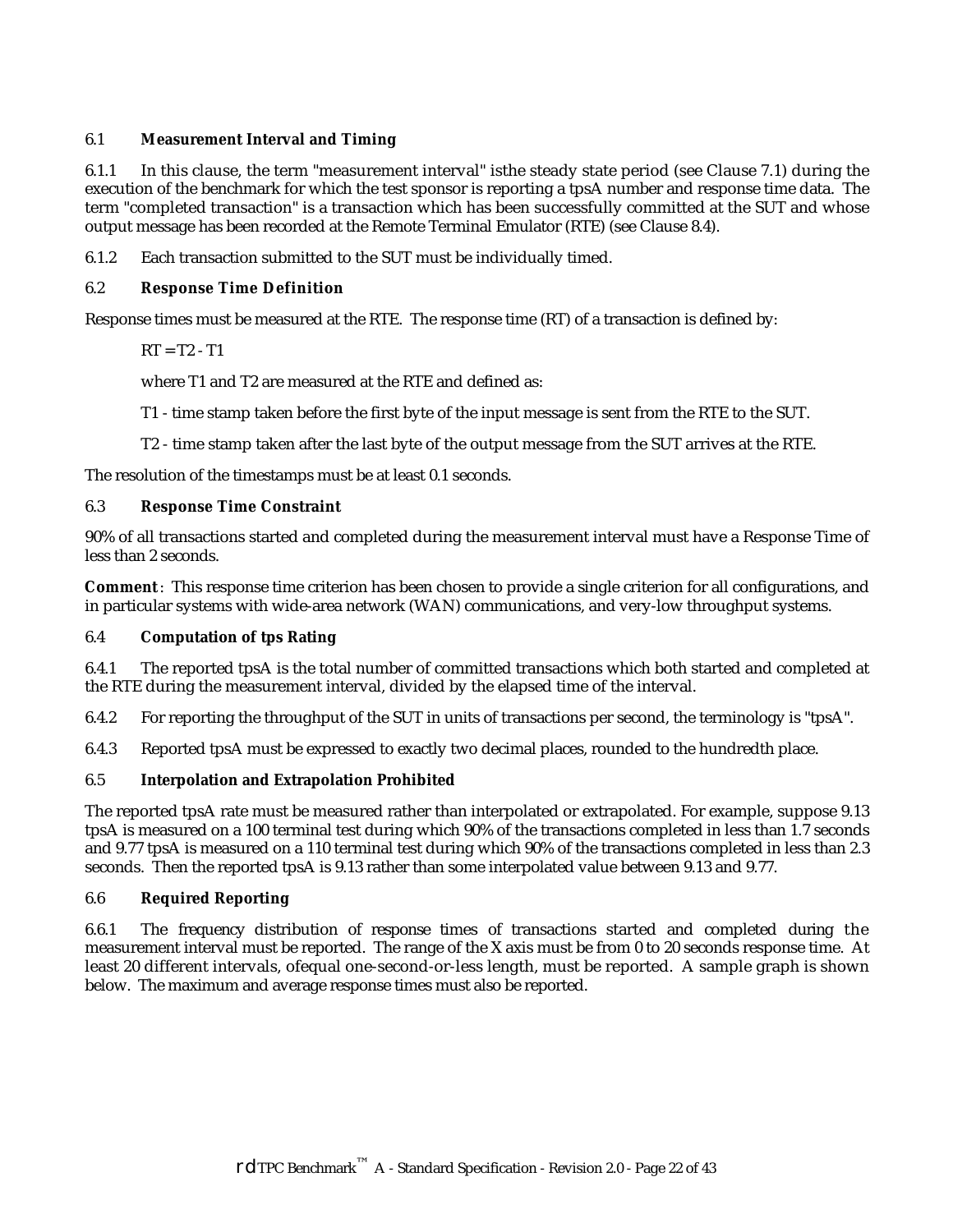

6.6.2 A complete curve of response times versus tpsA must be reported. The points on the curve must be of the form (x,y), where:

- x = measured tpsA
- y = corresponding 90th percentile of response times

A curve must be plotted at approximately 50%, 80%, and 100% of reported throughput points (additional points are optional). The 50% and 80% points are to be measured on the same configuration as the 100% run, varying the think times. Interpolation of the curve between these data points below the 100% level is permitted. An the think times. Interpolation of the curve between these data points below the 100% level is permitted. An example of such a curve is shown below.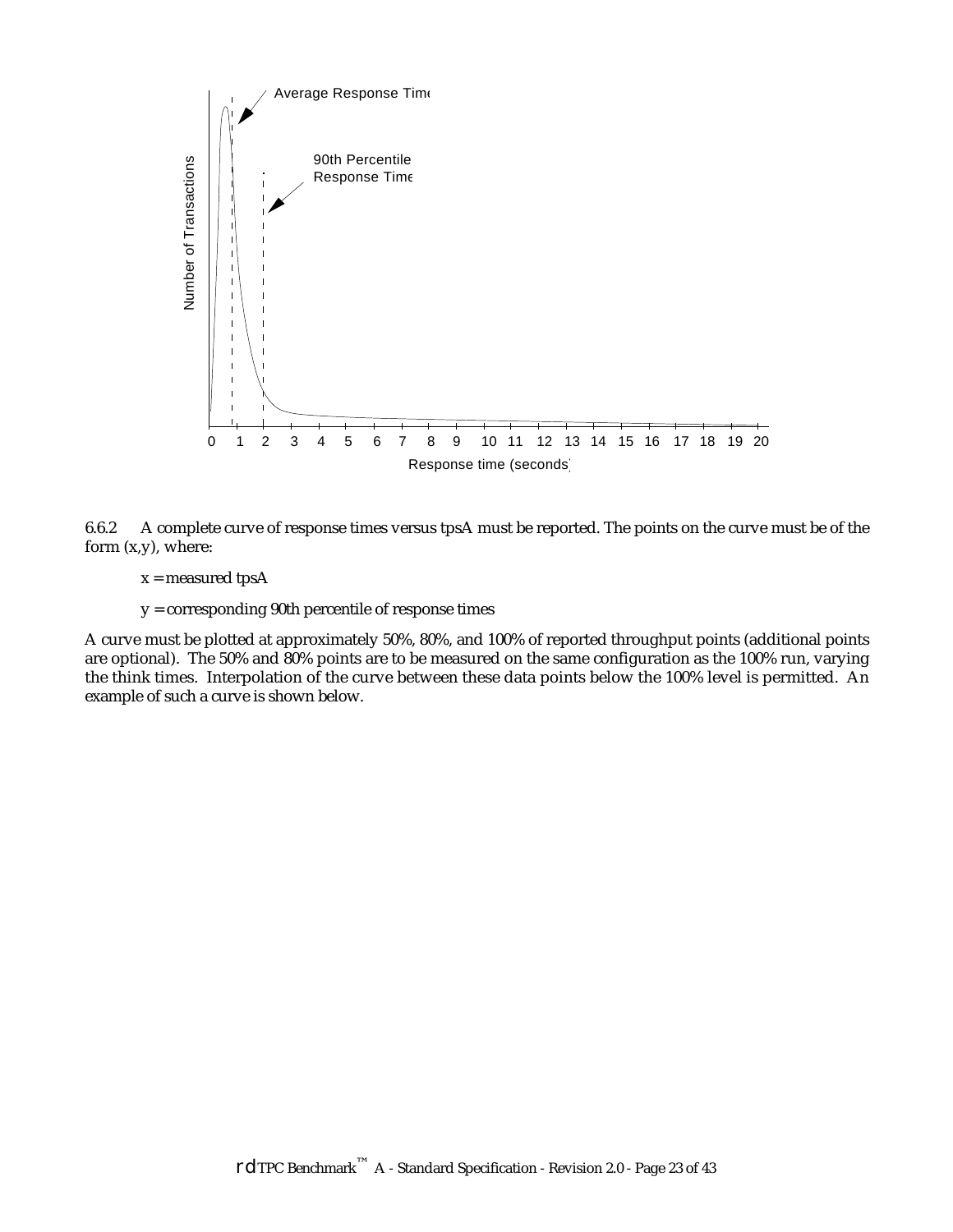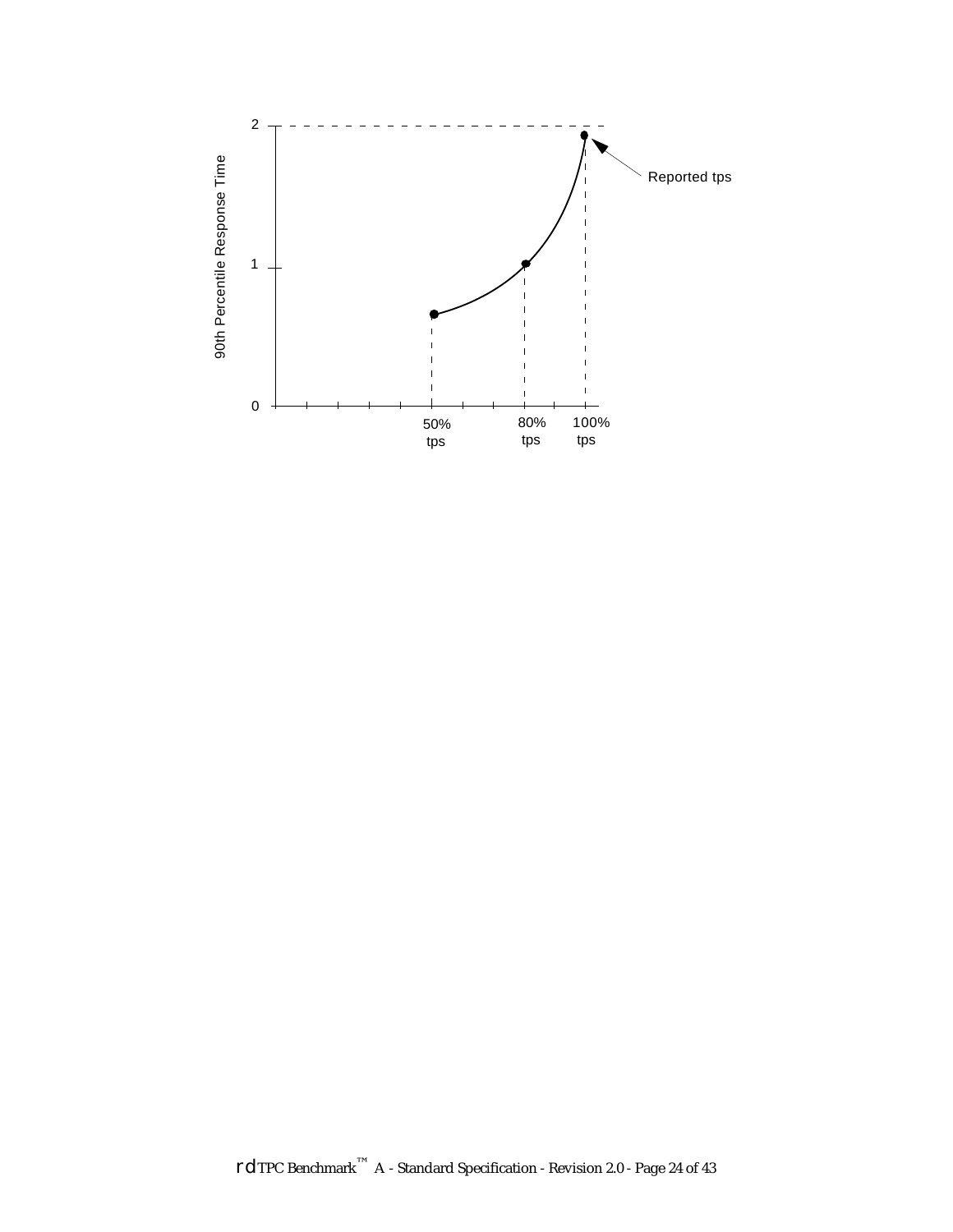#### 7.1 **Steady State**

The test must be conducted in a "steady state" condition that represents the true "sustainable performance" of the system under test (SUT).

Although the measurement period as described below may be as short as 15 minutes, the system under test must<br>be configured so that it is possible to run the test at the reported tpsA for a continuous periodof at least eigh hours, maintaining full ACID properties. For example, the media used to store at least eight hours of log data hours, maintaining function for expertisor. For example, the media point of follows  $(800 \text{ GHz})$  5.2.1) must be configured, if required to recover from any single point of failure (see Clause 2.5.3.1).

**Comment:** An example of a configuration that would not comply is one where a log file is allocated such that better performance is achieved during the measured portion of the test than during the remaining portion of an eight hour test, perhaps because a dedicated device was used initially but space on a shared device is used eight hour test, perhaps because a dedicated device was used initially but space on a shared device is used<br>Inform the full eight hour test later in the full eight hour test.

#### 7.2 **Duration and Requirements**

- The measurement period must:<br>• Begin after the system reaches sustained "steady state";
	- Be long enough to generate reproducible tpsA results;
	- Extend uninterrupted for at least 15 minutes and no longer than 1 hour;
	- For systems which defer database writes to durable media, recovery time from instantaneous interruptions (as defined in Clause 2.5.3.2) must not be appreciably longer at the end of the measurement interruptions (as defined in Clause 2.5.3.2) must not be appreciably longer at the end of the measurement

period than at the beginning of the measurement period. **Comment 1**: "Steady state" is easy to define, e.g., "sustained throughput," but difficult to prove. The test sponsor (and/or the auditor) is required to report the method used to verify steady state sustainable sponsor (and or the auditor) is required to report the method asset to report the method used  $\eta$  steady steady steady steady steady steady steady steady steady steady steady steady steady steady steady steady steady ste performance and the reproducibility oftest results.The auditor is encouraged to use available monitoring tools to help determine steady state.

**Comment 2** : The intent of this clause is to require that writes to disk or other durable media that would normally occur during a sustained test of at least eight hours duration (such as checkpointing, writing redo/undo normally occur during a sustained test of a sustained test of at least  $\frac{1}{2}$  and  $\frac{1}{2}$  and  $\frac{1}{2}$  and  $\frac{1}{2}$  and  $\frac{1}{2}$  and  $\frac{1}{2}$  and  $\frac{1}{2}$  and  $\frac{1}{2}$  and  $\frac{1}{2}$  and  $\frac{1}{2}$  and  $\frac{1}{2}$  log records to disk, etc.), are included in the measurement interval and are not deferred until after the measurementis complete.

Note to Comment 2 : Some systems defer writes of changed pages/blocks to the durable-medium-resident database. Such systems can maintain buffers/caches in a volatile medium (e.g., memory) for use by the DBMS, operating system, and disk control system, which are not synchronized with the durable-medium-resident  $database$ . Re-synchronizing these caches with the durable-medium-resident database is typically  $\frac{d}{dt}$  decomplished via "control points" "checkpoints" or "consistency points"  $\frac{d}{dt}$  calculation database is typically accomplished via "control points," "checkpoints," or "consistency points."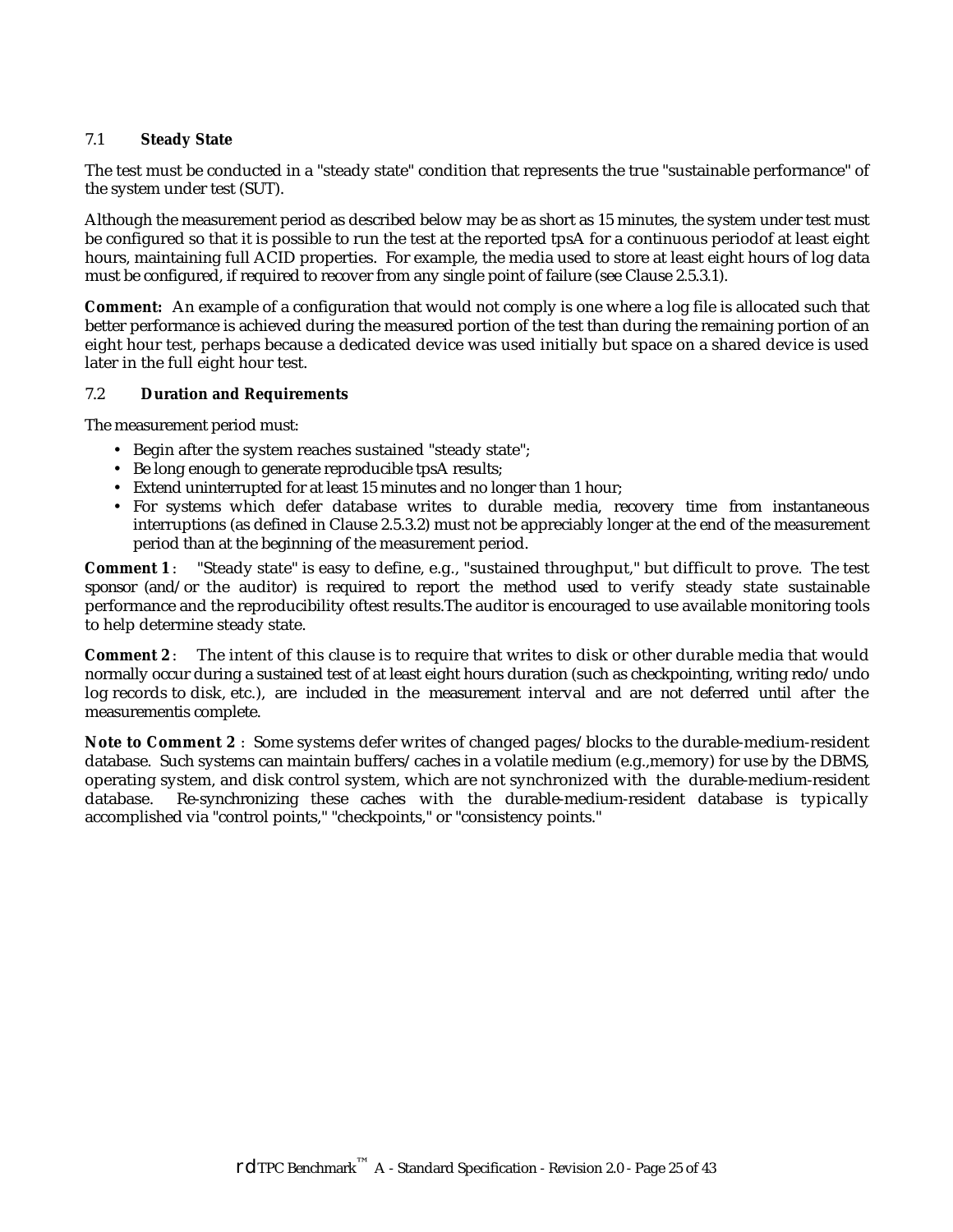#### 8.1 **Models of the Target System**

Models of the system when  $\frac{1}{2}$  of the target (object) of this benchmark are shown pictorial lustration, the diagrams also denict the  $\frac{DF}{\sqrt{5}}$  (see Clause 2, and 2, and 2, where the response time illustration, the diagrams also depict the RTE/SUT boundary (see Clause8.3 and 8.4) where the response time is measured.



 $\frac{L}{L}$  - Client; Control - Client; Control - Client; Remote Terminal Emulator; S -Server; SUT - Remote Test: T - Terminal: WS - Worketsion - \* - entional System Under Test; T - Terminal; WS - Workstation. \* - optional.

 $\mathbf{r}$ dTPC Benchmark™ A - Standard Specification - Revision 2.0 - Page 26 of 43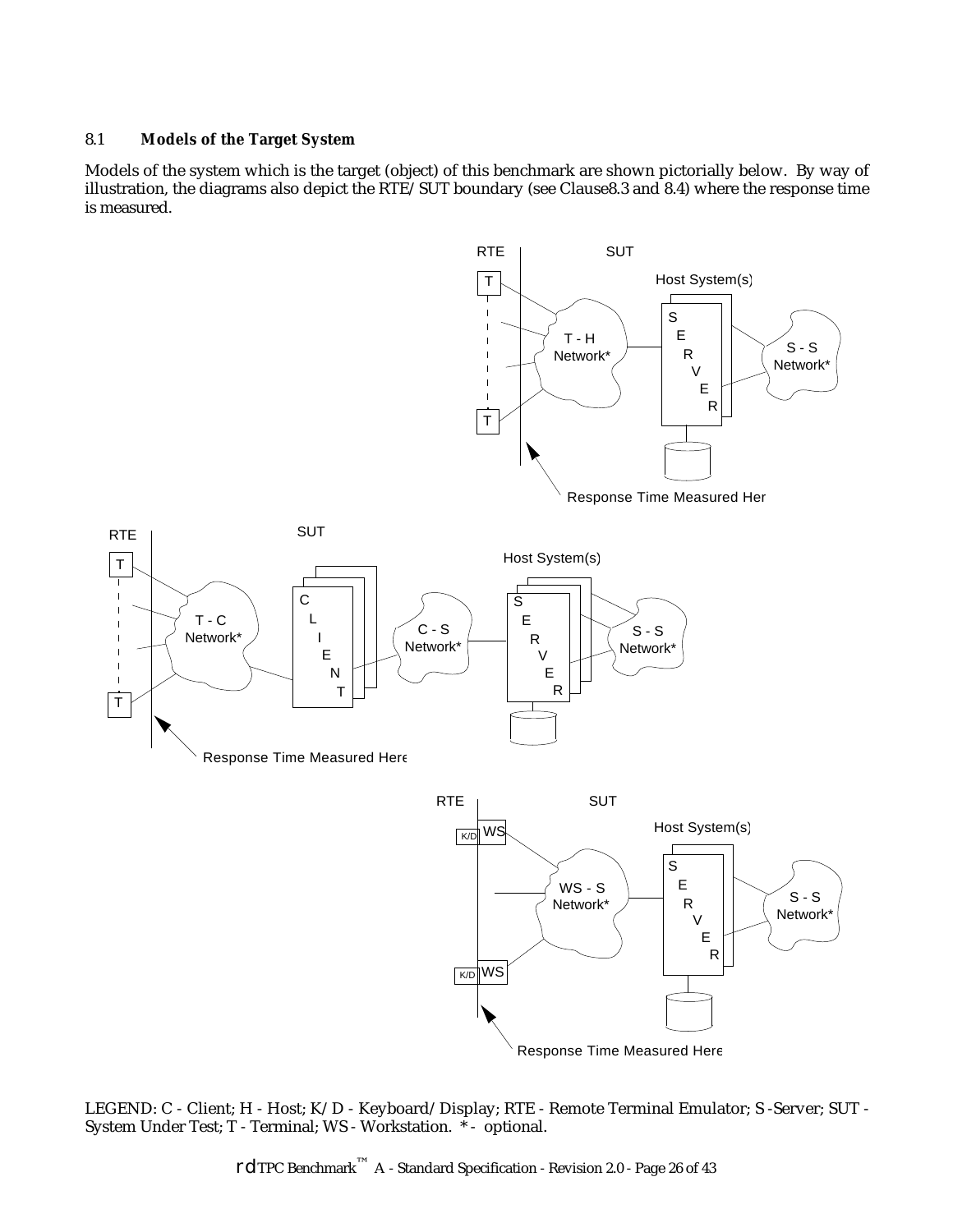If any network other than the Sever-Server-Server network is a wide area network as defined in Clause 8.5.1, and at  $N_A$ least one message of each transaction passes through the WAN, then the system is called a WAN-approach; otherwise, it is called aLAN-approach.

#### 8.2 **Test Configuration**

The test configuration consists of the following elements:<br>• System Under Test (SUT)

- 
- Driver System
- Driver  $\sqrt{\text{SUTC}}$ • Driver/SUT Communications Interface

The tested configuration need not include the WAN long-haul communications lines.

#### 8.3 **System Under Test (SUT) Definition**

- 8.3.1 The SUT consists of:<br>• One or more processing units (e.g., hosts, front-ends, workstations, etc.) which will run the transaction described in Clause 1, and whose aggregate performance will be described by the metric tpsA.
	- Any front-end systems areconsidered to be part of the SUT. Examples of front-end systems are terminal demultiplexers, front-end data communications processors, cluster controllers, database clients (as in the demultiplexers, front-end data communications processors, cluster controllers, database clients (as in the 'client/server' model), and workstations.
	- The hardware and software components of all networks required to connect and support the SUT
	- Data storage media sufficient to satisfy both the scaling rules in Clause 4 and the ACID properties of Clause 2. The data storage media must hold all the data described in Clause 3 and be intimately atta ched to the processing units (s).
	- attached to the processing amis (s). • The host system(s) including hardware and software supporting the database employed in the benchmark.<br>A single benchmark result may be used for multiple SUTs provided the following conditions are met:
- 
- 8.3.2 A single benchmark result may be used for multiple SUTs provided the following conditions are met:<br>• Each SUT must have the same hardware and software architecture and configuration. The only exception allowed is for elements not involved in the processing logic of the SUT (e.g., number of peripheral slots, power supply, cabinetry, fans, etc.).
	- peripheral slots, power supply, cabinetry, fans, etc.). • Each SOT must support the priced comfundation.

#### 8.4 **Driver Definition**

 $\frac{1}{2}$ .1.1  $\frac{1}{2}$  and the provides Remote Terminal Driver System, which provides Remote Terminal Driver System, which provides Remote Terminal Emulation is scaled in used to emulate the target terminal population during the benchmark run. The terminal population is scaled in accordance with Clause 4.

- 
- 8.4.2 The RTE:<br>• Generates and sends 100 byte transactional messages to the SUT;
	- Receives 200 byte responses:
	- Records message response times;
	- Performs conversion and/or multiplexing into the communications protocol used by the communications interface between the driver and the SUT:
	- Statistical accounting is also considered a RTE function. • Statistical accounting is also considered a RTE function.

The possibility of utilizing an actual real-terminal configuration as an RTE is not excluded.

 $\mathcal{S}_{\text{Mst}}$  normally, the Driver System is expected to perform  $\mathbf{R}_{\text{Mst}}$  and  $\mathbf{R}_{\text{Mst}}$  are  $\mathbf{R}_{\text{Mst}}$  and  $\mathbf{R}_{\text{Mst}}$  are  $\mathbf{R}_{\text{Mst}}$  and  $\mathbf{R}_{\text{Mst}}$  are  $\mathbf{R}_{\text{Mst}}$  and  $\mathbf{R}_{\text{Mst}}$  are con System in addition to the RTE as specified in Clause 8.4.2 must be thoroughly justified as specified in Clause  $8.8.4.$ 

8.4.4 The intent is that the Driver System must reflect the proposed terminal configuration and cannot add functionality or performance above the priced network components in the SUT. It must be demonstrated that functionally or performance above the priced network component of  $\mathcal{L}_{\text{D}}$  and  $\mathcal{L}_{\text{D}}$  must be demonstrated that performance results are not enhanced by using a Driver System. (See Clause 10.1.7.2.)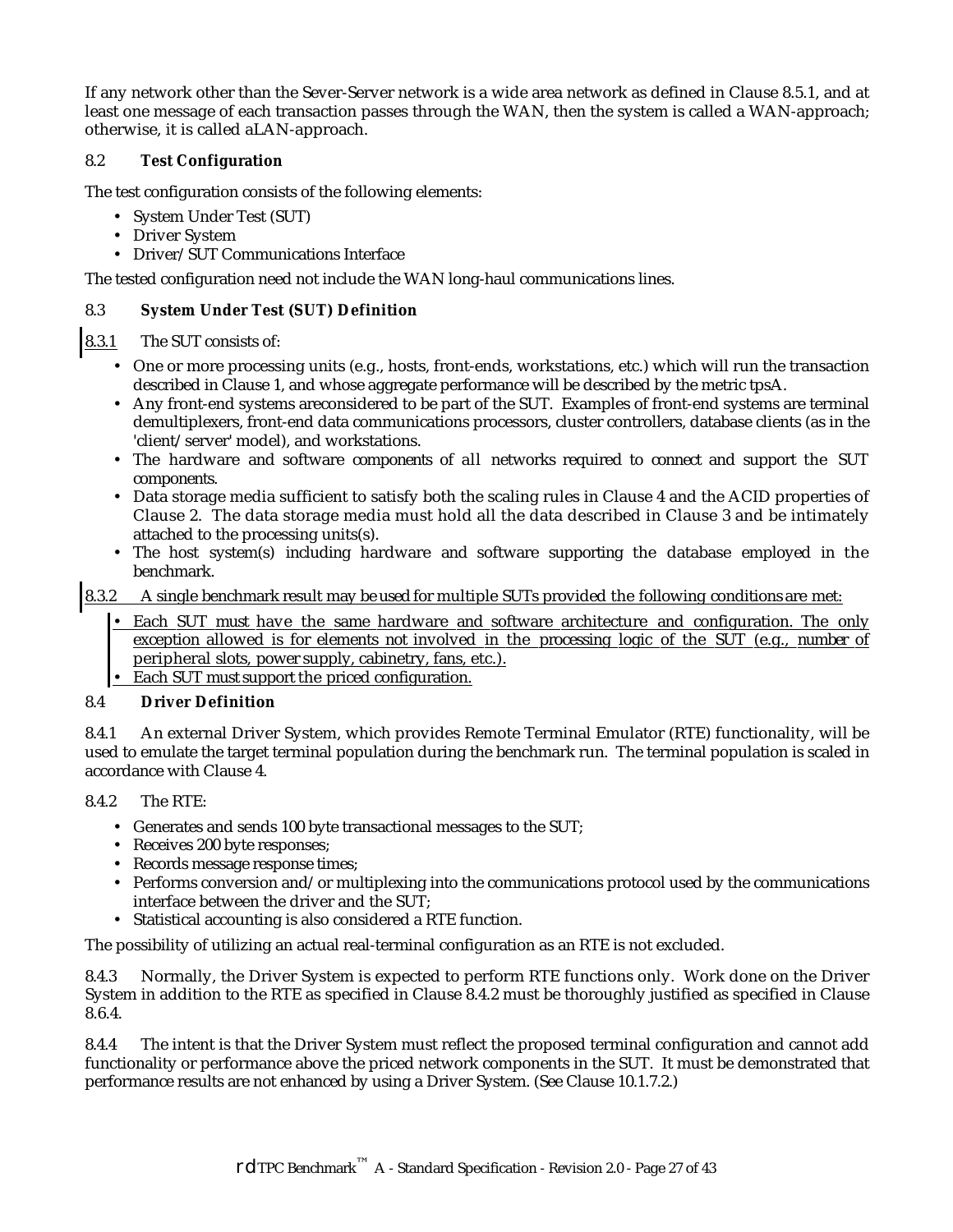$\frac{1}{2}$ .5  $\frac{1}{2}$  any software or hardware which resides on the Driver which is not the RTE is to be considered as part of the RTE is to be considered as part of the RTE is to be considered as part of the  $\frac{1}{2}$ of the SUT. For example, in a client-server model, the client-software may be run or be simulated on the Driver system. (SeeClause 8.6.4.)

#### 8.5 **Communications Interface Definitions**

#### 8.5.1 Wide Area Network (WAN) and Local Area Network (LAN) Definitions

8.5.1.1 A wide area network is defined as a communications interface capable of supporting remote sessions over a distance of at least 1500 kilometers, with a protocol supported by commercially available products. over a distance of at least 1500 kilometers, with a protocol supported by commercially available products.

 $\frac{1}{2}$ .5.1.2 The upper limit on WAN communications bandwidth will be  $\frac{1}{2}$  in  $\frac{1}{2}$  is retrained only by the bandwidth of line utilized, and the number of terminals simulated over a 64 kbps line is restrained only by the bandwidth of that line.

**Comment 1:** The communications line will operate at 64 kbps at both ends (Terminal and SUT), but may utilize higher bandwidth mechanisms in between. A maximum line speed of 64 kbps has been selected because of  $\frac{1}{2}$  mechanisms in between. A mechanisms in between. A maximum line speed of  $\frac{1}{2}$  has been selected because of global availability, thus ensuring that country metrics can be published.

- **Comment 2** : In order for a network to be considered a WAN:<br>• At least one message for each transaction must pass through a WAN.
	- All components of the WAN (e.g., modems, multiplexers, etc.) must be capable of operating over a  $\mu$  all components of the WAN (e.g., modeling, modeling over a product of operating over a capable of  $\mu$  and  $\mu$ distance of at least 1500 kilometers. This implies that timeouts, turnaround delays, etc., must be accounted for.

 $\frac{1}{2}$ 

8.5.1.4 All protocols used must be commercially available.

**Comment**: It is the intention of this definition to exclude non-standard I/O channel connections. The following situations are examples of acceptable channel connections:

- Configurations or architectures where terminals or terminal controllers are normally and routinely connected to an I/O channel of a processor.
- Configurations where the processor(s) in the SUT is connected to the local communications network via a  $\epsilon$  configurations where the processor (s) in the  $\epsilon$  is connected to the connected to the  $\epsilon$  in the local computations network via a front and processor is priced as part of the  $\epsilon$ I  $\Gamma$ front-end processor which is channel connected. The front-end processor is priced as part of the SUT.

#### 8.5.2 Driver/SUT Communications Interface

 $\frac{1}{2}$ . The communications interface between the Driver System and the Driver System and the superior of  $\frac{1}{2}$  must be the must be the must be the must be the must be the must be the must be the must be the must be which the system would be connected with the end-user devices (terminals and/or workstations) in the proposed configuration.

#### 8.6 **Further Requirements on the SUT and Driver System**

#### 8.6.1 No Database on Driver System

Copies of any part of the tested data base or file system or its data structures, indices, etc., may not be present on<br>the Driver System during the test. Synchronization between RTE and SUT (e.g., through known initial val  $t_{\rm DFT}$  between during the test. Synchronization between RTE and SUT (e.g., through known initial values for TBT balances) is equally disallowed.

#### 8.6.2 Individual Contexts for Emulated Terminals

The SUT must contain context for each terminal emulated, and must maintain that context for the duration of that test. That context must be identical to the one which would support a real terminal. A terminal which  $t_{\text{max}}$  test. The context must be identical to the one which would support a real terminal. A terminal which  $\alpha$  real terminal which  $\alpha$ sends a transaction cannot send another until the completion of that transaction.

**Comment**: The 'context' referred to in Clause 8.6.2 should consist of information such as terminal identification, network identification, and other information necessary for a real terminal to be known to (i.e., configured on) the SUT. The intention isto allow pseudo-conversational transactions. The intent of Clause 8.6.2 is simply to prevent a test sponsor from multiplexing messages from a very large number of emulated terminals into a few input lines and claiming or implying that the tested system supports that number of users regardless into a few input lines and claiming or implying that the tested system supports that number of users regardless<br>of who the the existem schildly supports that number of real terminals of whether the system actually supports that number of real terminals.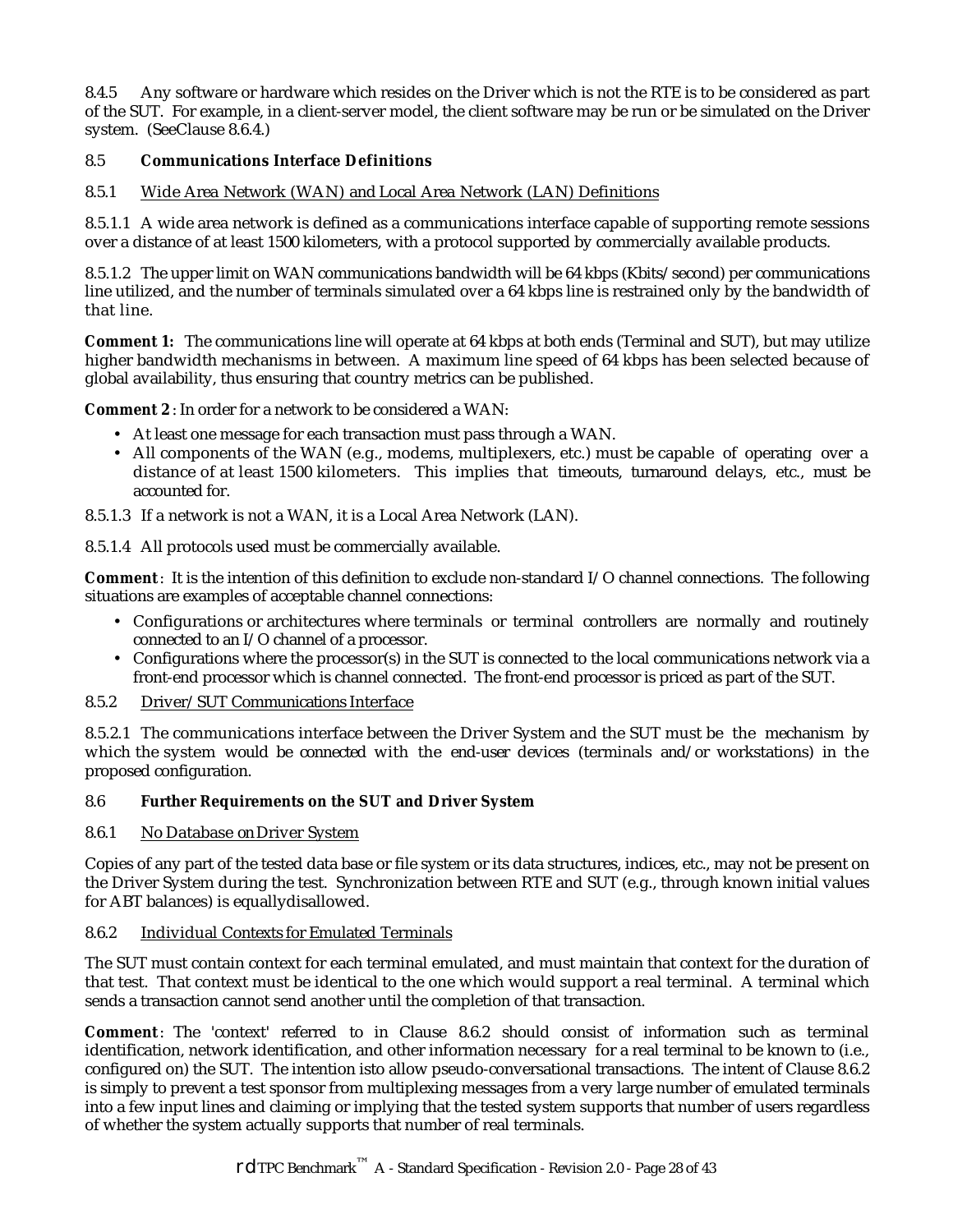#### 8.6.3 Pacing of Transactions by Emulated Terminals

Each emulated terminal, after sending a request to update the database to the SUT, must wait for a given added to the Think Time gives the Cycle Time, which has to average at least 10 seconds (see diagram below). The Think Time shall be approximated by a Delay, taken independently from the same truncated negative exponential distribution. Computing overhead for Delay initiation and completion in the RTE has to be kept to a minimum so that the difference between the Delay and the effective Think Time is minimized. The maximum a minimum so that the difference between the difference between the difference between the difference between  $\frac{1}{\sqrt{2}}$  and  $\frac{1}{\sqrt{2}}$  and  $\frac{1}{\sqrt{2}}$  and  $\frac{1}{\sqrt{2}}$  and  $\frac{1}{\sqrt{2}}$  and  $\frac{1}{\sqrt{2}}$  and  $\frac{1}{\sqrt{$ value of the Delay distribution must be at least 10 times the mean. The mean must be disclosed by the test<br>coopeor sponsor.



8.6.3.1 The frequency distribution of think times of transactions started and completed during the measurement interval must be reported. The range of the X-axis must be from 0 to 20 seconds think times. At least 40 differ intervals, of equal 0.5 seconds or less length, must be reported. A sample graph is shown below. The maximum  $\frac{1}{2}$  seconds of equal or less length, must be reported. A sample graph is shown below. The maximum and average think times must also be reported.



#### 8.6.4 Driver System Doing More than RTE Functions

In the event that a Driver System must be used to emulate additional functionality other than that described in Clause 8.4, then this must be justified as follows: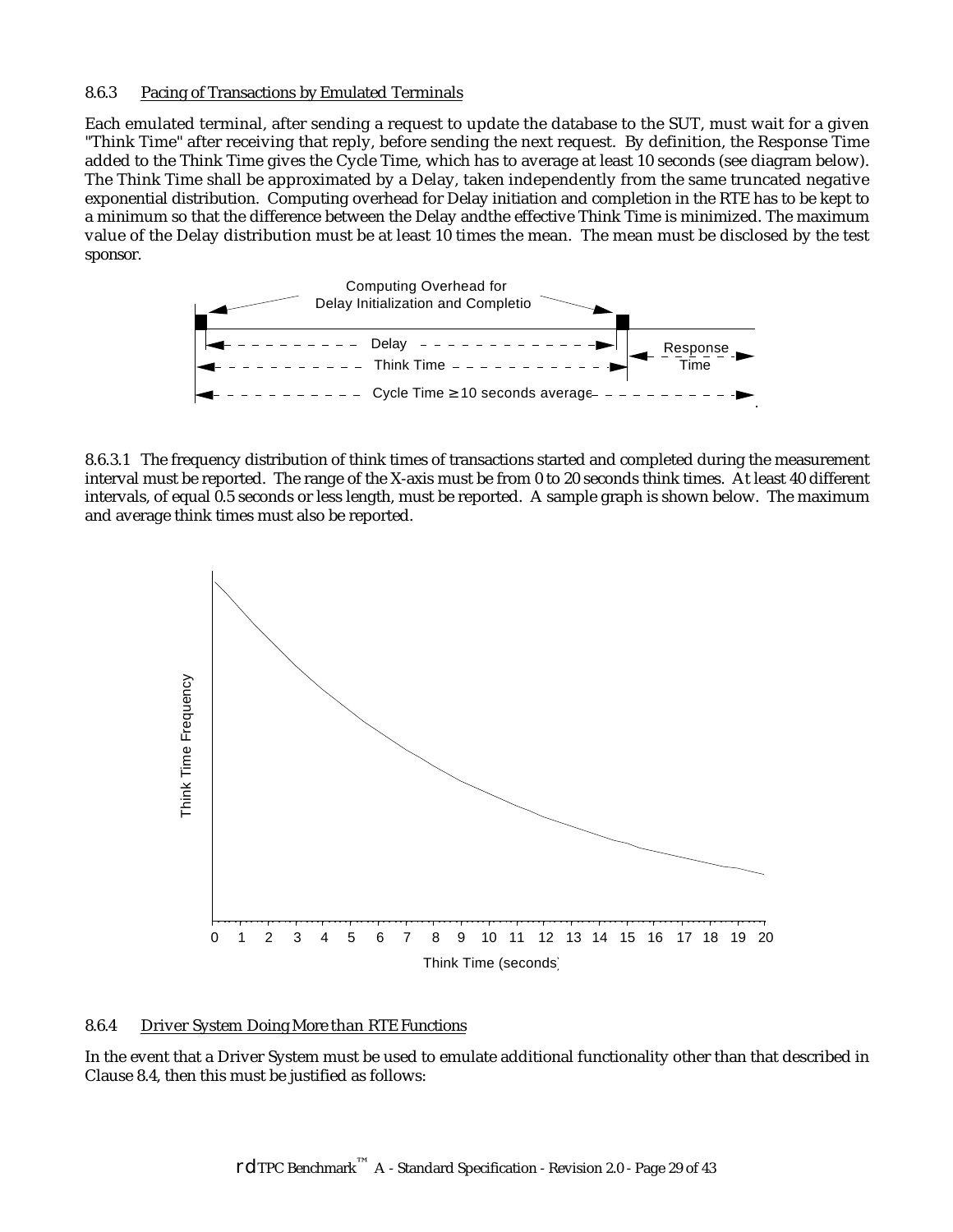8.6.4.1 It must be demonstrated that the architecture of the proposed solution makes it uneconomical to perform<br>the benchmark without performing the work in question on the driver (e.g., in a client/server database the benchmark without performance with  $\alpha$  in question on the driver (e.g., in a client/server database) implementation where the clientsoftwarewould run on a large number of workstations).

8.6.4.2 Clause 8.6.1 must NOT be violated.

8.6.4.3 It must be demonstrated that executables placed on the Driver System are functionally equivalent to those on the proposed (target) system.

8.6.4.4 It must be demonstrated that performance results are not enhanced by performing the work in question on the Driver System. It is the intent that a test should be run to demonstrate that the functionality, performan  $t_{\rm T}$  is the  $t_{\rm T}$  is the intent that a test show  $\alpha$  test shown to demonstrate that for the priced extern and connectivity of the emulated solution is the same as that for the priced system.

For example, if the driver system emulated the functionality of a terminal concentrator, there must be test data<br>to demonstrate that a real concentrator would deliver the same (or better) response time as measured in the driver system. The concentrator used in the test must be configured as it would be in the priced system, and loaded to the maximum number of lines in the priced configuration. The test must be run as a part of the SUT configuration that is running a full load on a properly scaled database. The test data must be included in the configuration that is running a full load on a properly scale database. The test data must be included in the test data must be included in the test data must be included in the test data must be included in the test of t full disclosure report (FDR). The following diagram illustrates a possible example of this test:



The dimension measured response time between Side A and Side B should be less than or equal to any adjustment to the response time reported in the FDR.

If the response time delay generation time delay generation  $\mathbf{r}_i$  is the response test in  $\mathbf{r}_i$  and  $\mathbf{r}_i$  is the used in  $\mathbf{r}_i$  is the used in  $\mathbf{r}_i$  is to be used in  $\mathbf{r}_i$  is the property of  $\mathbf{r}_$ performed on a SUT generating the highest tpsA rate on the terminal concentrator.

8.6.4.5 Individual contexts must continue to be maintained from the RTE through to the SUT.

8.6.4.6 A complete functional diagram of both the benchmark configuration and the configuration of the proposed (target) system must be provided. A detailed list of all software and hardware functionality being proposed (target) system must be provided. A detailed list of all software and hardware functionality being performed on the Driver System, and its interface to the SUT, must be provided.

#### 8.6.5 Disclosure of Network Configuration and Emulated Portions

The test sponsor shall describe completely the network configurations of both the tested system and the proposed real (target) system which is being represented. A thorough explanation of exactly which parts of proposed real (target) system which is being represented. A thorough explanation of exactly which parts of the proposed configuration are being replaced by the driver system must be given.

8.6.6 Limits on Concentration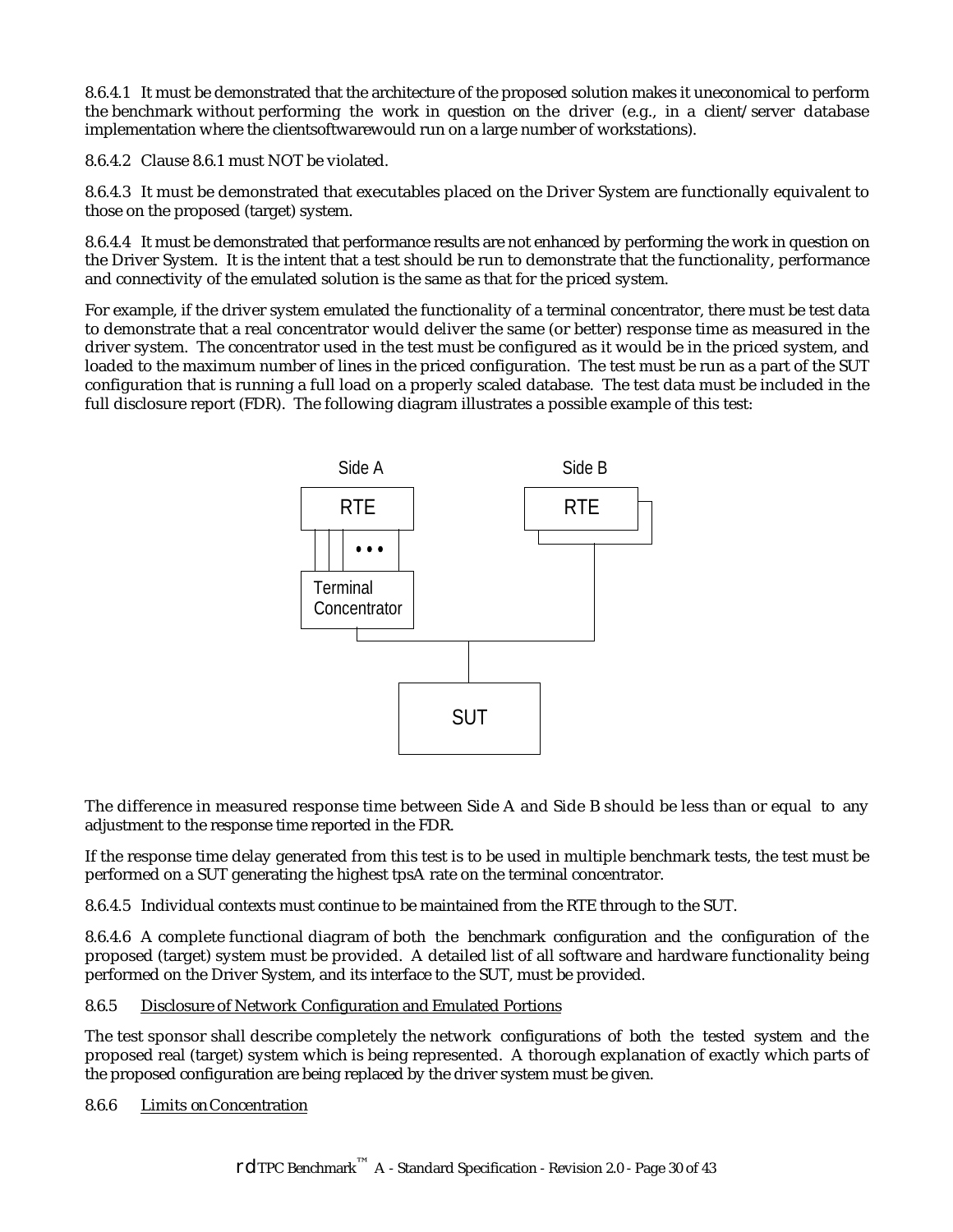The level of concentration of messages between the Driver System and the SUT in the benchmark configuration must not exceed that which would occur in the proposed (target) configuration. In particular, the number of communications packets which can be concentrated must not exceed the number of terminals which would be communications packets which concentrated must not exceed the number of terminals which would be discussed to that concentrated in the number of terminals which would be directly connected to that concentrator in the proposed configuration.

**Comment**: The intent is to allow only first level concentration on the RTE, but does not preclude additional levels of concentration on the SUT.

8.7 **Reporting Metrics** benchmarking. For reporting the throughput of the systems in units of transactions per second, the terminology should be "tpsA-Local" for the local attach method, and "tpsA-Wide" for the wide area approach. These two showld be "tpsA-Local" for the local attach method, and "tpsA-Wide" for the wide area approach. These two metrics area  $\text{MOT}$  comparable with each other metrics are NOT comparable with each other.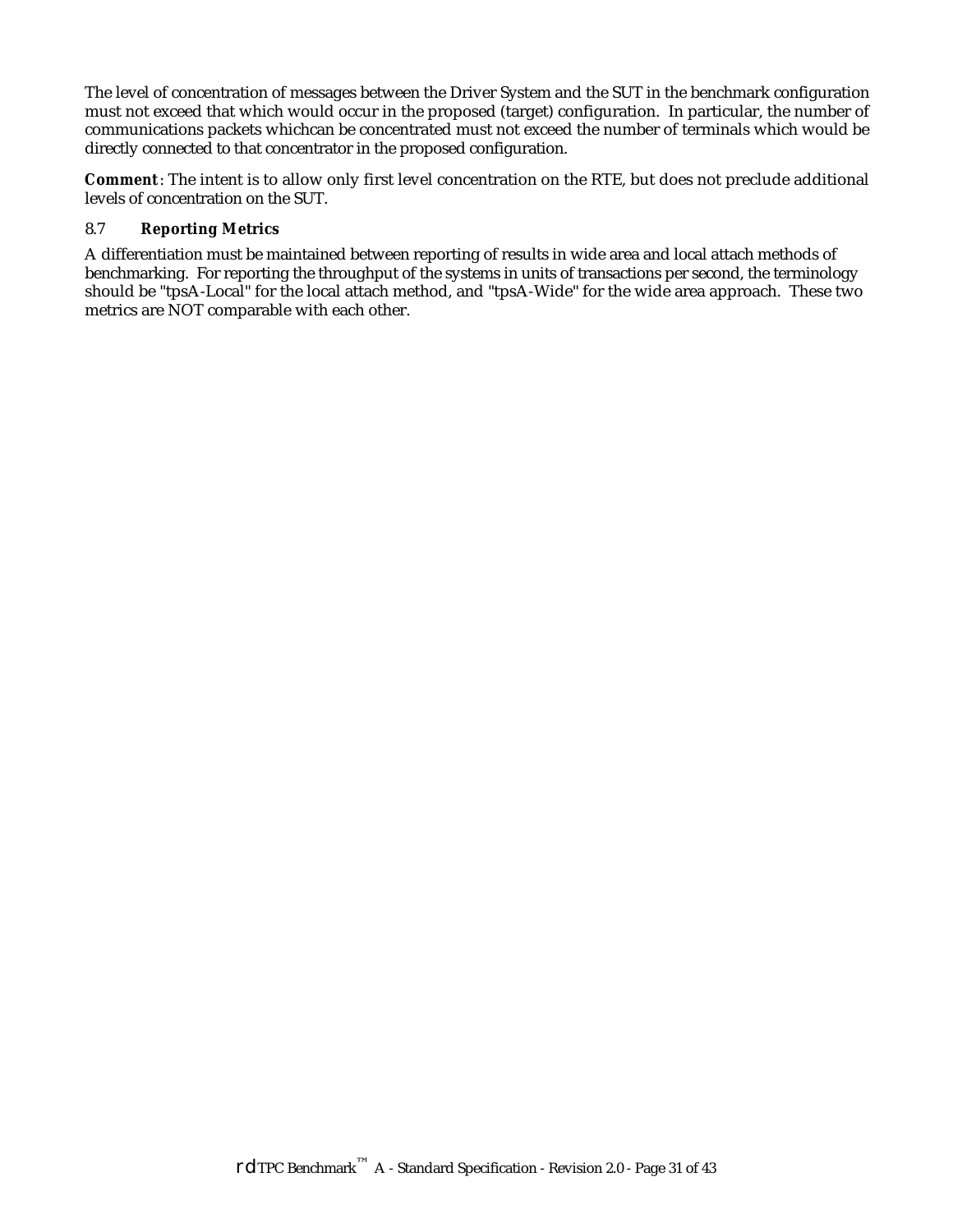#### 9.1 **Pricing Methodology**

 $\frac{1}{2}$ .1.1 The intent of this section is to define the methodology to be used in calculating the price/tpsA. The intention is to the price of the price of the price of the price of the price of the price of the price o fundamental premise is that what is tested and/or emulated is priced and what is priced is tested and/or emulated.

 $\frac{9.12}{200}$ . The proposed system to be priced is the aggregation of the priced system conjects of  $\frac{1}{20}$ would be offered to achieve the reported performance revel. Calculation of the priced system consists of:

- 
- a) Price of the SUT as tested and defined in Clause 8.3;<br>b) Price of the emulated terminals and network proposed components;
- c) Price of on-line storage for 90 days of history records;
- c) Price of on-line storage for 90 days of history records; d) Price of additional products that are required for the operation, administration or maintenance of the priced system;
- e) Price of additional products required for application development.

- 9.1.3 Pricing methodology assumptions:<br>• All hardware and software used in the calculations must be announced and generally orderable by customers. For any products not already generally released, the full disclosure report (FDR) must include commutted general delivery date Thermally released, the removement  $\frac{1}{2}$  mention include the FDR a committed general delivery date.That delivery date must not exceed 12 months beyond the FDR submittal date.<br>• Generally available discounts for the priced configuration are permissible.
	-
	- Generally available packaged pricing is acceptable.
	- Local retail pricing and discount structure should be used in each country for which results are published.
	- Price should be represented by the currency with which the customer would purchase the system.
- Currently available products must be priced using current prices on the vendor's price books and not prices<br>that will become effective in the future that will become effective in the future.<br>For test sponsors who have only indirect sales channels, pricing must be actual generally available pricing from

 $\mathbf{F}$  test sponsors who have only indirect sales channels, pricing  $\mathbf{F}$  and  $\mathbf{F}$  available pricing  $\mathbf{F}$  and  $\mathbf{F}$ indirect channels which meet all other requirements of Clause 9.

**Comment 1** : The intent of the pricing methodology is to allow packaging and pricing that is generally available to customers, and to explicitly exclude promotional and/or limited availability offerings.

**Comment 2**: Revenue discounts based on total price are permissible. Any discount must be only for the configuration being priced and cannot be based on past or future purchases; individually negotiated discounts are configuration being priced and cannot be based on past or future purchases; individually negotiated and  $\alpha$  is  $\alpha$ . not permitted; special customer discounts (e.g., GSA schedule, educational schedule) are not permitted.

**Comment 3:** The intent is to benchmark the actual system which the customer would purchase. However, it is realized that, typically, vendors will announce new products and disclose benchmark results before the products have actually shipped. Thisis allowed, but it specifically excludes any use of "one of a kind" hardware/software configurations which the vendor does not intend to ship in the future. Products must be hardware configurations which the vendor does not intend to ship in the future. Products must be dependent when the  $\text{SIF}$  is priced. generally available in the country where the SUT is priced.

9.1.4 If any hardware, software, or maintenance is provided by a third party not involved as a sponsor of the<br>benchmark, the applicable pricing must satisfy all the requirements for general availability, standard volume discounts, and full disclosure. Furthermore, any pricing which is not directly offered by the test sponsor(s) and not derived from the third party vendor's generally available pricing and discounts must be guaranteed by the<br>third party vendor in a written quotation for a period not lessthan sixty (60) days from the date the benchmark third party vendor in a written quotation for a period not lessthan sixty (60) days from the date the benchmark<br>results are submitted for review. The written quotation must be included in the full disclosure report and sta that the quoted prices are generally available, the time period for which the prices are valid, the basis of all discounts offered, and any terms and conditions which may apply to the quoted prices. The test sponsor(s) must discounts offered, and any terms and conditions which may apply to the quoted prices. The test sponsor(s) must still comply with any price changes as described in Clause 8.3.

9.1.5 Pricing shown in the full disclosure report must reflect line item pricing from the vendor's price books.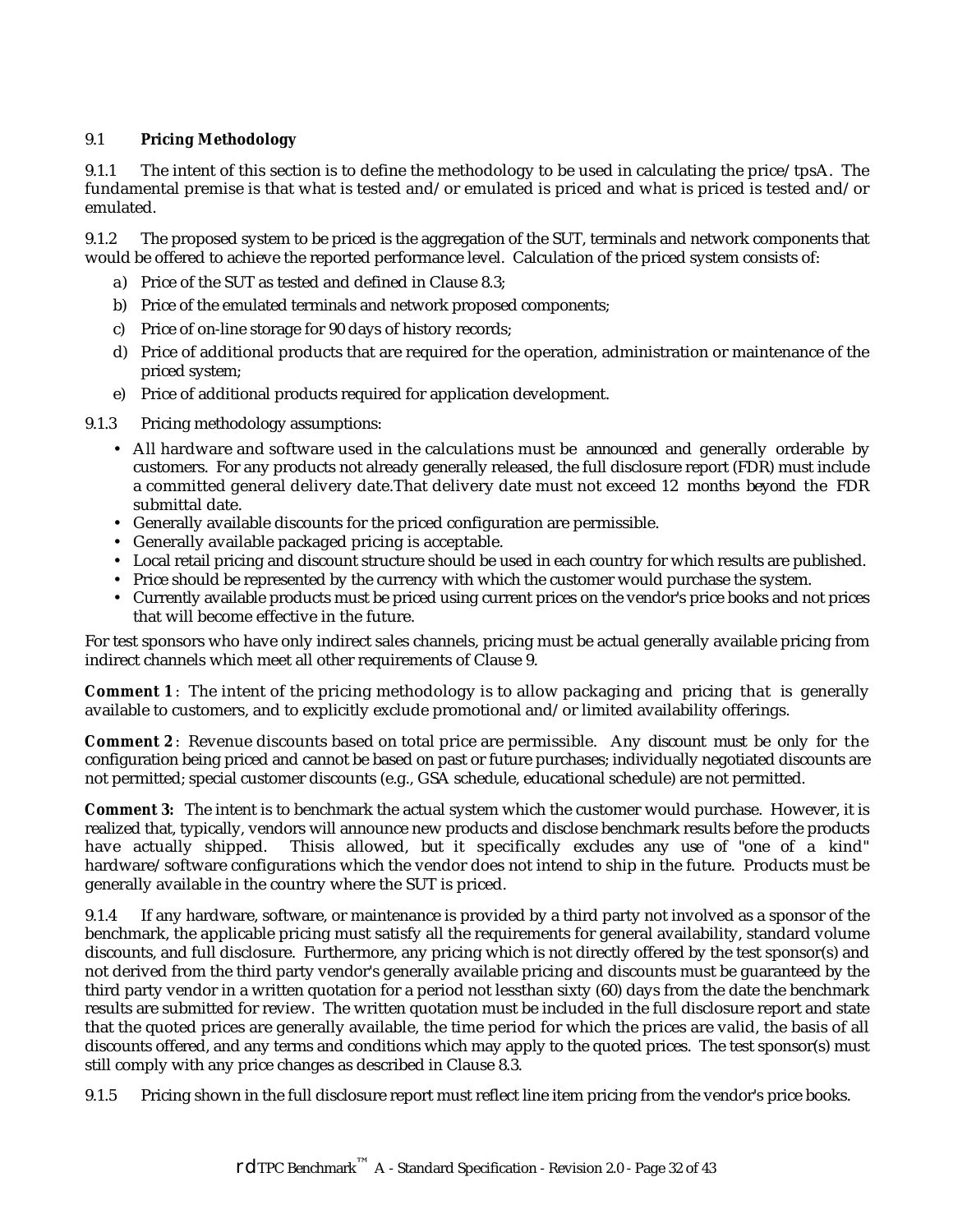**Comment:** The intent of this clause is that the pricing reflect the level of detail that an actual customer purchasing the priced equipment would see on an itemized billing, excluding taxes and shipping charges.

9.1.6 For publishing in another country other than the country for which the results are originally published, it is permitted to substitute local components from the original report providing the substituted products are  $\mathbf{r}$  is permitted to substitute report of  $\mathbf{r}$  in  $\mathbf{r}$  is  $\mathbf{r}$  and  $\mathbf{r}$  and  $\mathbf{r}$  are  $\mathbf{r}$  and  $\mathbf{r}$  and  $\mathbf{r}$  are  $\mathbf{r}$  and  $\mathbf{r}$  and  $\mathbf{r}$  and  $\mathbf{r}$  and  $\mathbf{r}$  and  $\mathbf{r}$ sold to the same product description or specification.

**Comment:** The intention is to encourage local country pricing by allowing substitution of equipment for country specific reasons such as voltage, product numbering, industrial/safety, keyboard differences, etc., which do not affect performance.

- 9.1.7 Customer spareable and replaceable hardware items are acceptable under the following conditions: replaceable for any customer installation.
	- b) The designation as spareable and replaceable cannot depend upon a threshold of purchased quantity.
	- c) It must be verifiable that a customer could successfully diagnose the failure of a spareable and replaceable item within four (4) hours of the failure.
	- replaceable item within four (4) hours of the failure. d) The method for diagnosis and replacement must have complete customer documentation.

**Comment:** Diagnosis may take the form of a hardware indicator or diagnosis procedure. The intent is that diagnosis must reach a positive conclusion as to the state of the hardware item within four (4) hours.

#### 9.2 **Priced System**

## $\frac{801}{201}$

The entire price of the SUT as configured during the test must be used, including all hardware (new purchase price), software (license charges) and hardware/software maintenance charges over a period of 5 years (60 months). In the case where the driver system provides functionality in addition to the RTE described in Clause months). In the case where the driver system provides functionality in addition to the RTE described in Clause 8.4.2, then the price of the emulated hardware/software described in Clause 9.2.2.1 are to be included.

**Comment 1:** The intent is to price the tested system at the full price a customer would pay. Specifically prohibited are the assumption of other purchases, other sites with similar systems, or any other assumption promined are the assumption of other purchases, other purchases, or any other purchases  $\frac{1}{2}$  and  $\frac{1}{2}$  and  $\frac{1}{2}$  and  $\frac{1}{2}$  and  $\frac{1}{2}$  and  $\frac{1}{2}$  and  $\frac{1}{2}$  and  $\frac{1}{2}$  and  $\frac{1}{2}$  and  $\frac{1}{2$ which relies on the principle that the customer hashade any other purchase from the vendor. This is a one time, stand-alone purchase.

**Comment 2:** The number of users for TPC-A is defined to be equal to the number of terminals included in the priced configuration. Any usage pricing for the above number of users should be based on the pricing policy of priced configuration. Any usage pricing for the above number of users should be based on the pricing policy of the company supplying the priced component.

#### 9.2.2 Terminals and Network Pricing

9.2.2.1 The price of the driver system is not included in the calculation, although the price of the devices the driver is emulating (controllers, multiplexors, systems used as concentrators, LAN components, front-end  $\alpha$  is emulating (controllers) multiplexors, systems used as concentrators,  $\alpha$  is components, from end processors, workstations andterminals are some examples) are to be included.

 $\mathcal{L}_{\text{SINR}}$  The communications must be communicated products capable of displaying simultaneously the data and the fields described alphabetic and numeric characters and capable of displaying simultaneously the data and the fields described<br>in Clause 12.2 in Clause 1.3.2.

 $\frac{9.21}{2}$ .3 LAN Pricing - For the purposes of pricing, all components from the terminal to the SUT exclusive LAN or direct connect cables must be priced.

9.2.2.4 WAN Pricing - For the purposes of pricing, the number of terminals to be connected to a single 64 kbps (or less) line must be no greater than that emulated per Clause 8.5.1.2. All hardware components which are  $\epsilon$ less) inc must be no greater than that emulated per Clause security in must be not all hardware components which are  $\epsilon$ required to connect to the 64 kbps line must be included in the pricing. The price of the 64 kbps line(s) is excluded.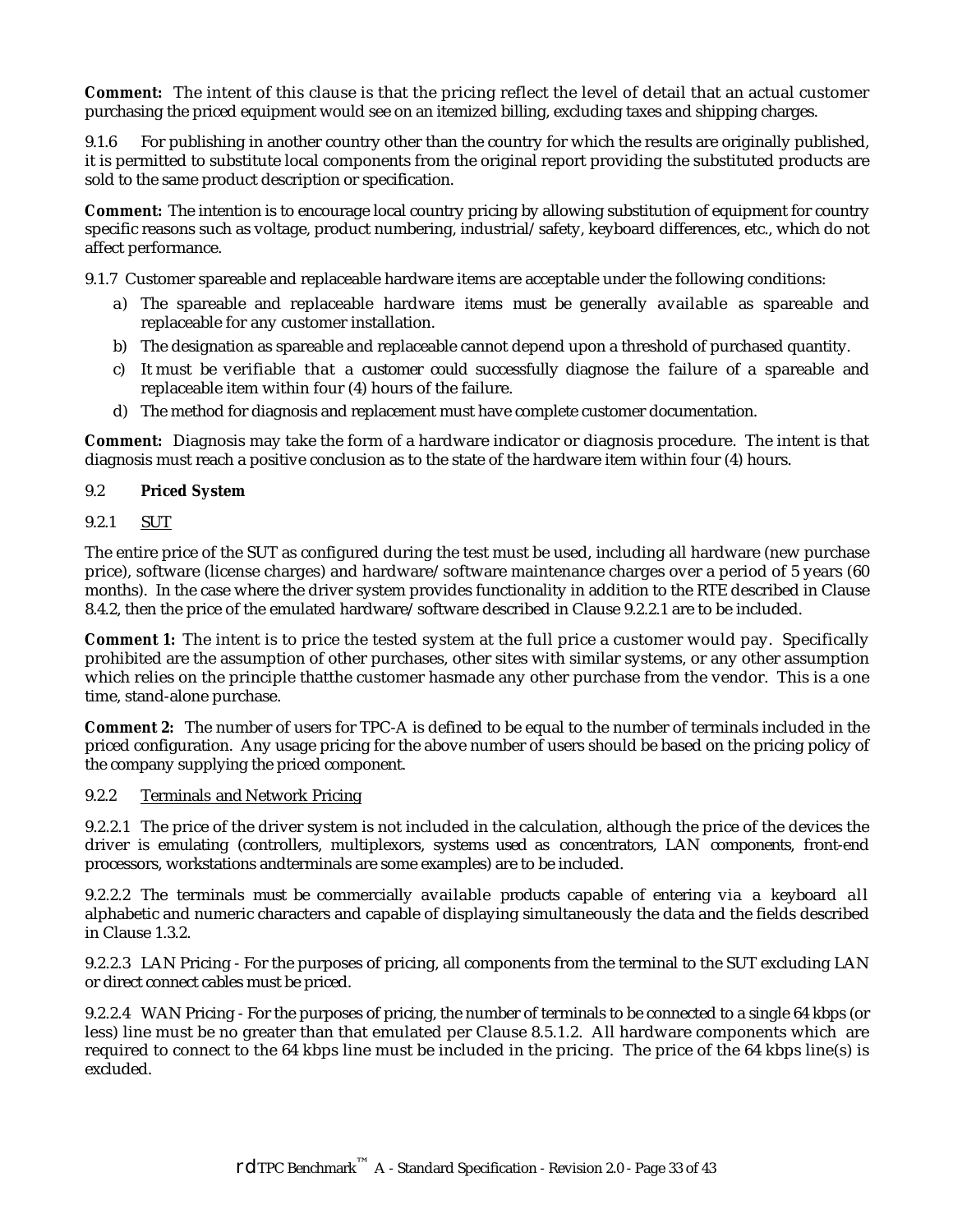**Comment**: The intent is that all components including PADS (packet assemblers-disassemblers), modems, concentrators, multiplexors, etc. required to attach to the 64 kbps line must be priced in addition to the price of concentrators, matters or concentrators, etc. required to attach to the 64 kbps line multiplex line multiplex line multiplex or  $\theta$  at  $\theta$  and  $\theta$  and  $\theta$  and  $\theta$  and  $\theta$  and  $\theta$  and  $\theta$  and  $\theta$  and  $\theta$  and  $\theta$  the terminals/workstations.are and the storage and Recovery Log Pricing

9.2.3.1 Within the priced system, there must be sufficient on-line storage to support any expanding system files.<br>1. The amount of space required must be priced as follows: durable History records/rows at the published

- $\frac{1}{100}$  the amount of space required must be priced as follows: during magnitude must be published in  $\frac{1}{1000}$  the rate chould be calculated has at the published on  $\frac{1}{1000}$  the rate of  $\frac{1}{1000}$  in  $\frac{1}{1$
- tps rate should be calculated based on storage used during measurement. 2. The above calculated space will be multiplied by 90.

**Comment 1:** The 90-day history file is required so as to force configuration of a realistic amount of on-line storage.

**Comment 2:** Storage is considered to be on-line if any record can be accessed randomly within one second. Online storage media include magnetic disk, magnetic tape, optical disk, and any combination of the previous.

9.2.3.2 For purposes of pricing storage for history records/rows, any unused on-line storage present in the SUT  $\frac{m}{\sigma}$  count to the may count towards the history storage required in  $\frac{m}{\sigma}$  and  $\frac{0.221}{2}$ expanding system files as required in Clauses 7.1 and 9.2.3.1.)

 $\frac{1}{2}$ . 2.3.3 If  $\frac{1}{2}$  is price any additional storage devices to fundly used in the SIT during the test and must satisfy the requirement, such devices must be of their pe(s) actually used in the SUT during the test, and must satisfy the<br>normal exclon confidention rules normal system configuration rules.

**Comment:** The intent is to exclude unrealistic on-line storage devices or configurations from the pricing procedure.

 $\frac{9.2}{2}$ .  $\frac{1}{2}$  The requirement to support 8 hours of recovery from follures listed in 2.5.2.2 and 2.5.2.2 ano any durable media (see Clause 2.5.1) if all data required for recovery from failures listed in 2.5.3.3.2 and 2.5.3.3 are on-line.

#### 9.2.4 Additional Operational Components  $924$

9.2.4.1 Additional products that might be included on a customer installed configuration, such as operator consoles, magnetic tape drives and printers, are also to be included in the priced system if explicitly required fo consoles, magnetic tape drives and printers, are also to be included in the priced system if explicitly required for<br>the operation administration or maintenance of the priced system the operation, administration, or maintenanceof the priced system.

9.2.4.2 Copies of the software on appropriate media, and a software load device if required for initial load or maintenance updates, must be included.

9.2.4.3 The price of an Uninterruptible Power Supply specifically contributing to a durability solution must be included (see Clause 2.5.3.2).

#### 9.2.5 Additional Software

 $\frac{1}{2}$ .5.1 The price must include the software licenses necessary to create, compiled the software link, and execute this composite the software link, and execute this composite this composite this composite this compo benchmark application, as well as all run-time licenses required to encodee on host system(s) and connected<br>Workettions workstations.

9.2.5.2 In the event the application code is developed on a system other than the SUT, the price of that system and any compilers and other software used must also be included as part of the priced system.

#### 9.3 **Maintenance**

9.3.1. Hardware and software maintenance must be figured at a standard pricing which covers at least 5<br>days/week, 8 hours/day coverage, either on-site, or if available as standard offering, via a central support facility. Hardware maintenance maximum response time must not exceed 4 hours on any part whose replacement is necessary for the resumption of operation. Resumption of operation means the priced system replacement is necessary for the resumption of operation of operation of  $\alpha$  operation of  $\alpha$  operation of  $\alpha$  operation of  $\alpha$  operation of  $\alpha$  operation of  $\alpha$  operation of  $\alpha$  operation of  $\alpha$  operation of  $\alpha$ must be returned to the same operational configuration present before the failure.

**Comment 1:** Software maintenance means a standard offering which includes acknowledgement of new and existing problems within 4 hours and a commitment to fix defects within a reasonabletime.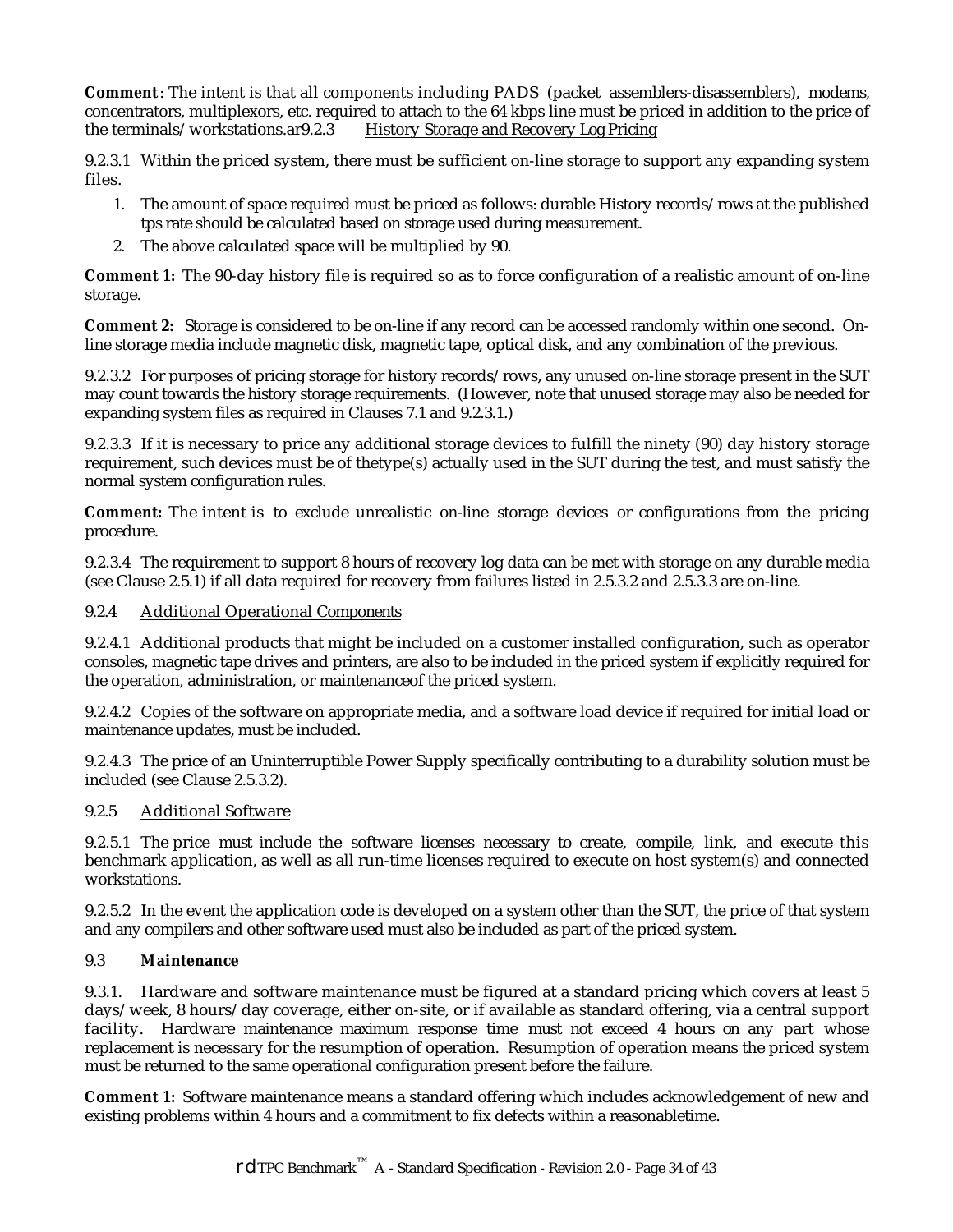**Comment 2:** The intent of hardware maintenance pricing is not met by pricing based on the cost to fix specific<br>failures, even if the failure rate is calculated from Mean Time Between Failures (MTBF). The maintenance pricing must be independent of actual failure rate over the five (5) year period, no matter how many failures pricing must be independent of actual failure rate over the five (5) year period, no matter how many failures occur during that period. The intent is to preclude the use of MTBF to directly compute the maintenance cost for this benchmark.

9.3.2 If central support is claimed, then the appropriate connection device, such as auto-dial modem must be included in the hardware price. Also any software required to run the connection to the central support, as well as any diagnostic software which the central support facility requires to be resident on the tested system, must as any diagnostic software which the central support facility requires to be resident on the tested system, must not only be included in pricing, but must also be installed during the benchmark runs.

 $\frac{1}{2}$  software maintenance update are separately priced then pricing must include at least 3 updates ever the 5 software maintenance updates are separately priced, then pricing must include at least 3 updates over the 5 year period.

**Exception** : Maintenance and warranty terms for terminals and workstations must cover at a minimum a return for repair service.

9.3.4 It is acceptable to incorporate, for pricing purposes, the use of customer spareable and replaceable

- a) The conditions of Clause  $9.1.7$  must be met.
- b) For spares to met the maintenance requirements of a site, an additional 10% of the designated items, with a minimum of two (2), must be priced.
- c) The sponsor must price a support service which provides replenishment onsite within seven  $(7)$  days  $\epsilon$ ) The sponsor must price a support service which provides replendiment onsite within seven (7) days throughout the five-year maintenance period.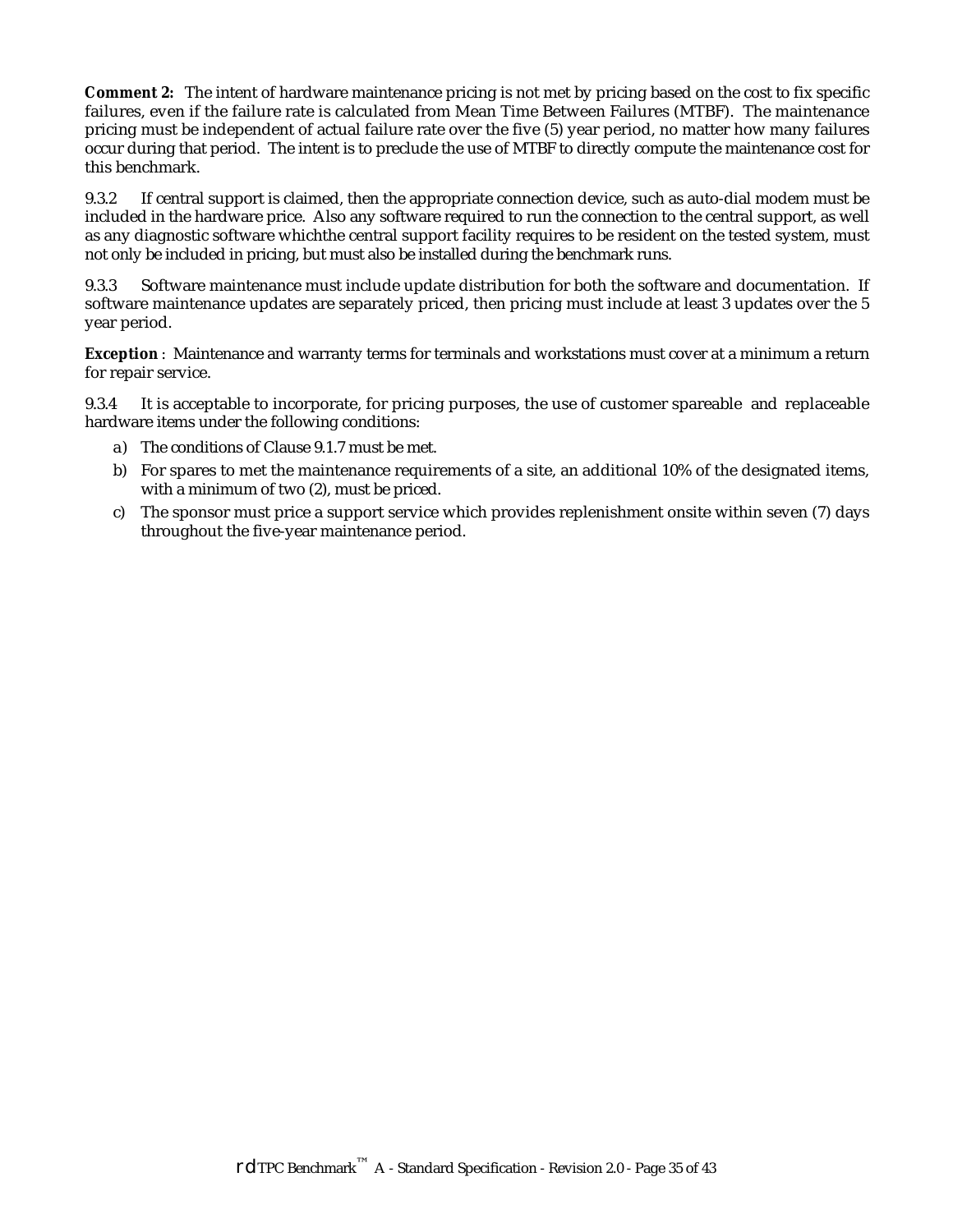rdTPC Benchmark $^{\text{TM}}$  A - Standard Specification - Revision 2.0 - Page 36 of 43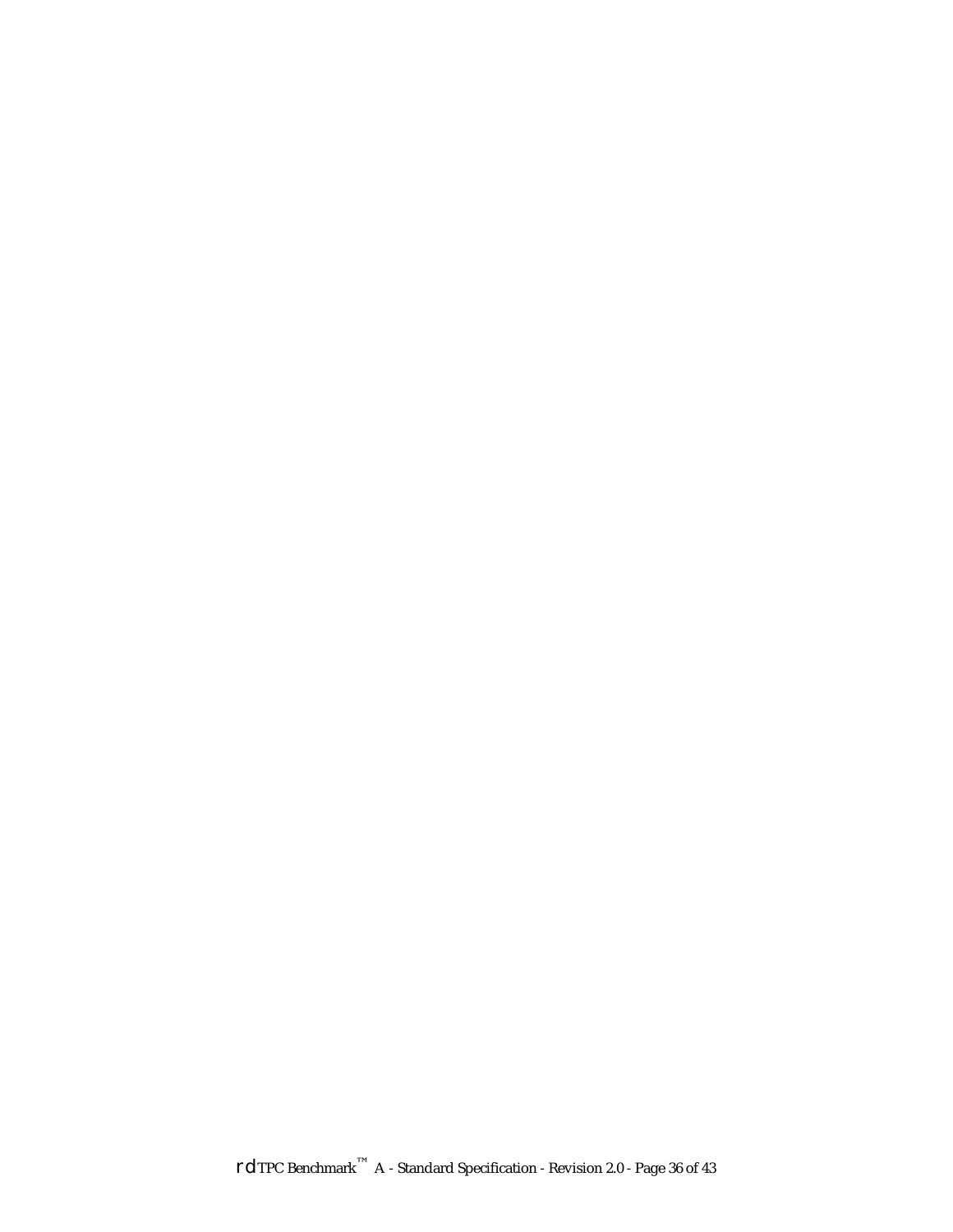#### 10.1 **Full Disclosure Report Requirements**

A full disclosure report is required for results to be considered compliant with TPC Benchmark™ A specifications.

**Comment**: The intent of this disclosure is for a customer to be able to replicate the results of this benchmark given the appropriate documentation and products.

A full disclosure report must include the following:

#### 10.1.1 General Items

10.1.1.1A statement identifying the sponsor of the benchmark and any other companies who have participated.

10.1.1.2Program listing of application code and definition language statements for files/tables.

10.1.1.3Settings for all customer-tunable parameters and options which have been changed from the defaults found in actual products; including but not limited to:

- 
- Database options;<br>• Recovery/commit options;
- Consistency/locking options;
- Consistency/locking options; • System parameters, application parameters, and configuration parameters.

Test sponsors may optionally provide a full list of all parameters and options.

10.1.1.4Configuration diagrams of both the benchmark configuration and the priced system, and a description of the differences.

#### 10.1.2 Clause 2 Related Items

10.1.2.1Results of the ACIDity tests (specified in Clause 2) must describe how the requirements were met. If a database different from the must include the measured is used for durability tests, the sponsor must include a<br>statement that durability works on thefully loaded and fully scaled database. statement that durability works on thefully loaded and fully scaled database.

#### 10.1.3 Clause 3 Related Items

10.1.3.1The distribution across storage media of ABTH (Accounts, Branch, Teller, and History) files/tables and all logs must be explicitly depicted.

Provide two functional diagrams which show CPUs, storage devices, communication lines, terminals, and the<br>interconnections between these components. The first diagram must correspond to the benchmark configuration and the second diagram must correspond tothe 90-day priced configuration. A separate pair of diagrams must be provided for each reported result. (The diagrams used for clause 10.1.1.4 may already contain this information. provided for each reported result. (The diagrams used for clause 10.1.1.4 may already contain this information. In this case, the additional data required below may optionally be shown in tabular form with references to these diagrams.)

As part of each diagram, show the percentage of the total physical database which resides on each storage<br>device for each of the ABTH files and logs. For the benchmark configuration, show database allocation during 8-hour steady state. For the 90-day priced configuration, show database allocation including storage of 90 days of history records. Data which are duplicated (e.g., mirrored) on more than one device must be clearly labeled of history records. Data which are duplicated (e.g., mirrored) on more than one device must be clearly labeled to show what is duplicated and on which devices.

Two examples are shown below.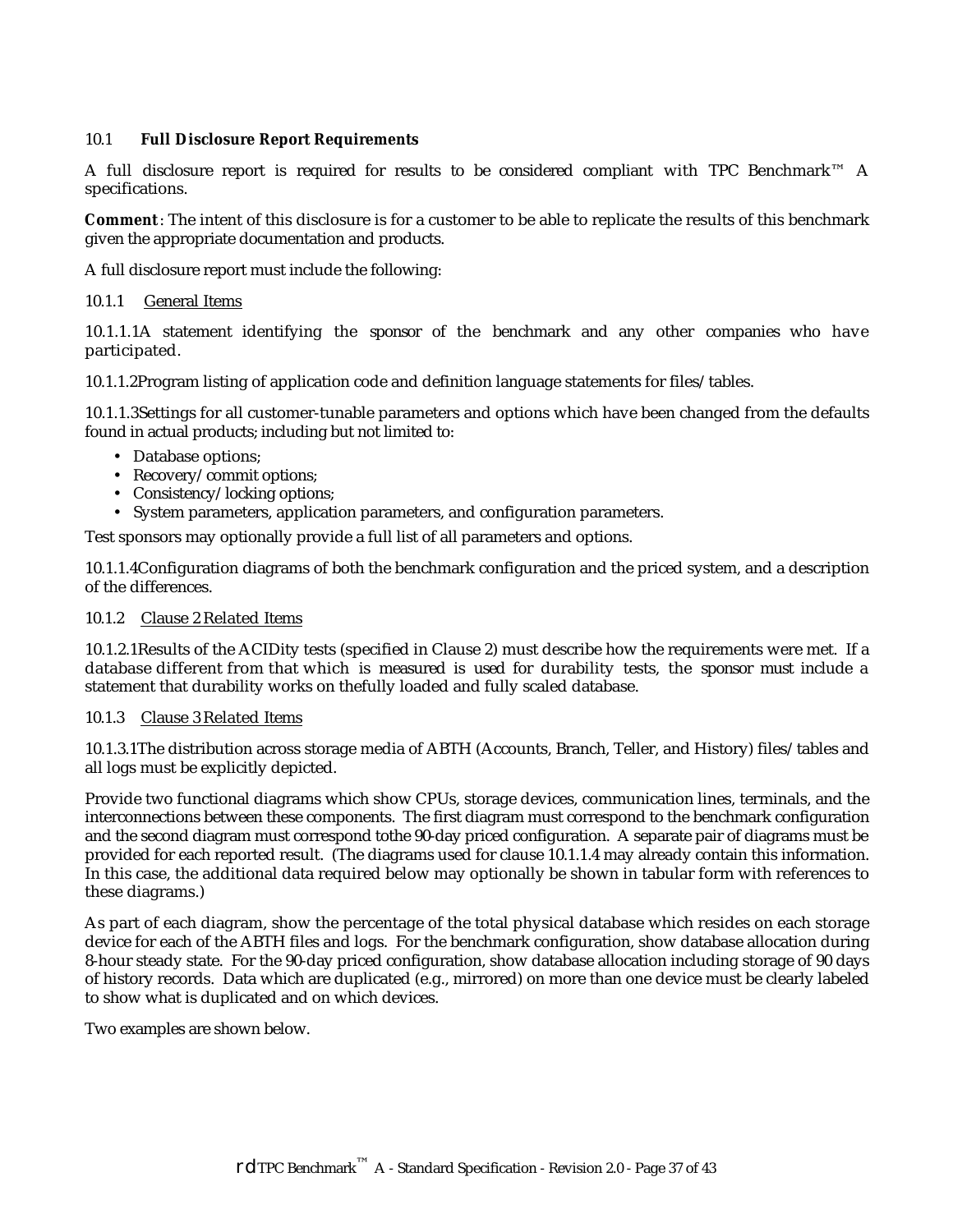#### Example 1:

### Distribution of ABTH files and Logs in Benchmark Configuration

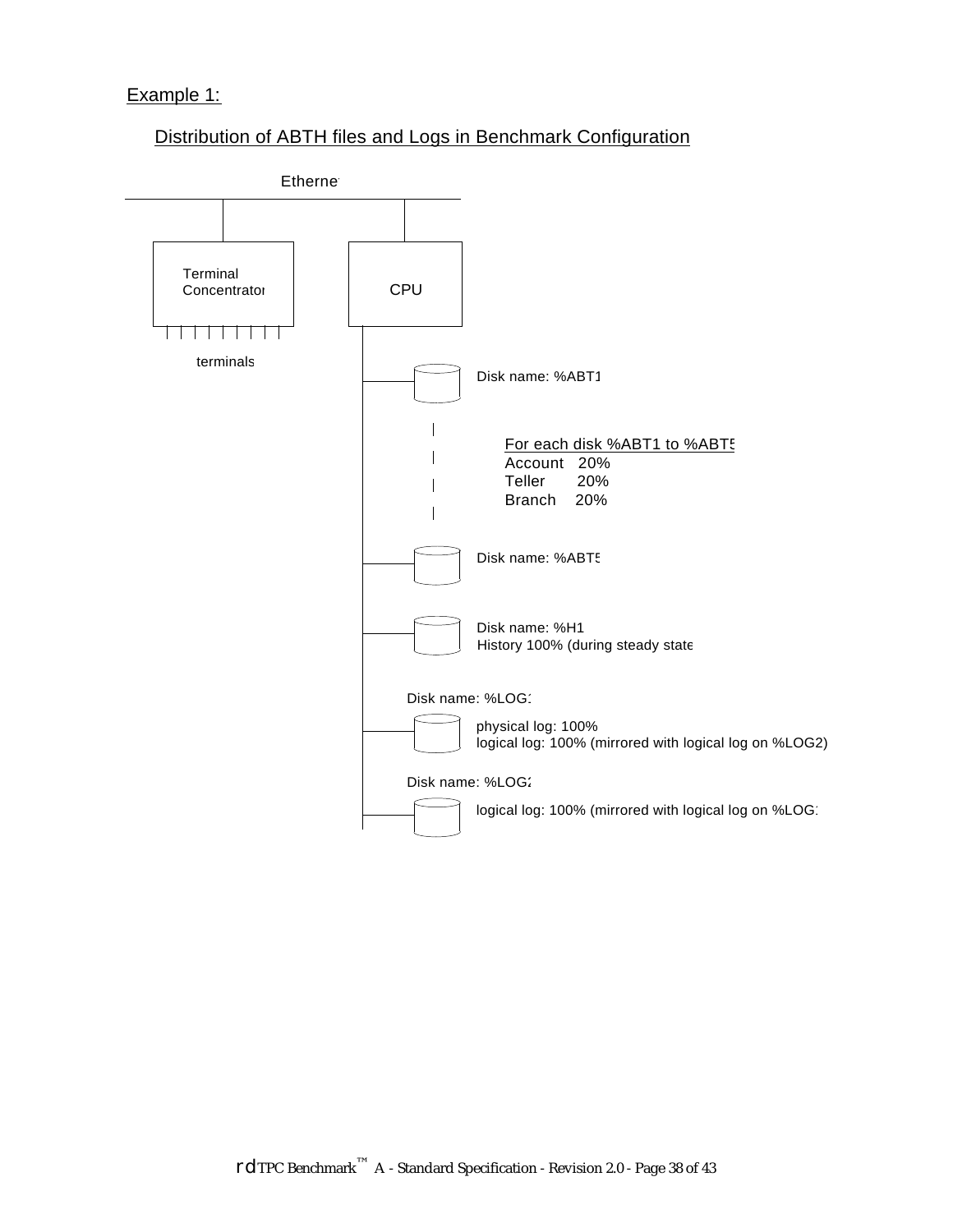#### Example 1 (cont.):

#### Distribution of ABTH files and Logs in Priced Configuration

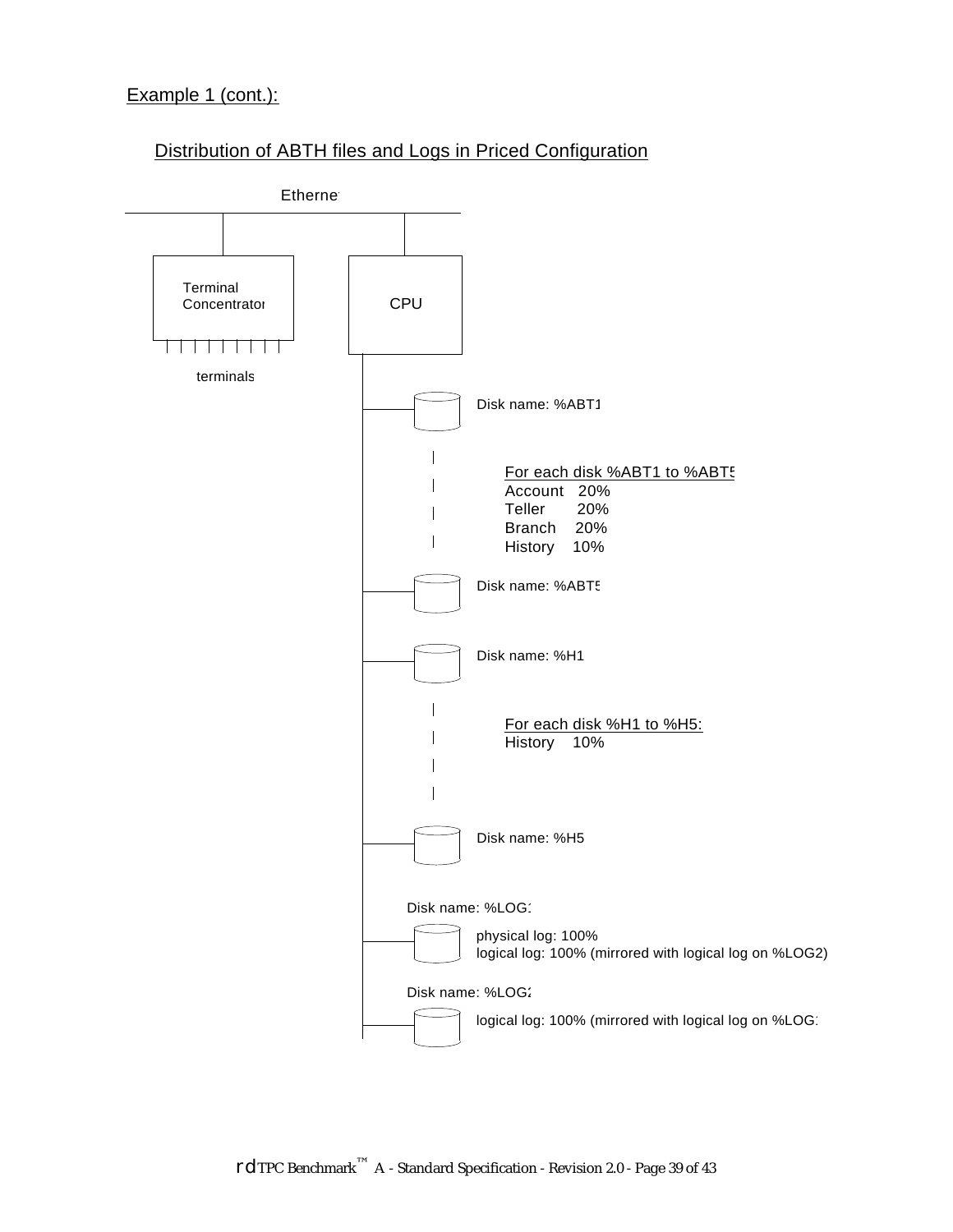Example 2:

Data Distribution in Benchmarked Configuration



\* Distribution of History records represents 8-hour steady stat

Data Distribution in Priced Configuration



\* Distribution of History records represents 90-day storage requireme

rdTPC Benchmark<sup>™</sup> A - Standard Specification - Revision 2.0 - Page 40 of 43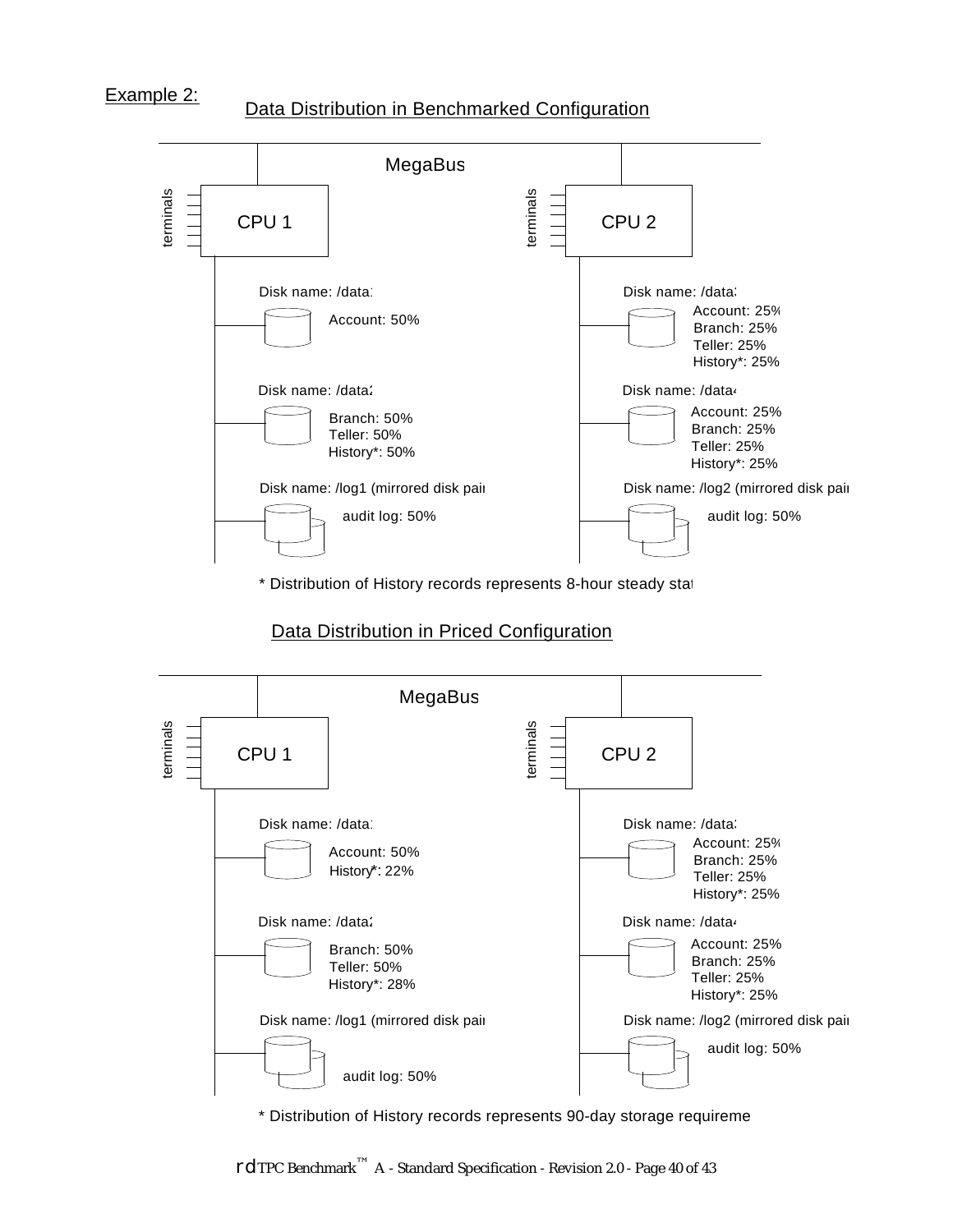10.1.3.2A description of how the database was populated, along with sample contents of each ABTH file/table to meet the requirements described in Clause 3.

10.1.3.3A statement of the type of database utilized, e.g., relational, Codasyl, flat file, etc.

#### 10.1.4 Clause 5 Related Items

10.1.4.1The method of verification of the random number generator should be described.

10.1.4.2Vendors must clearly disclose if horizontal partitioning is used. Specifically, vendors must:

- 
- 2. Describe which tables/files were accessed using partitioning. 2. Describe which tables/files were accessed using partitioning.
- 3. Describe how partitioned tables/files were accessed.

The intent of this clause is that details of non-transparent partitioning be disclosed in a manner understandable to non-programmer individuals (through use of flow charts, pseudo code, etc.).

 $10.11$ , 10.1.1.3The sponsor must disclose percentage of remote and  $10.1$  and  $10.1$  and  $10.1$  and  $10.1$  and  $10.1$  and  $10.1$  and  $10.1$  and  $10.1$  and  $10.1$  and  $10.1$  and  $10.1$  and  $10.1$  and  $10.1$  and  $10.1$  and transactions, if applicable, and the actual distribution of accounts across the nodes, if applicable.

#### 10.1.5 Clause 6 Related Items

 $R_{\text{e}}$  all the data specified in Clause 6.6, including reported tps. maximum and average response time, as  $R_{\text{e}}$  and  $R_{\text{e}}$  and  $R_{\text{e}}$  and  $R_{\text{e}}$  and  $R_{\text{e}}$  and  $R_{\text{e}}$  and  $R_{\text{e}}$  and  $R_{\text{e}}$  and were as performance carves for tpsA vs. response time and response time distribution (see Clauses 6.6.1)  $6.6.2$ ).

#### 10.1.6 Clause 7 Related Items

10.1.1.1The method used to determine that the SUT had reached a steady state prior to commencing the measurement interval should be described.

 $10.18$  description of how the work normally performed during a sustained test (for  $\frac{1}{2}$ ) and  $\frac{1}{2}$  and  $\frac{1}{2}$  and  $\frac{1}{2}$  and  $\frac{1}{2}$  and  $\frac{1}{2}$  and  $\frac{1}{2}$  and  $\frac{1}{2}$  and  $\frac{1}{2}$  and  $\frac{1}{2}$  writing redo/undo log records, etc., as required by Clause 7.2), actually occurred during the measurement interval.

10.1.6.3A description of the method used to determine the reproducibility of the measurement results.

10.1.6.4A statement of the duration of the measurement period for the reported tpsA (it should be at least 15 minutes and no longer than 1 hour).

#### 10.1.7 Clause 8 Related Items

- 10.1.1.1D isclose the following information related to the RTE: 1. The name of the RTE and whether it is commercially available or proprietary.
	-
	- 2. The hardware on which the RTE runs.<br>3. The component(s) emulated by the RTE.
	- 4. Commands to start the RTE including pertinent parameters.
	- 5. The type of communication protocol used or simulated between the RTE and SUT.
	- 5. The type of communication protocol used or simulated between the RTE and SUT. 6. The timing delays associated with the simulation of the components and the communication protocol used.<br>
	7. Generation of the success file (used for testing durability).
	-
	- 7. Generation of the success file (used for testing durability). 8. The number of processes per simulated terminal (one process for each terminal or one process per multiple terminals).
	- 9. Generation of random numbers to show that no two simulated terminals will use the same pseudorandom sequence.<br>10. Listing of input scripts and parameter file to the RTE.
	-
	- 11. Algorithm used to generate transaction input and a sample of that input.
	- 11. Algorithm used to generate transaction input and a sample of that input. 12. Algorithm used to determine delay times between transactions.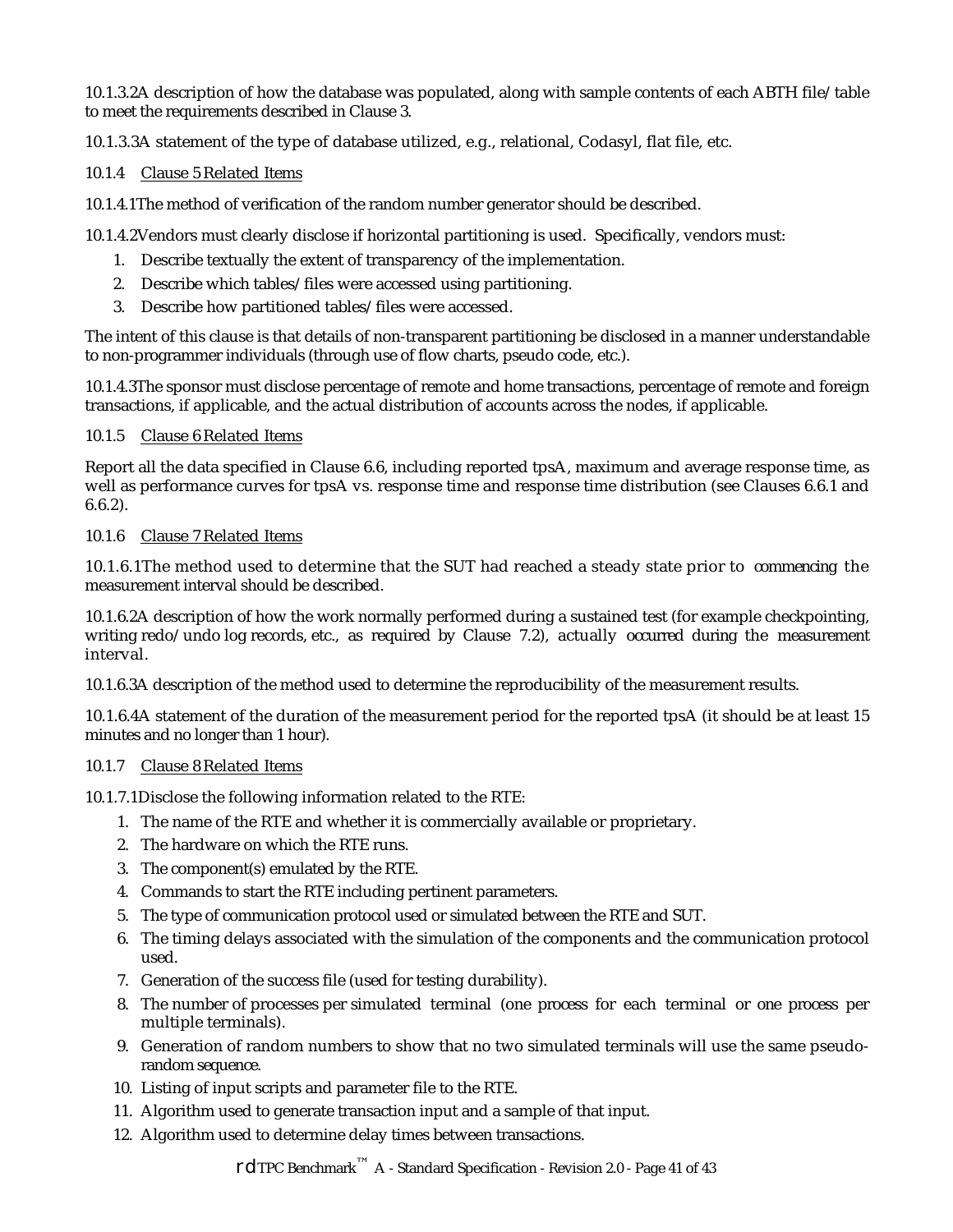- 13. Benchmark sequencing including ramp-up period, steady state measurement window(s), and transaction
- success/failure determination and recording. 14. The data that are collected and the reduction process of that data to determine the reduction process of that data to determine the results.

10.1.7.2A proof that the functionality and performance of the components being emulated in the Driver System<br>are equivalent to that of the priced system. The sponsor must list all hardware and software functionality of the driver and its interface to the SUT the driver and its interface to the SUT.

10.1.1.31.3If  $\alpha$  Decret contains a WAN or a LAN network, its bandwidth should be specified. The sponsor must describe the network configuration per clause 8.6.5.

10.1.7.4The sponsor must disclose the mean and maximum think times and a graph of the distribution of think times.

#### 10.1.8 Clause 9 Related Items

10.1.8.1A detailed list of hardware and software used in the priced system must be disclosed. Pricing source(s) and release/revision level, and either general availability status or committed delivery date. If packageand receiver revision level, and either general availability status or committed delivery date. If package-<br>michael status or contants of the nockage-must be disclosed pricing is used, contents of the package must be disclosed.

 $\frac{1}{1000}$ . Suppose of the entire configuration is recommended. The basis of all discounts used shall be disclosed charges. Separate component pricing is recommended. The basis of all discounts used shall be disclosed.

10.1.8.3The delivery date for general availability (availability date) of products used in the price<br>calculations must be reported. When the priced system includes products with different availability dates, the calculations must be reported. When the priced system includes products with different availability dates, the priced system must be the date at which all components are committed to be reported availability date for the priced system must be the date at which all components are committed to be available.

10.1.8.4A statement of the measured tpsA and the calculated price/tpsA.

 $10.10$ . Be included items  $10.000$  related items may be included in the full disclosure report for each country specific priced configuration. Country specific pricing is subject to Clause 9.1.6.

10.1.8.6The basis for the calculation to determine the additional storage space required in Clause 9.2.3.1 must<br>be included. be included.

- 10.1.8.7For any usage pricing, the sponsor must disclose:<br>• The usage level at which the component was priced.
	- A statement of the company policy allowing such pricing. • A statement of the company policy allowing such pricing.

**Comment:** Usage pricing may include, but is not limited to, the operating system and database management software.

#### 10.1.9 Clause 11 Related Items

10.1.9.1If the benchmark has been independently audited, then the The auditor's name, address, phone number, and a <del>brief audit summary report</del> lcopy of the auditor's attestation letter indicating compliance must be<br>included in the <del>full disclosure report. A statement should be included, specifying when the complete audi</del> included in the full disclosure report. A statement showled be included, specifying when the complete audit report will become available and whom to contact in order to obtain a copy. <u>Full Disclosure Report.</u>

11.2.0). The auditor is not required to review the final full Disclesure Repart or the final pricing prior to 11.000. The auditor is not required to review the final Full Disclosure Report of the final prior to it is not report to issuing the attestation letter.

#### 10.2 **Availability of the Full Disclosure Report**

The full disclosure report is to be readily available to the public at a reasonable charge, similar to charges for similar documents by that test sponsor. The report is to be made available when results are made public. In  $s$  initial documents by that test sponsor. The report is to be made available when results are made public. In  $\alpha$ order to use the phrase "TPC benchmark" A", the full disclosure report must have been submitted to the TPC<br>administrator as well as written permission to distribute same administrator as well as written permission to distribute same.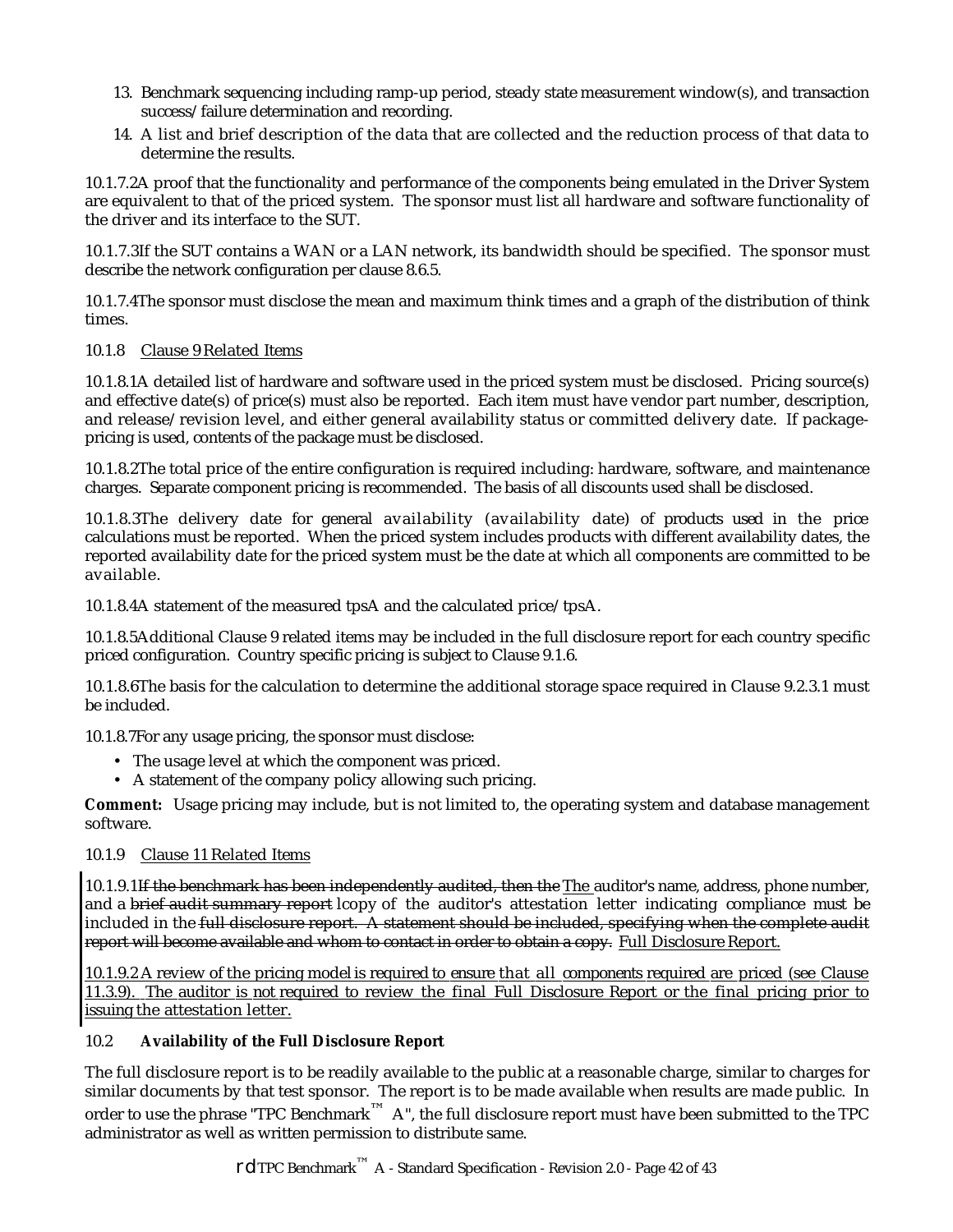#### 10.3 **Revisions to the Full Disclosure Report**

Revisions to the full disclosure documentation shall be handled as follows:

10.3.1 Fully documented price decreases can be reflected in a new published price/throughput. When cumulative price changes have resulted in an increase of 5% or more from the disclosed price/performance, the test sponsor must submit revised price/performance results to the TPC within 30 days of the effective date of  $t_{\text{obs}}$  sponsor must south revised price/performance results to the TPC within  $\sigma$  and  $\sigma$  and  $\sigma$  and  $\sigma$  and  $\sigma$  and  $\sigma$  and  $\sigma$  and  $\sigma$  and  $\sigma$  and  $\sigma$  and  $\sigma$  and  $\sigma$  and  $\sigma$  and  $\sigma$  and  $\sigma$  and  $\sigma$  the price changes to remain compliant. The benchmark need not be rerun to remain compliant.

**Comment:** The intent is that the published price/performance reflect actual current price/performance.

10.3.2 Hardware or software product substitutions within the SUT, with the exception of equipment emulated as allowed in Clause 8, require the benchmark to be re-run with the new components in order to re-establish compliance. A new set of testdata mustbe provided, as described in Clause 8.6.4.4, for any substituted equipment complete of test of test of test and must be provided, as described in Clause 8.6.4.4, for any substituted equipment that was emulated during the benchmark.

10.3.3 The revised report should be submitted as defined in Clause 10.2.

10.3.4 A report may be revised to add or delete Clause 9 related items for country specific priced configurations.

**Comment**: During the normal product life cycle problems will be uncovered which require changes, sometimes referred to as ECOs, FCOs, Patches, Updates, etc. If any of these changes causes the tpsA rating of the system referred to as  $E \sim 5$ ,  $\frac{1}{2}$  and  $\frac{1}{2}$  and  $\frac{1}{2}$  and  $\frac{1}{2}$  and  $\frac{1}{2}$  ratios of the system of the system of the system of the system of the system of the system of the system of the system of the syste to change by more than 5%, then the test sponsor will be required to re-validate the benchmark results.

 10.3.5 Repricing of current results must be reviewed and approved by the auditor if there is a change to the pricing model. Changes in prices of line item components do not constitute a pricing model change.

#### 10.4 **Official Language**

10.4.1 The official full-disclosure report must be written in English but may be translated to additional languages.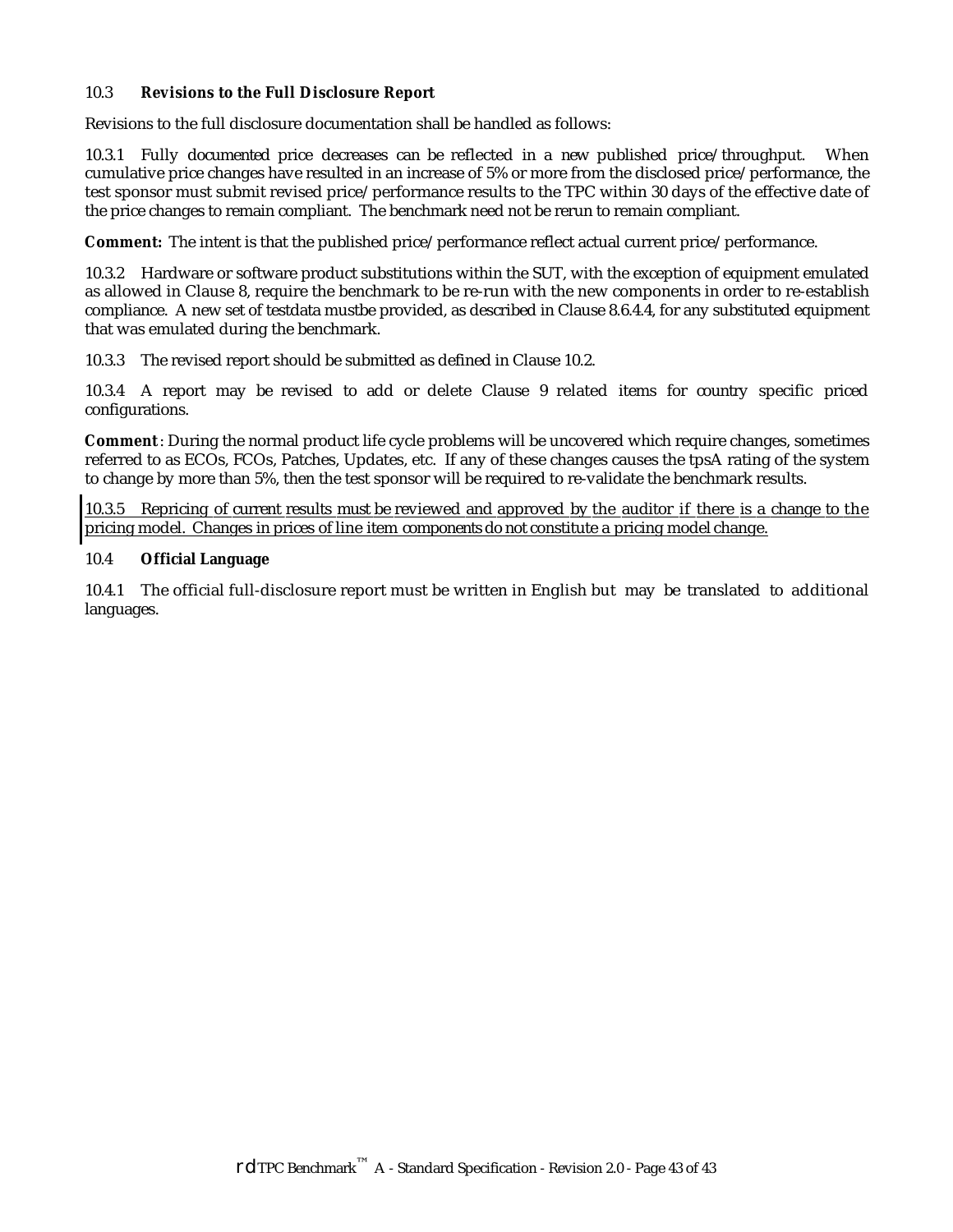11.1 An independent audit of the benchmark results is highly recommended. An audit checklist is provided as part of this specification. by an auditor certified by the TPC is required. Please obtain the current audit checklist from one of the auditors. The term "certified" is defined as: "the TPC has reviewed the qualifications of the auditor and certified that the auditor is capable of verifying compliance of the  $\frac{1}{2}$  and certifications of the  $\frac{1}{2}$   $\frac{1}{2}$   $\frac{1}{2}$   $\frac{1}{2}$   $\frac{1}{2}$   $\frac{1}{2}$   $\frac{1}{2}$   $\frac{1}{2}$   $\frac{1}{2}$   $\frac{1}{2}$   $\frac{1}{2}$   $\frac{1}{2}$   $\frac{1}{2}$   $\frac{1}{2}$   $\frac{1}{2}$   $\frac{1}{2}$   $\frac{1}{2}$   $\frac{1}{2}$   $\frac{1$ benchmark result." Please see the TPC Audit Policy for a detailed description of the auditor certification process.

11.2 The audit report is to be made readily available to the public at a reasonable charge, similar to charges for similar documents.

#### 11.3 **Auditor's check list:**

- 11.3.1 Clause 1 Related Items
- 11.3.1.1Verify that the application program matches the transaction profile of Clause 1.2.
- 11.3.1.2Verify that message sizes and content satisfy Clause 1.3 and that message compression is not used.

#### 11.3.2 Clause 2 Related Items

11.3.2.1Verify that the requirements of each of the ACIDity tests were met.

#### 11.3.3 Clause 3 Related Items

11.3.3.1For each of the ABTH files verify that specified fields/columns and records/rows exist, and that they comone to the minimum lengths specified in Clause 3.2.

11.3.3.2Verify that the ABT record/row identifiers are not disk or file offsets as specified in Clause 3.4.

11.3.3.3Verify that the ABT files/tables support retrievals, inserts, and deletes as specified in Clause 3.5.

#### 11.3.4 Clause 4 Related Items

11.3.4.1Verify that the ratios among the numbers of records/rows of each file/table are as specified in Clause 4.2.

11.3.4.2Verify that the total number of tellers is at least 10 times the system's tpsA rating as specified in  $C<sub>1</sub>$  $C<sub>2</sub>$  $C<sub>3</sub>$  $C<sub>4</sub>$ 

11.3.4.3Verify randomness of the Account\_ID, Branch\_ID, and Teller\_ID sequences submitted to the SUT. Include verification that the values generated are uniform across the entire set of accounts necessary to support the claimed tpsA rating per Clause 4.4 (scaling).

#### 11.3.5 Clause 5 Related Items

11.3.5.1Verify that at least 15% of the transactions are remote, and that the distribution of Account\_IDs of remote transactions is uniform across non-home branches.

11.3.5.2If horizontal partitioning is used, establish whether or not it is transparent to the application program<br>as defined in Clause 10.1.4.2. as defined in Clause 10.1.4.2.

11.3.5.3Verify that vertical partitioning of the ABTH files is not used.

#### 11.3.6 Clause 6 Related Items

11.3.6.1Verify the method used to measure the response time at the RTE.

 $11.38.91$  is emulated, verify that the reported response time is no less than the response time that would be seen by a real terminal user.

#### 11.3.7 Clause 7 Related Items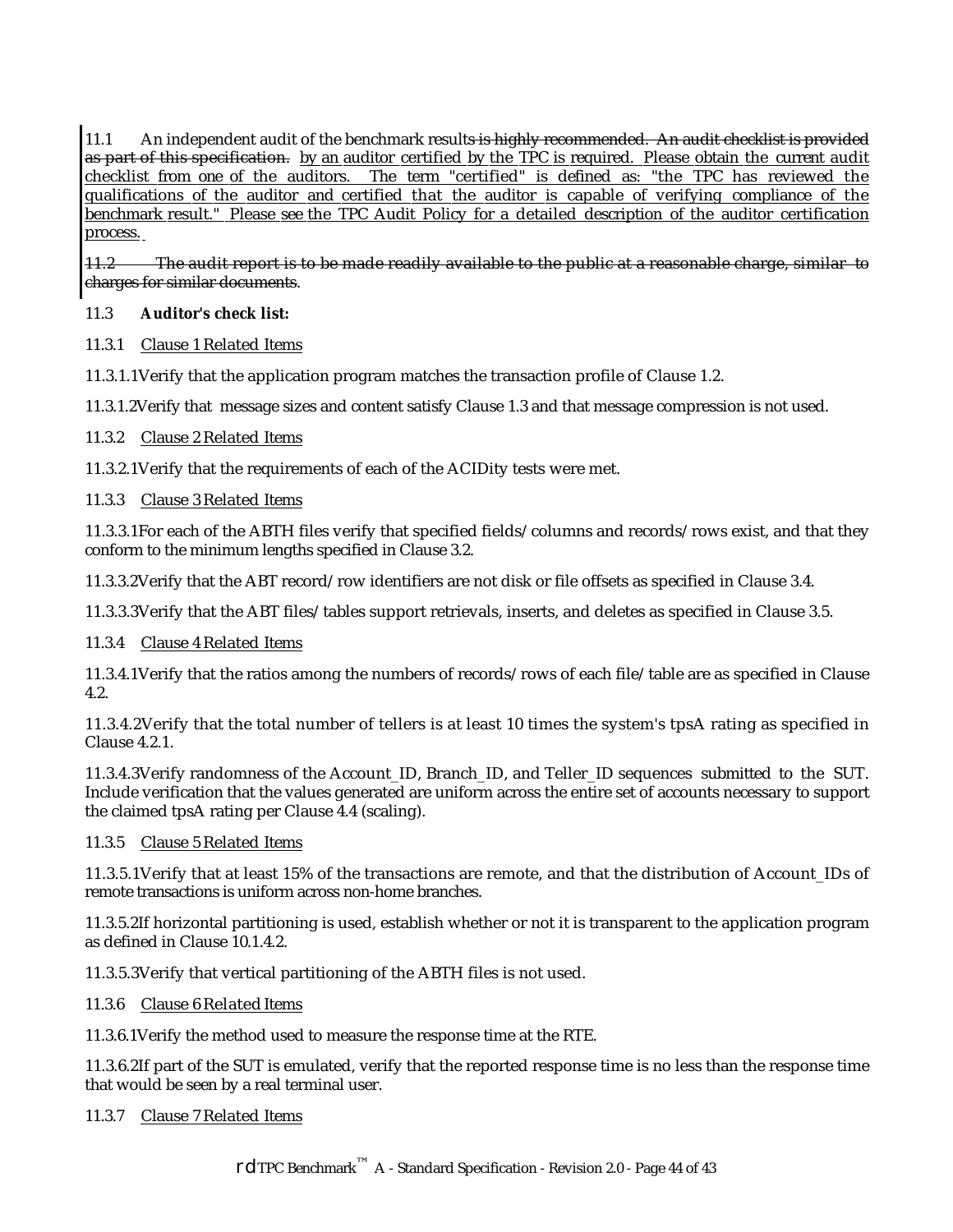11.3.7.1Verify that the SUT had reached a steady state prior to commencing the measurement interval.

 $11.38777$  and  $11.38777$  that all work normally done in a steady state environment actually occurred to disk at a particle of  $2.2$ measurement interval, for example checkpointing, writing redo/undo log records to disk, etc., per Clause 7.2,  $\frac{1}{2}$ 

11.3.7.3Verify the method used to determine the reproducibility of the measurement results.

11.3.7.4Verify the duration of the measurement period for the reported tpsA (at least 15 minutes and no longer than 1 hour).

11.3.7.5Verify that the response time and the tpsA rate were measured in the same time interval.

#### 11.3.8 Clause 8 Related Items

11.3.3.1Describe the method used to verify the accurate emulation of the tested terminal community by the driver system if one was used.

#### 11.3.9 Clause 9 Related Items

11.3.9.1 Verify that all application development software is installed on the priced system and has been used<br>to compile link and avecute the benchmark to compile, link and execute the benchmark.

 $\frac{1}{2}$ . 1.3.9.1  $\frac{1}{2}$  model includes all hardware and software and software licenses, warranty coverage and  $\frac{1}{2}$  defined in  $\frac{1}{2}$  model includes  $\frac{1}{2}$ additional maintenance costs as re quired in Clause 9.

**Comment 1:** The pricing model is a spreadsheet detailing how the 5 year cost of ownership is computed (see Clauses 9.1.5, 10.1.8.1, and 10.1.8.2). It should contain the prices, discounts, warranty information, and maintenance costs for all the hardware and softwarecomponents in the priced configuration. Letters with price maintenance costs for all the hardware and software and software and software and software and software and software and software and software and software and software and software and software and software and software a quotes for components from OEM sources must also be verified.

 **Comment 2:** Since final pricing for new products is typically set very close to the product announcement date, the auditor is not required to verify the final pricing of the tested system prior to issuing the attestation letter.

11.3.9.2 Verify that pricing includes all the hardware and software licenses as required in Clause 9.

 $\frac{11.30 \text{ N}}{2 \text{ s}}$  includes the price of  $\frac{1}{2}$  and range for the database for the database,  $\frac{1}{2}$  and recovery, and recovery logs as specified in Clause 9.2.3, and can be configured in the priced system.

11.3.9.3Verify that the priced configuration includes sufficient storage for the database, history, and recovery logs as specified in 9.2.3, and can be configured in the priced system.

11.3.9.4 Assure that warranty coverage meets the requirements of Clause 9.3, or that additional costs for maintenance have been added to priced system.

11.3.9.5 Verify that all prices used, including discounts, are generally available.

In the term "audit" may not be used in a full disclosure report unless the auditing agency is independent of<br>the benchmark sponsors. The term "independent" is defined as: 'the outcome of the benchmark carries no<br>financial financial benefit to the auditing agency other than feesearned directly related to the audit.' The auditing agency cannot have supplied any performance consulting for the benchmark under audit. In addition, the following conditions must be met:<br>• The auditing agency cannot be financially related to the sponsor. For example., the auditing agency is a

- dependent division; the majority of its stock is owned by the sponsor.
- The auditing agency cannot be financially related to any one of the suppliers of the measured/priced  $\epsilon$  and any  $\epsilon$  and  $\epsilon$  cannot be financial canonical canonical control to any one of the measured/priced components  $\alpha$  of the DBMS cumplier the terminal concentrator cumplier atc. components, e.g., the DBMS supplier, the terminal or terminal concentrator supplier, etc.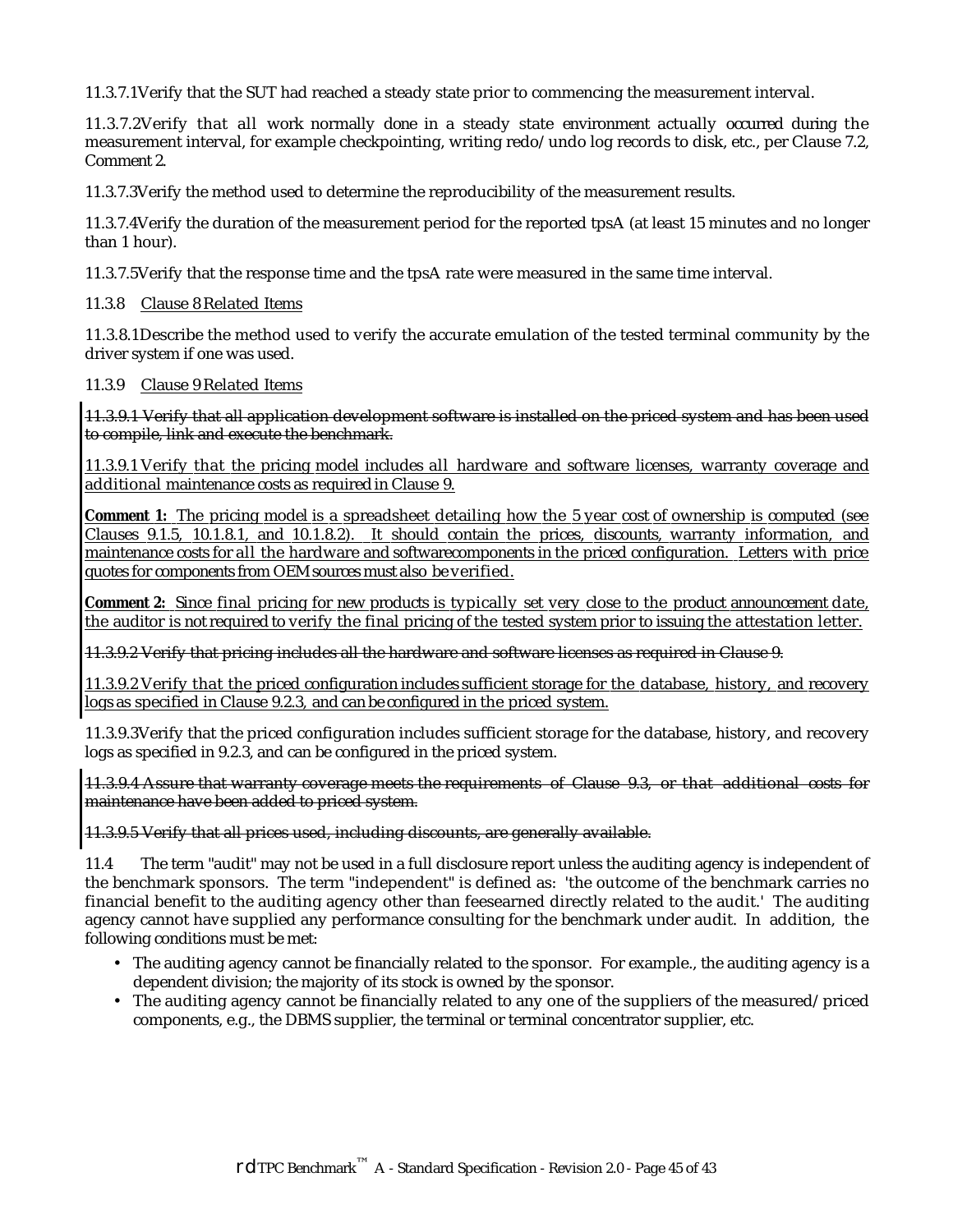11.5 In the case of audited benchmark results that are used as the basis for a subsequent test sponsor's reported results, the subsequent test sponsor can claim the results are audited if and only if:

- 1. The auditor ensured the hardware and software products are the same in both configurations.
- 2. The auditor reviews the test results reported by the subsequent test sponsor and ensures those results match what was reported by the original test sponsor.
- match what was reported by the original test sponsor. 3. The auditor can attest to Clause 11.3.9, with the exception of Clauses 11.3.9.3.1 and 11.3.9.1 and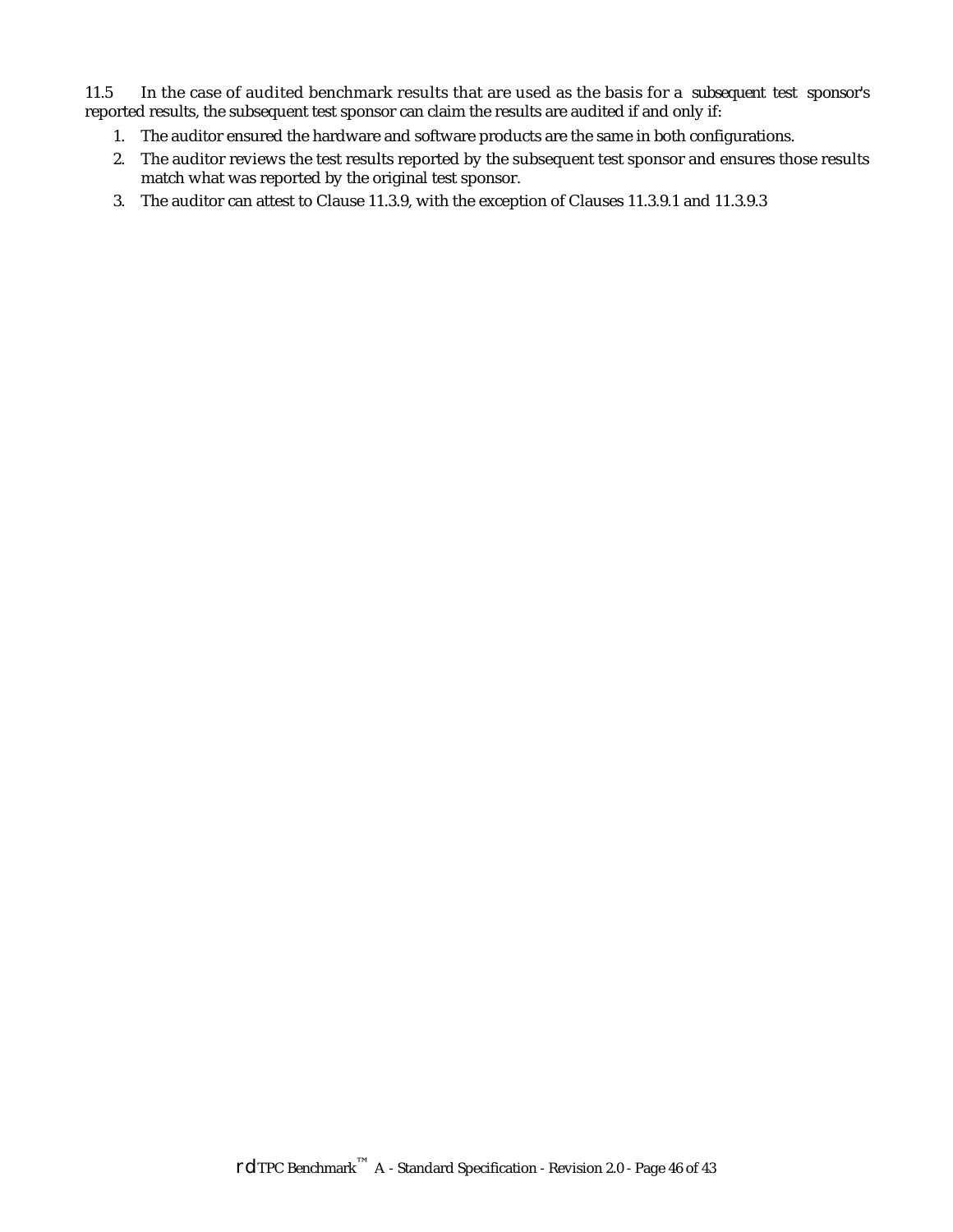rdTPC Benchmark $^{\text{TM}}$  A - Standard Specification - Revision 2.0 - Page 47 of 43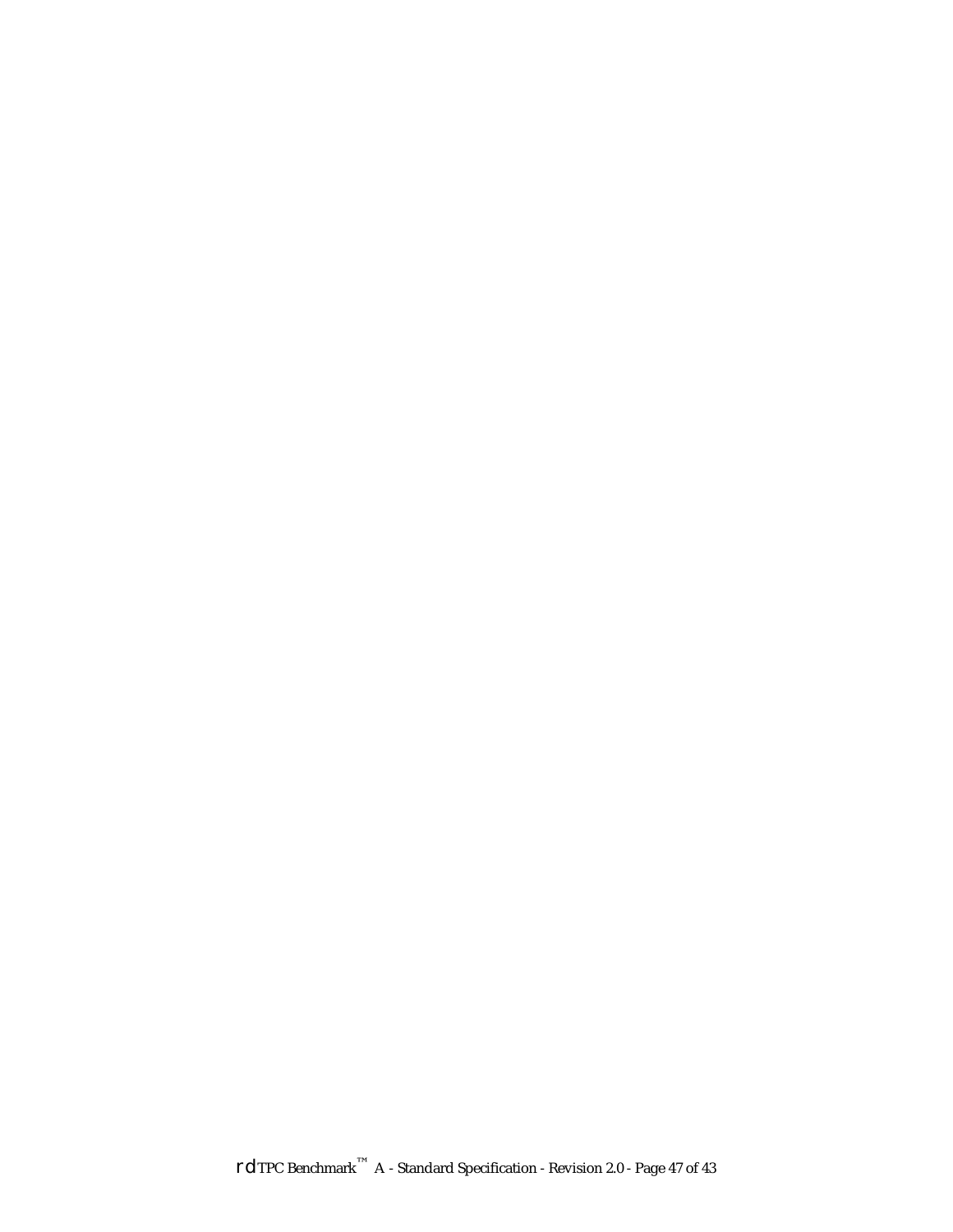/\* \* This is a sample implementation of the Transaction Processing Performance Council Benchmark A coded in ANSI C and ANSI SQL2. \* Any equivalent implementation is equally acceptable. \* \* Exceptions: \* 1. Since no standard syntax exists for networking, C standard IO is used. \* In an actual benchmark, this must be replaced with WAN or LAN \* message software. \* 2. ANSI/ISO SQL has no explicit BEGIN WORK (begin transaction). \* To show that message handling is outside the transaction, \* explicit BEGIN WORK statements are included \* 3. The C language has only integer and float numerics - it does not \* support precision or scale. So, in this implementation, money is \* represented as integer pennies (pence, pfennig, centimes,...) \* 4. To clarify the schema, the following SQL2 features are used: \* Primary Key \* Foreign Key \* DateTime datatype \* Default values (to simplify handling of pad chars). \* 5. For simplicity, the program does no error checking or handling. \*/ /\* Global declarations \*/ exec sql BEGIN DECLARE SECTION;  $\frac{1}{2}$  /\* tpc bm a scaling rules  $\frac{1}{2}$  /\* long tps  $=$  1;  $/*$  the tps scaling factor: here it is 1  $*/$ long nbranches =  $1;$  /\* number of branches in 1 tps db \*/ long ntellers = 10;  $\prime$ \* number of tellers in 1 tps db \*/ long naccounts =  $100000$ ;  $\prime$  \* number of accounts in 1 tps db \*/ long nhistory =  $2592000$ ; /\* number of history recs in 1 tps db \*/ /\* working storage \*/ long i,sqlcode, Bid, Tid, Aid, delta, Abalance; exec sql END DECLARE SECTION; void CreateDatabase(); void DoOne(); #include <stdio.h>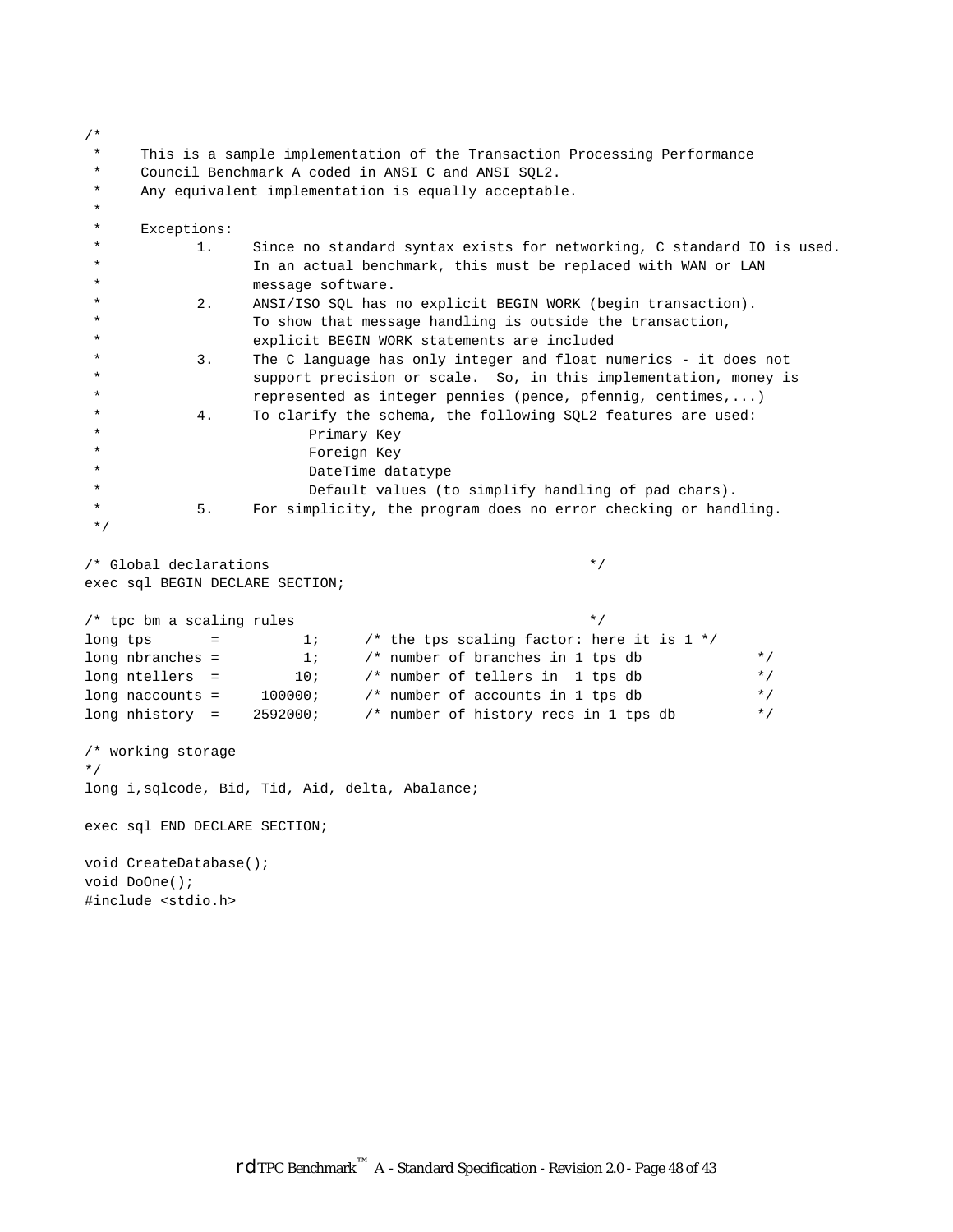```
/* main program,
 *
 * Creates a 1-tps database, ie 1 branch, 10 tellers,...
 * runs one TPC BM A transaction
 */
main()
{
     CreateDatabase();
     DoOne();
}
/*
 * CreateDatabase - Creates and Initializes a scaled database.
 */
void CreateDatabase()
{
exec sql BEGIN WORK; \overline{\hspace{1cm}} /* start trans to cover DDL ops */
exec sql CREATE TABLE branches (
           Bid NUMERIC(9), PRIMARY KEY(Bid),
           Bbalance NUMERIC(10),
           filler CHAR(88) DEFAULT SYSTEM
                            ); /* pad to 100 bytes */
exec sql CREATE TABLE tellers (
           Tid NUMERIC(9), PRIMARY KEY(Tid),
           Bid NUMERIC(9) FOREIGN KEY REFERENCES branches,
           Tbalance NUMERIC(10),
           filler CHAR(84) DEFAULT SYSTEM
                            ); /* pad to 100 bytes */
exec sql CREATE TABLE accounts (
           Aid NUMERIC(9), PRIMARY KEY(Aid),
           Bid NUMERIC(9) FOREIGN KEY REFERENCES branches,
           Abalance NUMERIC(10),
           filler CHAR(84) DEFAULT SYSTEM
                            ); /* pad to 100 bytes */exec sql CREATE TABLE history (
           Tid NUMERIC(9) FOREIGN KEY REFERENCES tellers,
           Bid NUMERIC(9) FOREIGN KEY REFERENCES branches,
           Aid MUMERIC(9) FOREIGN KEY REFERENCES accounts,
           delta NUMERIC(10),
           time TIMESTAMP,
           filler CHAR(22) DEFAULT SYSTEM
                            ); /* pad to 50 bytes *//* prime database using TPC BM A scaling rules.
    Note that for each branch and teller:
 * branch_id = teller_id / ntellers
 * branch_id = account_id / naccounts
 */
for (i = 0; i <i>n</i> branches<sup>*</sup>tps; i++)exec sql INSERT INTO branches(Bid,Bbalance) VALUES (:i,0);
for (i = 0; i < ntellers*tps; i++)exec sql INSERT INTO tellers(Tid,Bid,Tbalance) VALUES (:i,:i/:ntellers,0);
for (i = 0; i < n accounts*tps; i++)exec sql INSERT INTO accounts(Aid,Bid,Abalance) VALUES (:i,:i/:naccounts,0);
exec sql COMMIT WORK;
```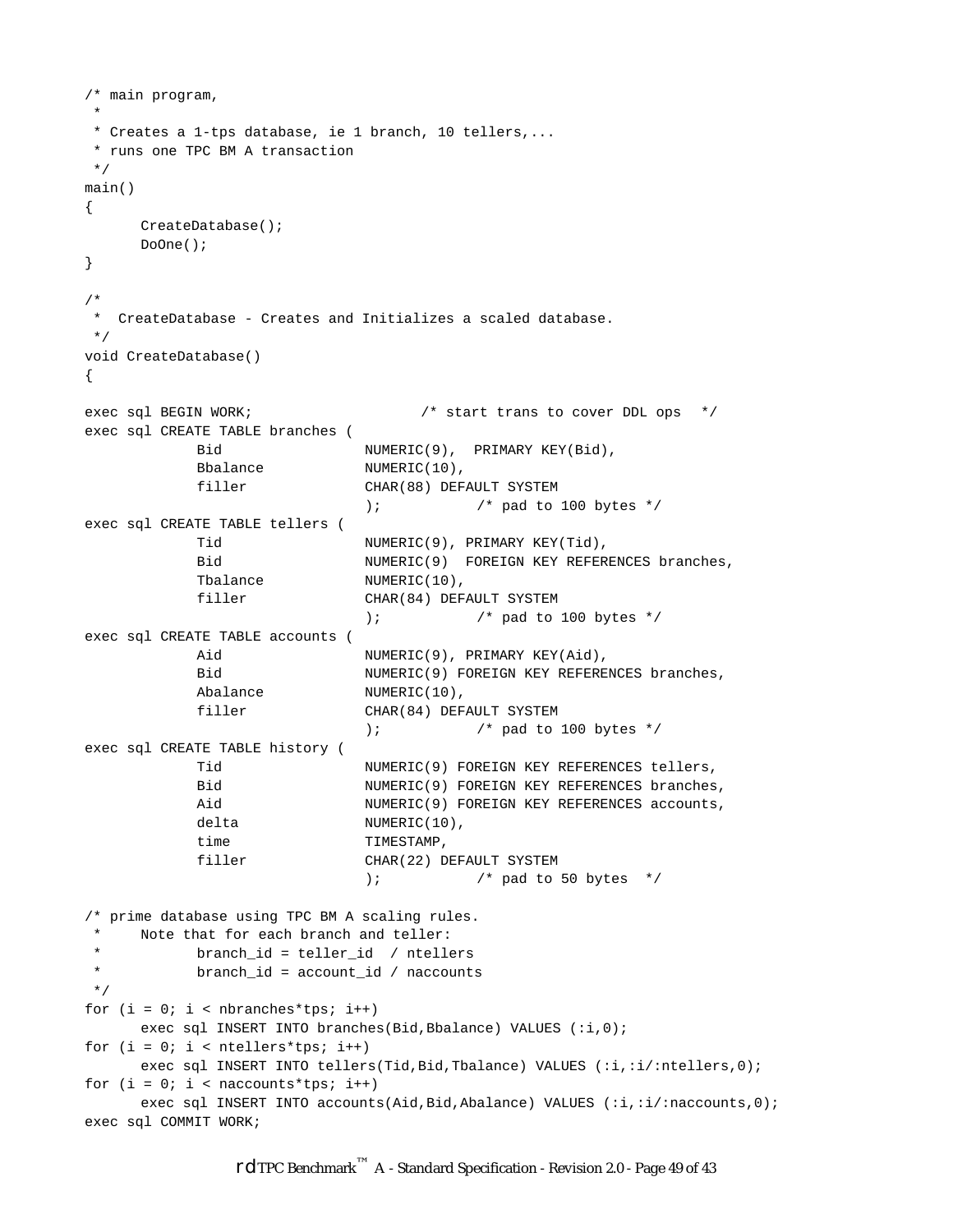}  $/*$  end of CreateDatabase \*/  $*$